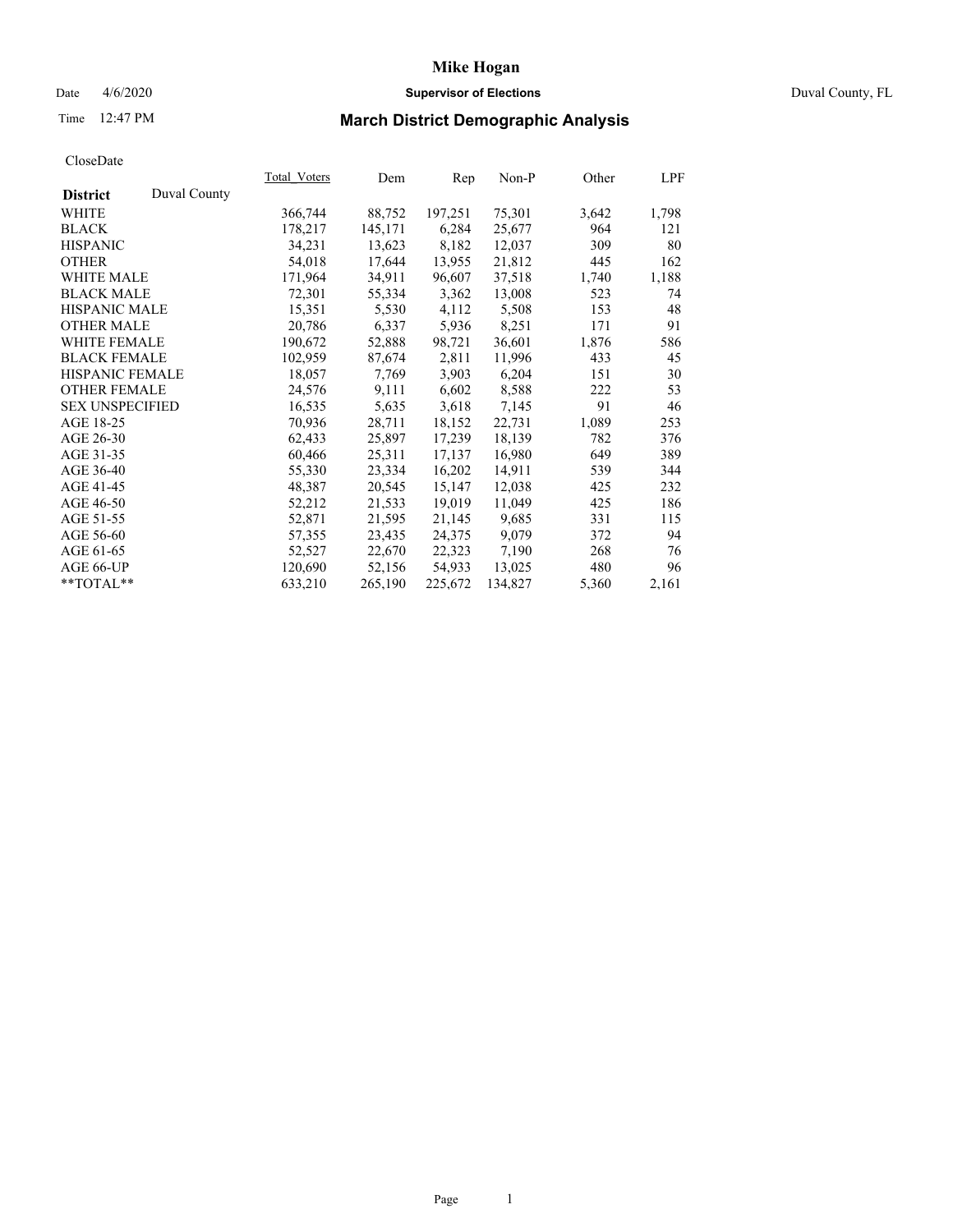## Date 4/6/2020 **Supervisor of Elections** Duval County, FL

# Time 12:47 PM **March District Demographic Analysis**

|                                            | Total Voters | Dem    | Rep    | Non-P | Other | LPF            |
|--------------------------------------------|--------------|--------|--------|-------|-------|----------------|
| City Council District 1<br><b>District</b> |              |        |        |       |       |                |
| WHITE                                      | 21,012       | 5,292  | 10,937 | 4,505 | 191   | 87             |
| <b>BLACK</b>                               | 14,206       | 11,171 | 542    | 2,398 | 85    | 10             |
| <b>HISPANIC</b>                            | 3,115        | 1,306  | 656    | 1,122 | 27    | $\overline{4}$ |
| <b>OTHER</b>                               | 3,728        | 1,292  | 832    | 1,567 | 25    | 12             |
| <b>WHITE MALE</b>                          | 9,759        | 2,057  | 5,306  | 2,252 | 87    | 57             |
| <b>BLACK MALE</b>                          | 5,661        | 4,156  | 286    | 1,166 | 47    | 6              |
| HISPANIC MALE                              | 1,341        | 517    | 316    | 492   | 14    | $\overline{2}$ |
| <b>OTHER MALE</b>                          | 1,342        | 434    | 362    | 532   | 7     | 7              |
| <b>WHITE FEMALE</b>                        | 10,987       | 3,171  | 5,504  | 2,182 | 102   | 28             |
| <b>BLACK FEMALE</b>                        | 8,238        | 6,801  | 242    | 1,153 | 38    | 4              |
| HISPANIC FEMALE                            | 1,685        | 754    | 322    | 594   | 13    | $\overline{c}$ |
| <b>OTHER FEMALE</b>                        | 1,679        | 663    | 371    | 626   | 15    | 4              |
| <b>SEX UNSPECIFIED</b>                     | 1,367        | 507    | 258    | 594   | 5     | 3              |
| AGE 18-25                                  | 5,301        | 2,352  | 1,044  | 1,819 | 65    | 21             |
| AGE 26-30                                  | 4,262        | 1,980  | 870    | 1,347 | 49    | 16             |
| AGE 31-35                                  | 4,193        | 2,014  | 899    | 1,226 | 38    | 16             |
| AGE 36-40                                  | 3,617        | 1,666  | 876    | 1,028 | 34    | 13             |
| AGE 41-45                                  | 3,093        | 1,438  | 820    | 796   | 27    | 12             |
| AGE 46-50                                  | 3,324        | 1,579  | 974    | 738   | 22    | 11             |
| AGE 51-55                                  | 3,469        | 1,558  | 1,226  | 651   | 25    | 9              |
| AGE 56-60                                  | 3,814        | 1,669  | 1,474  | 631   | 33    | 7              |
| AGE 61-65                                  | 3,427        | 1,560  | 1,330  | 519   | 15    | 3              |
| AGE 66-UP                                  | 7.561        | 3,245  | 3,454  | 837   | 20    | 5              |
| **TOTAL**                                  | 42,061       | 19,061 | 12,967 | 9,592 | 328   | 113            |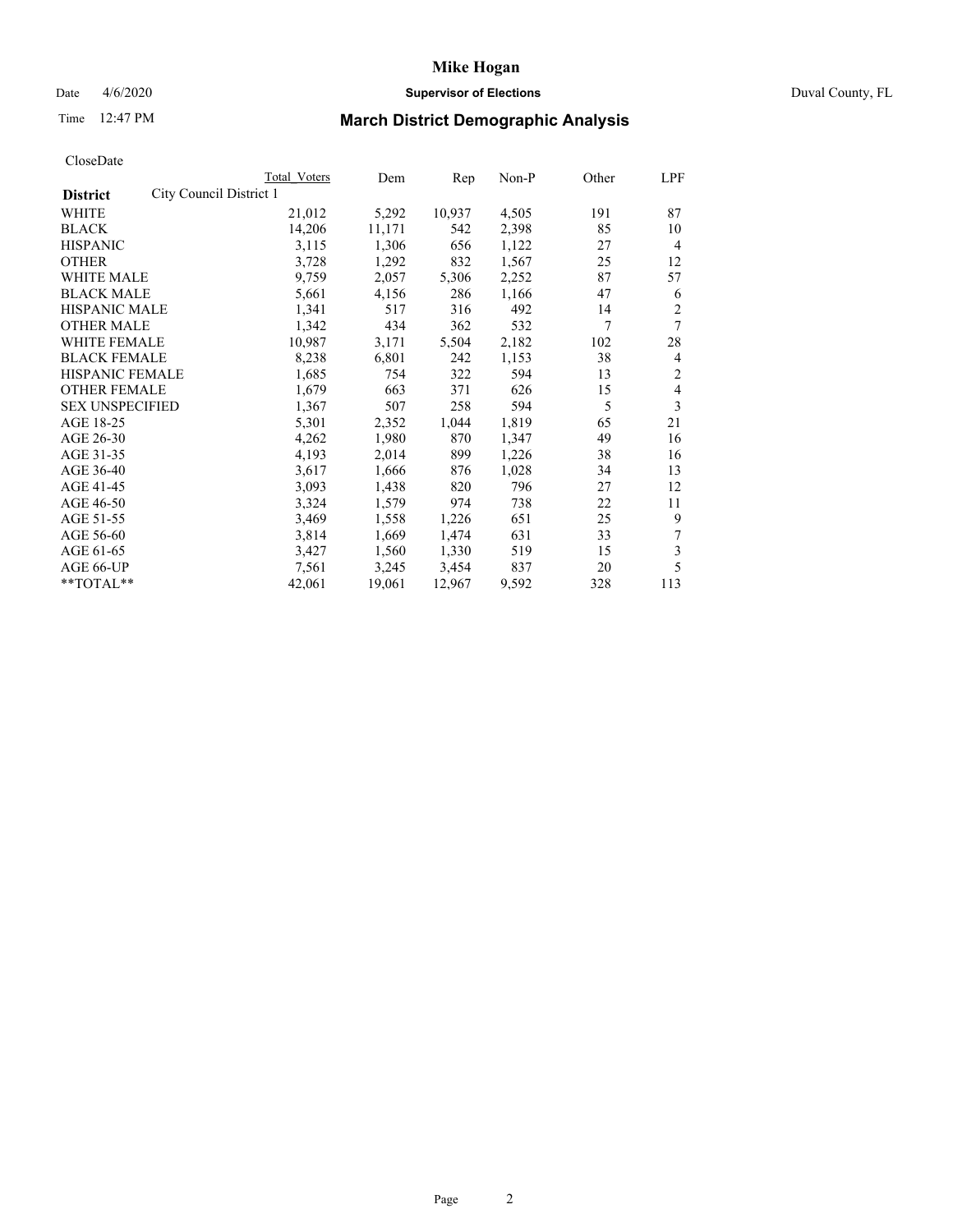## Date 4/6/2020 **Supervisor of Elections** Duval County, FL

# Time 12:47 PM **March District Demographic Analysis**

|                                            | <b>Total Voters</b> | Dem    | Rep    | Non-P  | Other          | LPF            |
|--------------------------------------------|---------------------|--------|--------|--------|----------------|----------------|
| City Council District 2<br><b>District</b> |                     |        |        |        |                |                |
| WHITE                                      | 32,948              | 6,387  | 19,908 | 6,236  | 289            | 128            |
| <b>BLACK</b>                               | 8,957               | 6,930  | 423    | 1,527  | 70             | 7              |
| <b>HISPANIC</b>                            | 2,711               | 999    | 778    | 916    | 15             | 3              |
| <b>OTHER</b>                               | 4,178               | 1,117  | 1,413  | 1,601  | 33             | 14             |
| WHITE MALE                                 | 15,734              | 2,561  | 9,814  | 3,132  | 148            | 79             |
| <b>BLACK MALE</b>                          | 3,931               | 2,802  | 239    | 844    | 39             | 7              |
| HISPANIC MALE                              | 1,272               | 412    | 402    | 448    | 8              | 2              |
| <b>OTHER MALE</b>                          | 1,687               | 426    | 608    | 632    | 13             | 8              |
| <b>WHITE FEMALE</b>                        | 16,872              | 3.763  | 9.911  | 3,009  | 140            | 49             |
| <b>BLACK FEMALE</b>                        | 4,900               | 4,037  | 183    | 650    | 30             | $\theta$       |
| HISPANIC FEMALE                            | 1,376               | 565    | 358    | 445    | 7              | 1              |
| <b>OTHER FEMALE</b>                        | 1,906               | 585    | 656    | 641    | 20             | 4              |
| <b>SEX UNSPECIFIED</b>                     | 1,116               | 282    | 351    | 479    | $\overline{2}$ | $\overline{2}$ |
| AGE 18-25                                  | 5,187               | 1,635  | 1,850  | 1,600  | 87             | 15             |
| AGE 26-30                                  | 4,308               | 1,386  | 1,558  | 1,287  | 51             | 26             |
| AGE 31-35                                  | 4,531               | 1,361  | 1,762  | 1,335  | 51             | 22             |
| AGE 36-40                                  | 4,571               | 1,491  | 1,716  | 1,289  | 41             | 34             |
| AGE 41-45                                  | 4,074               | 1,356  | 1,649  | 1,019  | 30             | 20             |
| AGE 46-50                                  | 4,372               | 1,450  | 2,020  | 857    | 33             | 12             |
| AGE 51-55                                  | 4,480               | 1,425  | 2,239  | 781    | 28             | 7              |
| AGE 56-60                                  | 4,539               | 1,333  | 2,513  | 656    | 30             | 7              |
| AGE 61-65                                  | 3,996               | 1,234  | 2,213  | 525    | 23             | 1              |
| AGE 66-UP                                  | 8,736               | 2,762  | 5,002  | 931    | 33             | 8              |
| **TOTAL**                                  | 48,794              | 15,433 | 22,522 | 10,280 | 407            | 152            |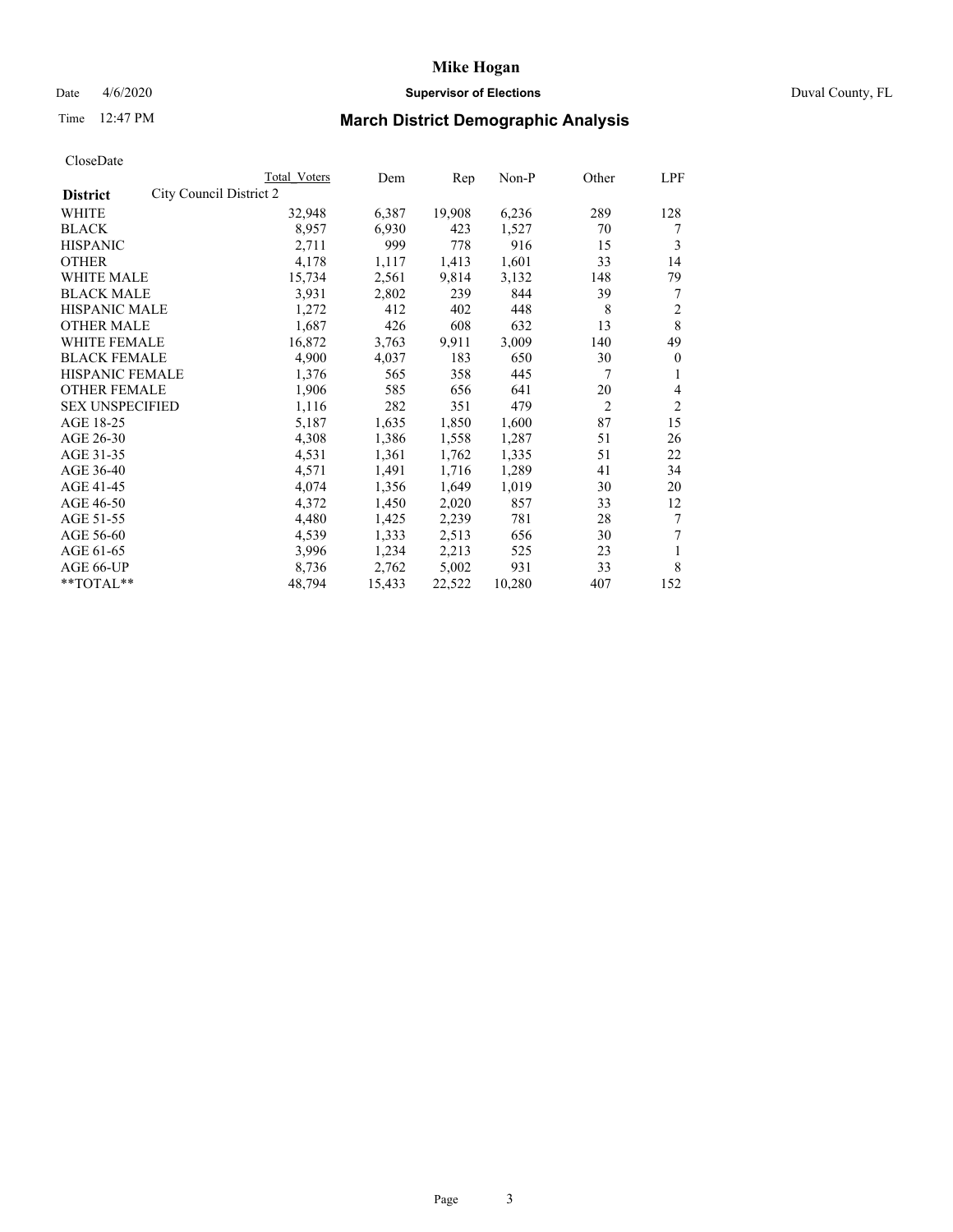## Date 4/6/2020 **Supervisor of Elections** Duval County, FL

# Time 12:47 PM **March District Demographic Analysis**

|                                            | <b>Total Voters</b> | Dem    | Rep    | Non-P  | Other | LPF |
|--------------------------------------------|---------------------|--------|--------|--------|-------|-----|
| City Council District 3<br><b>District</b> |                     |        |        |        |       |     |
| WHITE                                      | 35,012              | 7,549  | 19,238 | 7,709  | 332   | 184 |
| <b>BLACK</b>                               | 4,642               | 3,467  | 247    | 888    | 33    | 7   |
| <b>HISPANIC</b>                            | 3,061               | 1,088  | 890    | 1,048  | 32    | 3   |
| <b>OTHER</b>                               | 5,993               | 1,642  | 1,923  | 2,372  | 44    | 12  |
| WHITE MALE                                 | 16,455              | 2,808  | 9,537  | 3,818  | 163   | 129 |
| <b>BLACK MALE</b>                          | 2,156               | 1,486  | 149    | 496    | 19    | 6   |
| HISPANIC MALE                              | 1,342               | 412    | 414    | 495    | 20    |     |
| <b>OTHER MALE</b>                          | 2,439               | 635    | 809    | 971    | 18    | 6   |
| <b>WHITE FEMALE</b>                        | 18,152              | 4,649  | 9,517  | 3,768  | 167   | 51  |
| <b>BLACK FEMALE</b>                        | 2,420               | 1,939  | 93     | 373    | 14    | 1   |
| HISPANIC FEMALE                            | 1,643               | 651    | 462    | 518    | 10    | 2   |
| <b>OTHER FEMALE</b>                        | 2,843               | 864    | 940    | 1,013  | 22    | 4   |
| <b>SEX UNSPECIFIED</b>                     | 1,257               | 302    | 377    | 564    | 8     | 6   |
| AGE 18-25                                  | 5,141               | 1,558  | 1,774  | 1,702  | 83    | 24  |
| AGE 26-30                                  | 4,551               | 1,344  | 1,731  | 1,387  | 55    | 34  |
| AGE 31-35                                  | 4,499               | 1,317  | 1,656  | 1,438  | 50    | 38  |
| AGE 36-40                                  | 4,522               | 1,272  | 1,779  | 1,386  | 49    | 36  |
| AGE 41-45                                  | 3,908               | 1,107  | 1,604  | 1,140  | 32    | 25  |
| AGE 46-50                                  | 4,188               | 1,120  | 1,988  | 1,019  | 41    | 20  |
| AGE 51-55                                  | 4,227               | 1,105  | 2,166  | 920    | 25    | 11  |
| AGE 56-60                                  | 4,460               | 1,161  | 2,375  | 886    | 31    | 7   |
| AGE 61-65                                  | 3,957               | 1,133  | 2,061  | 730    | 28    | 5   |
| AGE 66-UP                                  | 9,255               | 2,629  | 5,164  | 1,409  | 47    | 6   |
| **TOTAL**                                  | 48,708              | 13,746 | 22,298 | 12,017 | 441   | 206 |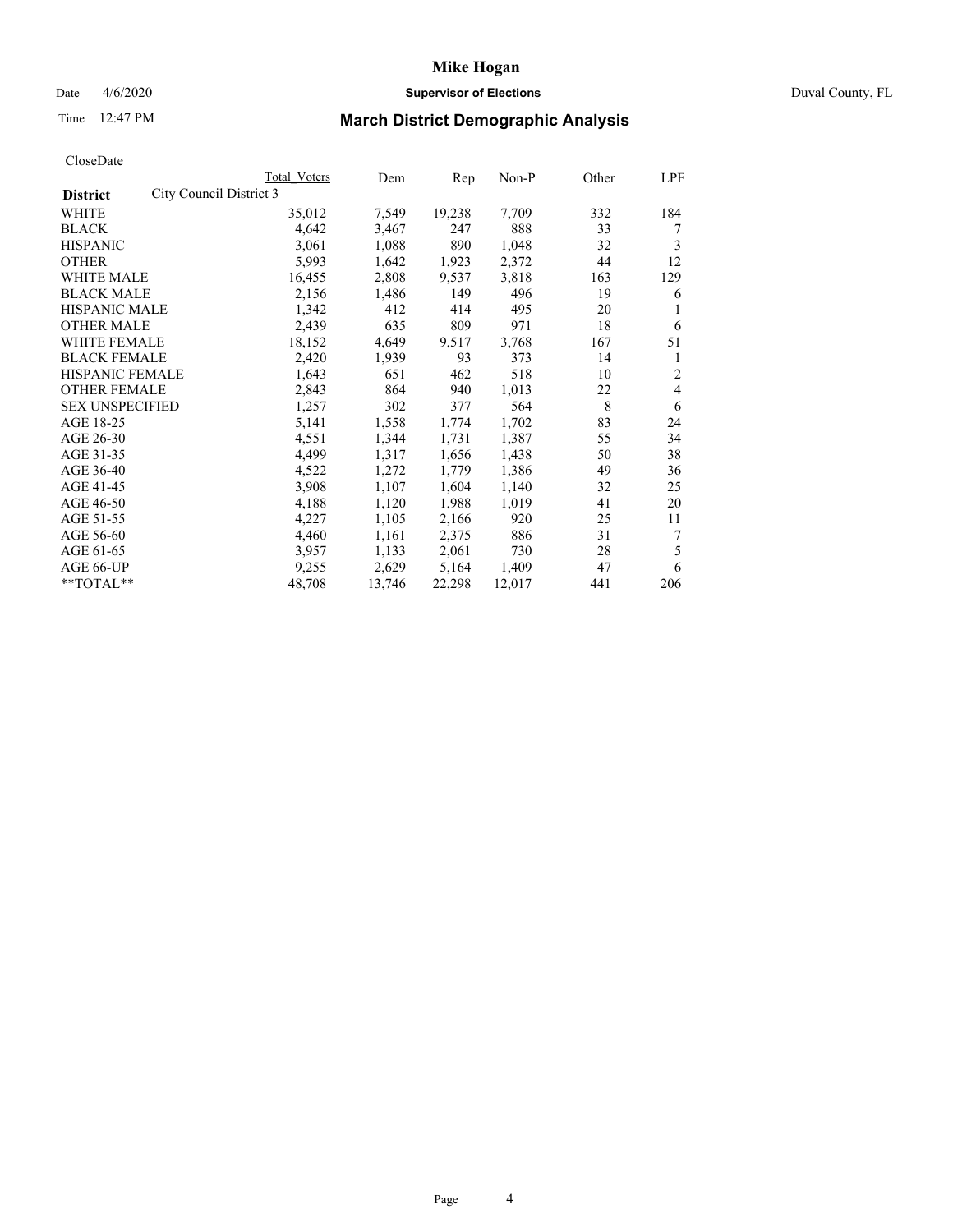## Date 4/6/2020 **Supervisor of Elections** Duval County, FL

# Time 12:47 PM **March District Demographic Analysis**

|                                            | <b>Total Voters</b> | Dem    | Rep    | Non-P  | Other          | LPF |
|--------------------------------------------|---------------------|--------|--------|--------|----------------|-----|
| City Council District 4<br><b>District</b> |                     |        |        |        |                |     |
| WHITE                                      | 26,474              | 6,676  | 13,414 | 5,937  | 292            | 155 |
| <b>BLACK</b>                               | 7,449               | 5,700  | 329    | 1,356  | 57             | 7   |
| <b>HISPANIC</b>                            | 3.733               | 1,537  | 786    | 1,371  | 32             | 7   |
| <b>OTHER</b>                               | 5,042               | 1,624  | 1,198  | 2,175  | 31             | 14  |
| WHITE MALE                                 | 12,417              | 2,646  | 6,581  | 2,938  | 152            | 100 |
| <b>BLACK MALE</b>                          | 3,047               | 2,151  | 165    | 696    | 29             | 6   |
| HISPANIC MALE                              | 1,626               | 617    | 398    | 594    | 15             | 2   |
| <b>OTHER MALE</b>                          | 2,028               | 609    | 519    | 875    | 16             | 9   |
| <b>WHITE FEMALE</b>                        | 13,715              | 3,948  | 6,683  | 2,893  | 138            | 53  |
| <b>BLACK FEMALE</b>                        | 4,287               | 3,467  | 157    | 634    | 28             | 1   |
| HISPANIC FEMALE                            | 2,010               | 888    | 363    | 737    | 17             | 5   |
| <b>OTHER FEMALE</b>                        | 2,267               | 837    | 556    | 855    | 15             | 4   |
| <b>SEX UNSPECIFIED</b>                     | 1,301               | 374    | 305    | 617    | $\overline{c}$ | 3   |
| AGE 18-25                                  | 4,959               | 1,827  | 1,279  | 1,746  | 88             | 19  |
| AGE 26-30                                  | 4,937               | 1,767  | 1,414  | 1,654  | 68             | 34  |
| AGE 31-35                                  | 4,338               | 1,606  | 1,236  | 1,418  | 51             | 27  |
| AGE 36-40                                  | 3,697               | 1,388  | 1,103  | 1,128  | 51             | 27  |
| AGE 41-45                                  | 3,107               | 1,139  | 966    | 950    | 30             | 22  |
| AGE 46-50                                  | 3,303               | 1,185  | 1,239  | 823    | 34             | 22  |
| AGE 51-55                                  | 3,464               | 1,222  | 1,469  | 750    | 17             | 6   |
| AGE 56-60                                  | 3,875               | 1,330  | 1,715  | 791    | 26             | 13  |
| AGE 61-65                                  | 3,414               | 1,211  | 1,602  | 572    | 23             | 6   |
| AGE 66-UP                                  | 7,604               | 2,862  | 3,704  | 1,007  | 24             | 7   |
| **TOTAL**                                  | 42,698              | 15,537 | 15,727 | 10,839 | 412            | 183 |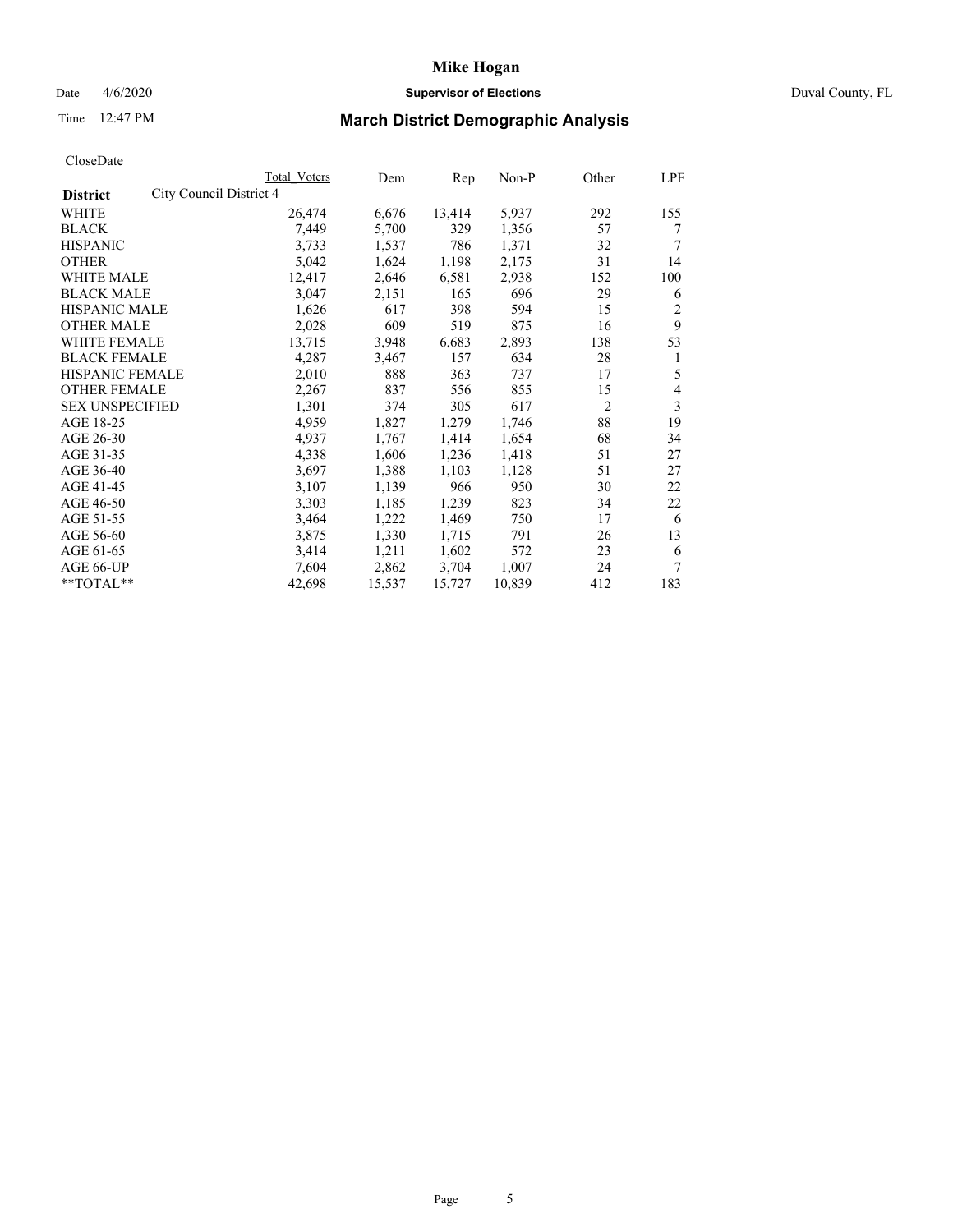## Date 4/6/2020 **Supervisor of Elections** Duval County, FL

# Time 12:47 PM **March District Demographic Analysis**

|                                            | Total Voters | Dem    | Rep    | Non-P | Other | LPF |
|--------------------------------------------|--------------|--------|--------|-------|-------|-----|
| City Council District 5<br><b>District</b> |              |        |        |       |       |     |
| WHITE                                      | 27,995       | 8,108  | 14,244 | 5,298 | 208   | 137 |
| <b>BLACK</b>                               | 6,706        | 5,236  | 268    | 1,152 | 41    | 9   |
| <b>HISPANIC</b>                            | 2,557        | 1,061  | 592    | 883   | 14    |     |
| <b>OTHER</b>                               | 3,258        | 1,028  | 866    | 1,325 | 32    | 7   |
| WHITE MALE                                 | 12,882       | 3,252  | 6,786  | 2,653 | 98    | 93  |
| <b>BLACK MALE</b>                          | 2,748        | 1,994  | 143    | 584   | 21    | 6   |
| HISPANIC MALE                              | 1,153        | 452    | 303    | 387   | 5     | 6   |
| <b>OTHER MALE</b>                          | 1,257        | 369    | 401    | 473   | 11    | 3   |
| <b>WHITE FEMALE</b>                        | 14,792       | 4,767  | 7,329  | 2,546 | 109   | 41  |
| <b>BLACK FEMALE</b>                        | 3,856        | 3,169  | 123    | 542   | 19    | 3   |
| HISPANIC FEMALE                            | 1,333        | 583    | 274    | 466   | 9     | 1   |
| <b>OTHER FEMALE</b>                        | 1,420        | 520    | 374    | 509   | 14    | 3   |
| <b>SEX UNSPECIFIED</b>                     | 1,074        | 327    | 237    | 497   | 9     | 4   |
| AGE 18-25                                  | 3,895        | 1,496  | 1,116  | 1,210 | 61    | 12  |
| AGE 26-30                                  | 3,867        | 1,462  | 1,132  | 1,186 | 50    | 37  |
| AGE 31-35                                  | 3,896        | 1,551  | 1,217  | 1,072 | 30    | 26  |
| AGE 36-40                                  | 3,325        | 1,247  | 1,060  | 966   | 31    | 21  |
| AGE 41-45                                  | 2,827        | 1,041  | 953    | 785   | 29    | 19  |
| AGE 46-50                                  | 3,144        | 1,151  | 1,230  | 737   | 13    | 13  |
| AGE 51-55                                  | 3,220        | 1,112  | 1,428  | 654   | 16    | 10  |
| AGE 56-60                                  | 3,616        | 1,354  | 1,641  | 587   | 25    | 9   |
| AGE 61-65                                  | 3,657        | 1,463  | 1,685  | 493   | 13    | 3   |
| AGE 66-UP                                  | 9,068        | 3,555  | 4,508  | 968   | 27    | 10  |
| **TOTAL**                                  | 40,516       | 15,433 | 15,970 | 8,658 | 295   | 160 |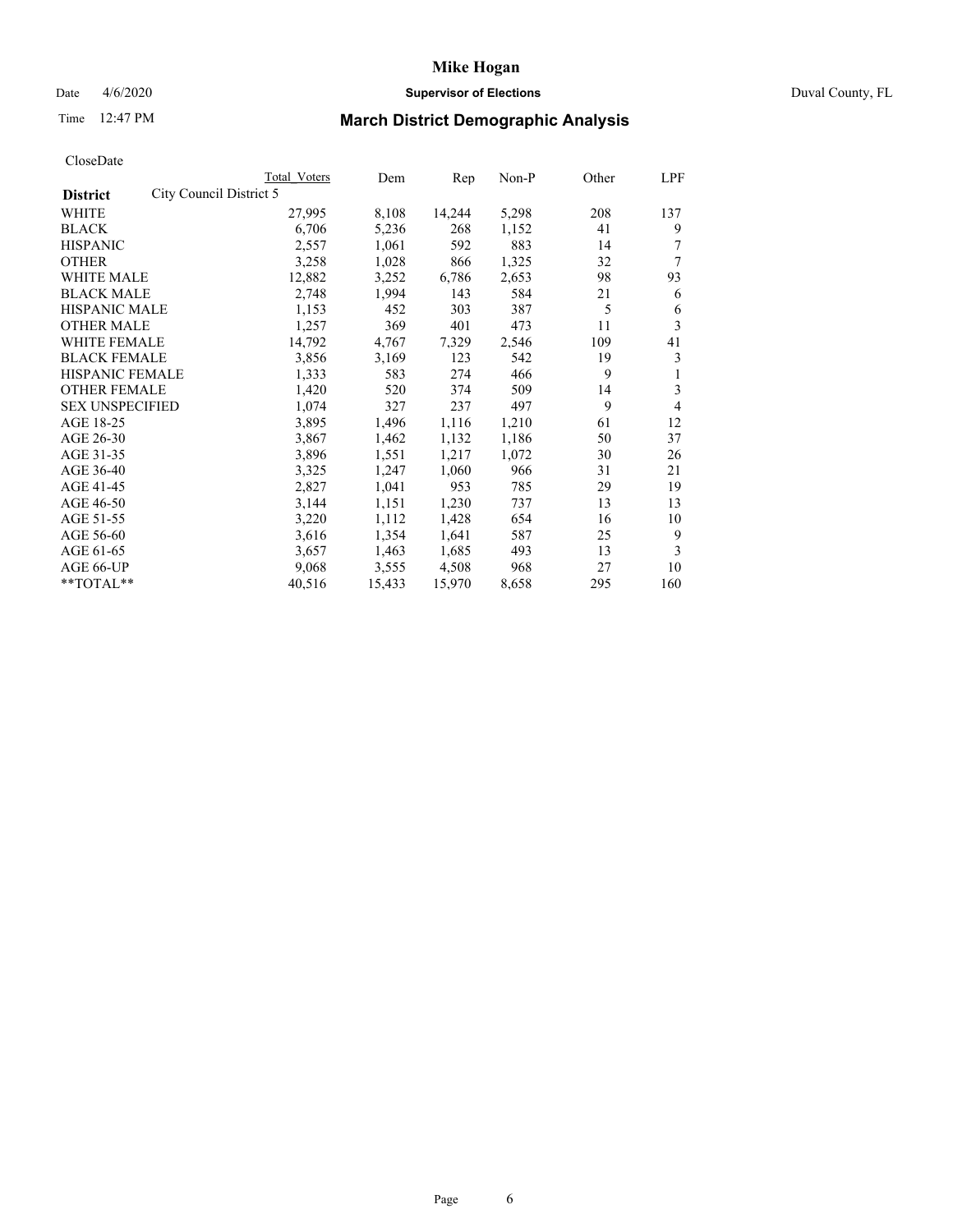## Date 4/6/2020 **Supervisor of Elections** Duval County, FL

# Time 12:47 PM **March District Demographic Analysis**

|                                            | Total Voters | Dem    | Rep    | Non-P  | Other | LPF            |
|--------------------------------------------|--------------|--------|--------|--------|-------|----------------|
| City Council District 6<br><b>District</b> |              |        |        |        |       |                |
| WHITE                                      | 41,205       | 9,122  | 23,965 | 7,595  | 323   | 200            |
| <b>BLACK</b>                               | 3,630        | 2,711  | 207    | 682    | 26    | 4              |
| <b>HISPANIC</b>                            | 2,832        | 969    | 879    | 947    | 31    | 6              |
| <b>OTHER</b>                               | 4,242        | 1,190  | 1,416  | 1,588  | 35    | 13             |
| WHITE MALE                                 | 19,354       | 3,537  | 11,665 | 3,878  | 141   | 133            |
| <b>BLACK MALE</b>                          | 1,621        | 1,124  | 123    | 358    | 16    | $\mathbf{0}$   |
| HISPANIC MALE                              | 1,278        | 391    | 445    | 422    | 15    | 5              |
| <b>OTHER MALE</b>                          | 1,727        | 449    | 603    | 655    | 13    | 7              |
| <b>WHITE FEMALE</b>                        | 21,489       | 5,509  | 12,106 | 3,628  | 180   | 66             |
| <b>BLACK FEMALE</b>                        | 1,965        | 1,555  | 81     | 315    | 10    | 4              |
| HISPANIC FEMALE                            | 1,502        | 561    | 426    | 498    | 16    | 1              |
| <b>OTHER FEMALE</b>                        | 1,961        | 639    | 669    | 632    | 16    | 5              |
| <b>SEX UNSPECIFIED</b>                     | 1,012        | 227    | 349    | 426    | 8     | $\overline{c}$ |
| AGE 18-25                                  | 5,152        | 1,339  | 2,146  | 1,574  | 75    | 18             |
| AGE 26-30                                  | 3,945        | 1,065  | 1,655  | 1,133  | 60    | 32             |
| AGE 31-35                                  | 4,345        | 1,179  | 1,853  | 1,233  | 32    | 48             |
| AGE 36-40                                  | 4,078        | 1,078  | 1,761  | 1,143  | 54    | 42             |
| AGE 41-45                                  | 3,737        | 987    | 1,674  | 1,021  | 30    | 25             |
| AGE 46-50                                  | 4,222        | 1,053  | 2,187  | 929    | 36    | 17             |
| AGE 51-55                                  | 4,458        | 1,036  | 2,503  | 883    | 24    | 12             |
| AGE 56-60                                  | 5,001        | 1,233  | 2,888  | 850    | 25    | 5              |
| AGE 61-65                                  | 4,838        | 1,398  | 2,744  | 662    | 21    | 13             |
| AGE 66-UP                                  | 12,133       | 3,624  | 7,056  | 1,384  | 58    | 11             |
| **TOTAL**                                  | 51,909       | 13,992 | 26,467 | 10,812 | 415   | 223            |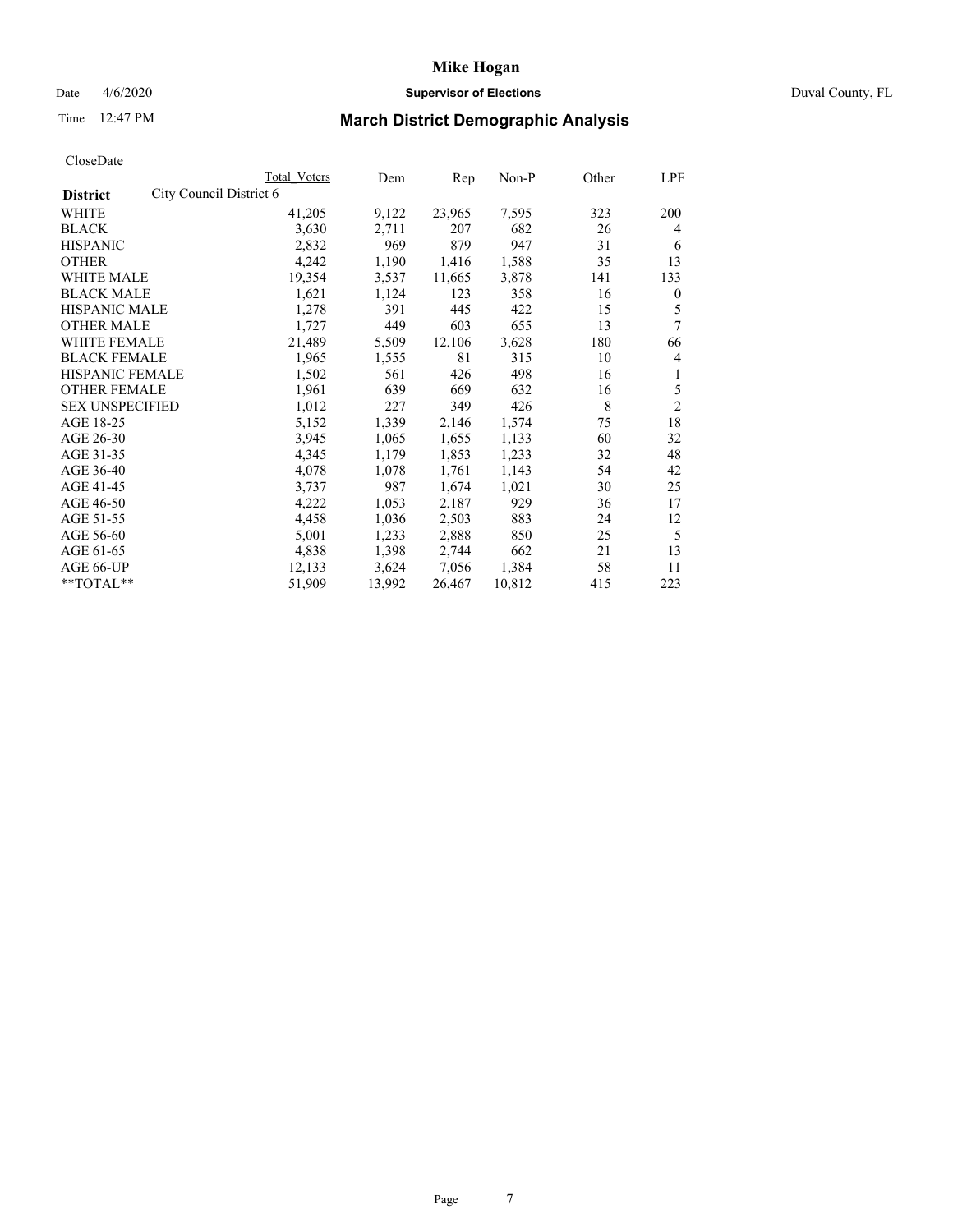## Date 4/6/2020 **Supervisor of Elections** Duval County, FL

# Time 12:47 PM **March District Demographic Analysis**

|                                            | Total Voters | Dem    | Rep   | Non-P | Other | LPF            |
|--------------------------------------------|--------------|--------|-------|-------|-------|----------------|
| City Council District 7<br><b>District</b> |              |        |       |       |       |                |
| WHITE                                      | 12,727       | 3,573  | 5,945 | 2,944 | 182   | 83             |
| <b>BLACK</b>                               | 25,430       | 21,497 | 780   | 3,038 | 102   | 13             |
| <b>HISPANIC</b>                            | 1,422        | 641    | 250   | 509   | 13    | 9              |
| <b>OTHER</b>                               | 2,891        | 1,311  | 382   | 1,165 | 19    | 14             |
| WHITE MALE                                 | 6,286        | 1,526  | 3,096 | 1,516 | 88    | 60             |
| <b>BLACK MALE</b>                          | 10,426       | 8,388  | 422   | 1,557 | 50    | 9              |
| HISPANIC MALE                              | 650          | 269    | 133   | 236   | 5     | 7              |
| <b>OTHER MALE</b>                          | 1,025        | 452    | 151   | 410   | 5     | 7              |
| <b>WHITE FEMALE</b>                        | 6,279        | 2,001  | 2,784 | 1,378 | 93    | 23             |
| <b>BLACK FEMALE</b>                        | 14,578       | 12,795 | 346   | 1,384 | 50    | 3              |
| <b>HISPANIC FEMALE</b>                     | 741          | 360    | 114   | 257   | 8     | $\overline{c}$ |
| <b>OTHER FEMALE</b>                        | 1,252        | 669    | 182   | 387   | 8     | 6              |
| <b>SEX UNSPECIFIED</b>                     | 1,232        | 562    | 129   | 530   | 9     | $\overline{2}$ |
| AGE 18-25                                  | 4,978        | 2,768  | 600   | 1,539 | 54    | 17             |
| AGE 26-30                                  | 4,225        | 2,486  | 622   | 1,056 | 37    | 24             |
| AGE 31-35                                  | 4,097        | 2,465  | 607   | 950   | 47    | 28             |
| AGE 36-40                                  | 3,891        | 2,432  | 589   | 822   | 38    | 10             |
| AGE 41-45                                  | 3,506        | 2,168  | 595   | 717   | 14    | 12             |
| AGE 46-50                                  | 3,782        | 2,276  | 797   | 678   | 25    | 6              |
| AGE 51-55                                  | 3,672        | 2,362  | 765   | 511   | 27    | 7              |
| AGE 56-60                                  | 3,816        | 2,503  | 782   | 493   | 33    | 5              |
| AGE 61-65                                  | 3,557        | 2,507  | 647   | 379   | 18    | 6              |
| AGE 66-UP                                  | 6,945        | 5,054  | 1,353 | 511   | 23    | 4              |
| **TOTAL**                                  | 42,470       | 27,022 | 7,357 | 7,656 | 316   | 119            |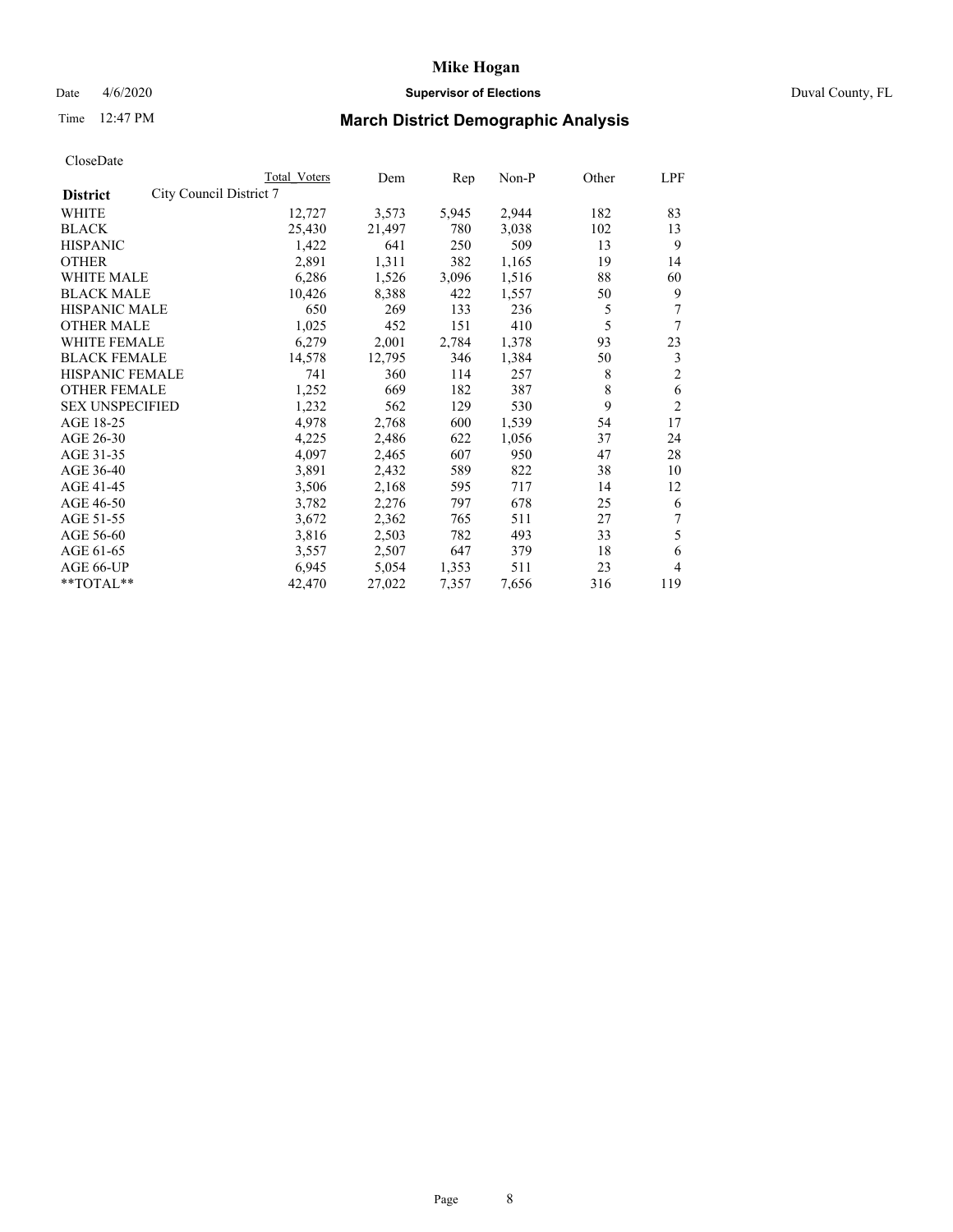## Date 4/6/2020 **Supervisor of Elections** Duval County, FL

# Time 12:47 PM **March District Demographic Analysis**

|                                            | Total Voters | Dem    | Rep   | Non-P | Other          | LPF            |
|--------------------------------------------|--------------|--------|-------|-------|----------------|----------------|
| City Council District 8<br><b>District</b> |              |        |       |       |                |                |
| WHITE                                      | 10,989       | 2,371  | 6,439 | 2,065 | 71             | 43             |
| <b>BLACK</b>                               | 28,548       | 24,655 | 703   | 3,094 | 84             | 12             |
| <b>HISPANIC</b>                            | 758          | 321    | 166   | 263   | 7              | 1              |
| <b>OTHER</b>                               | 2,367        | 1,031  | 281   | 1,044 | 6              | 5              |
| <b>WHITE MALE</b>                          | 5,145        | 944    | 3,169 | 969   | 33             | 30             |
| <b>BLACK MALE</b>                          | 11,330       | 9,338  | 373   | 1,556 | 55             | 8              |
| HISPANIC MALE                              | 352          | 136    | 91    | 123   | 1              |                |
| <b>OTHER MALE</b>                          | 795          | 341    | 122   | 327   | $\overline{c}$ | 3              |
| <b>WHITE FEMALE</b>                        | 5,703        | 1,398  | 3,201 | 1,053 | 38             | 13             |
| <b>BLACK FEMALE</b>                        | 16,767       | 14,974 | 321   | 1,439 | 29             | 4              |
| <b>HISPANIC FEMALE</b>                     | 388          | 180    | 70    | 132   | 6              | $\mathbf{0}$   |
| <b>OTHER FEMALE</b>                        | 933          | 494    | 121   | 315   |                | 2              |
| <b>SEX UNSPECIFIED</b>                     | 1,249        | 573    | 121   | 552   | 3              | $\mathbf{0}$   |
| AGE 18-25                                  | 5,323        | 3,087  | 619   | 1,570 | 39             | 8              |
| AGE 26-30                                  | 3,858        | 2,414  | 495   | 926   | 13             | 10             |
| AGE 31-35                                  | 3,756        | 2,378  | 547   | 807   | 14             | 10             |
| AGE 36-40                                  | 3,543        | 2,352  | 524   | 641   | 15             | 11             |
| AGE 41-45                                  | 3,202        | 2,227  | 462   | 488   | 22             | 3              |
| AGE 46-50                                  | 3,503        | 2,359  | 639   | 488   | 13             | 4              |
| AGE 51-55                                  | 3,576        | 2,411  | 734   | 403   | 21             | 7              |
| AGE 56-60                                  | 4,019        | 2,702  | 892   | 411   | 11             | 3              |
| AGE 61-65                                  | 3,786        | 2,641  | 826   | 311   | 6              | $\overline{c}$ |
| AGE 66-UP                                  | 8,095        | 5,806  | 1,851 | 421   | 14             | 3              |
| **TOTAL**                                  | 42,662       | 28,378 | 7,589 | 6,466 | 168            | 61             |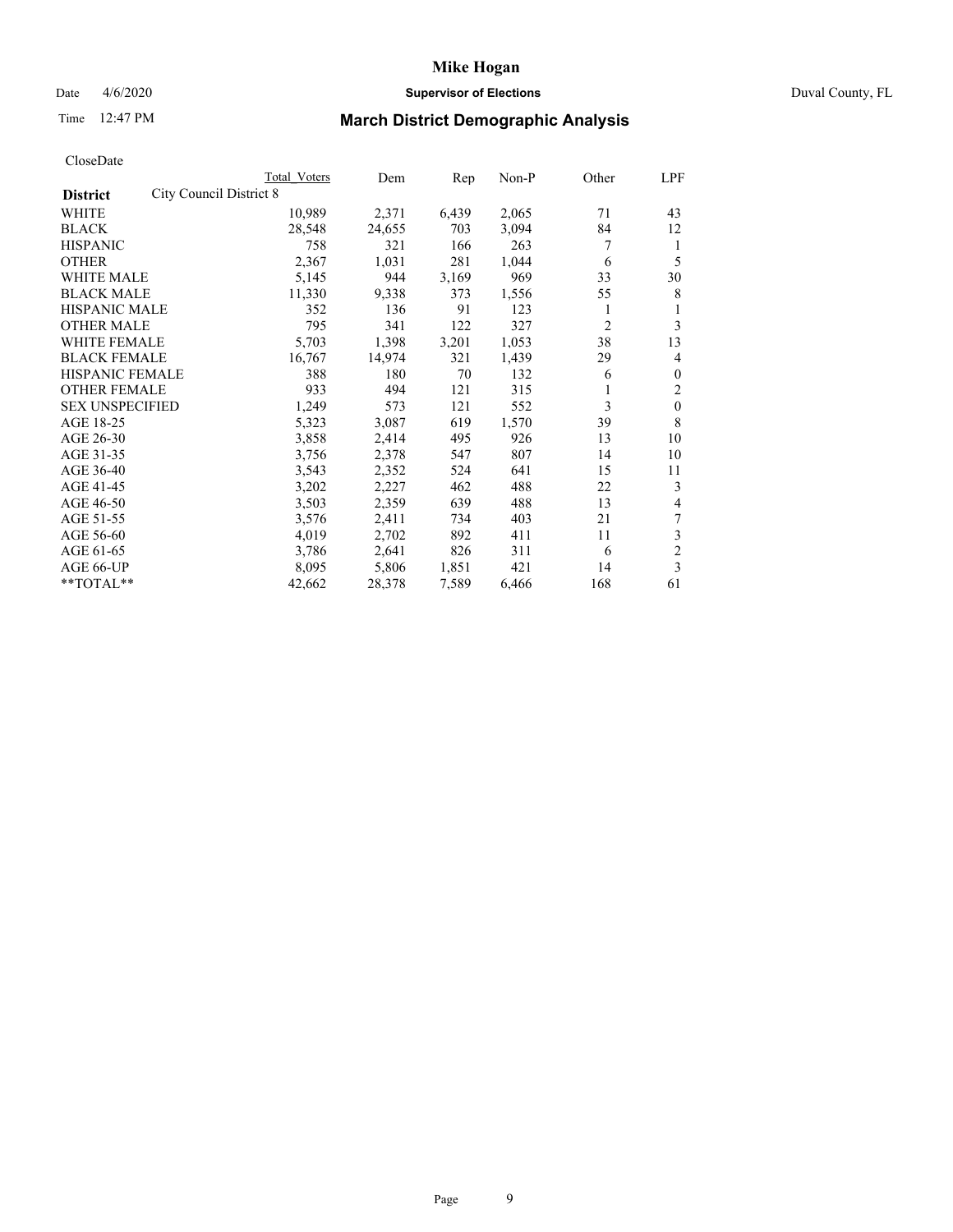## Date 4/6/2020 **Supervisor of Elections** Duval County, FL

# Time 12:47 PM **March District Demographic Analysis**

|                                            | Total Voters | Dem    | Rep   | Non-P | Other | LPF            |
|--------------------------------------------|--------------|--------|-------|-------|-------|----------------|
| City Council District 9<br><b>District</b> |              |        |       |       |       |                |
| WHITE                                      | 11,623       | 3,490  | 5,168 | 2,731 | 164   | 70             |
| <b>BLACK</b>                               | 22,067       | 18,250 | 690   | 3,014 | 97    | 16             |
| <b>HISPANIC</b>                            | 1,684        | 716    | 255   | 690   | 19    | $\overline{4}$ |
| <b>OTHER</b>                               | 3,007        | 1,171  | 492   | 1,301 | 35    | 8              |
| <b>WHITE MALE</b>                          | 5,346        | 1,384  | 2,547 | 1,284 | 87    | 44             |
| <b>BLACK MALE</b>                          | 8,526        | 6,686  | 322   | 1,458 | 51    | 9              |
| HISPANIC MALE                              | 737          | 290    | 139   | 296   | 10    | 2              |
| <b>OTHER MALE</b>                          | 1,044        | 395    | 192   | 445   | 10    | $\overline{2}$ |
| <b>WHITE FEMALE</b>                        | 6,121        | 2,056  | 2,568 | 1,397 | 75    | 25             |
| <b>BLACK FEMALE</b>                        | 13,144       | 11,271 | 350   | 1,471 | 45    | 7              |
| <b>HISPANIC FEMALE</b>                     | 894          | 403    | 112   | 371   | 6     | $\overline{c}$ |
| <b>OTHER FEMALE</b>                        | 1,371        | 598    | 252   | 495   | 22    | 4              |
| <b>SEX UNSPECIFIED</b>                     | 1,198        | 544    | 123   | 519   | 9     | 3              |
| AGE 18-25                                  | 4,792        | 2,639  | 494   | 1,574 | 72    | 13             |
| AGE 26-30                                  | 4,377        | 2,574  | 536   | 1,198 | 46    | 23             |
| AGE 31-35                                  | 3,998        | 2,464  | 428   | 1,040 | 51    | 15             |
| AGE 36-40                                  | 3,468        | 2,100  | 486   | 836   | 31    | 15             |
| AGE 41-45                                  | 2,901        | 1,804  | 436   | 622   | 29    | 10             |
| AGE 46-50                                  | 3,020        | 1,875  | 527   | 593   | 19    | 6              |
| AGE 51-55                                  | 3,016        | 1,881  | 586   | 529   | 17    | 3              |
| AGE 56-60                                  | 3,333        | 2,136  | 744   | 428   | 20    | 5              |
| AGE 61-65                                  | 3,045        | 1,956  | 699   | 373   | 13    | $\overline{4}$ |
| AGE 66-UP                                  | 6,431        | 4,198  | 1,669 | 543   | 17    | 4              |
| **TOTAL**                                  | 38,381       | 23,627 | 6,605 | 7,736 | 315   | 98             |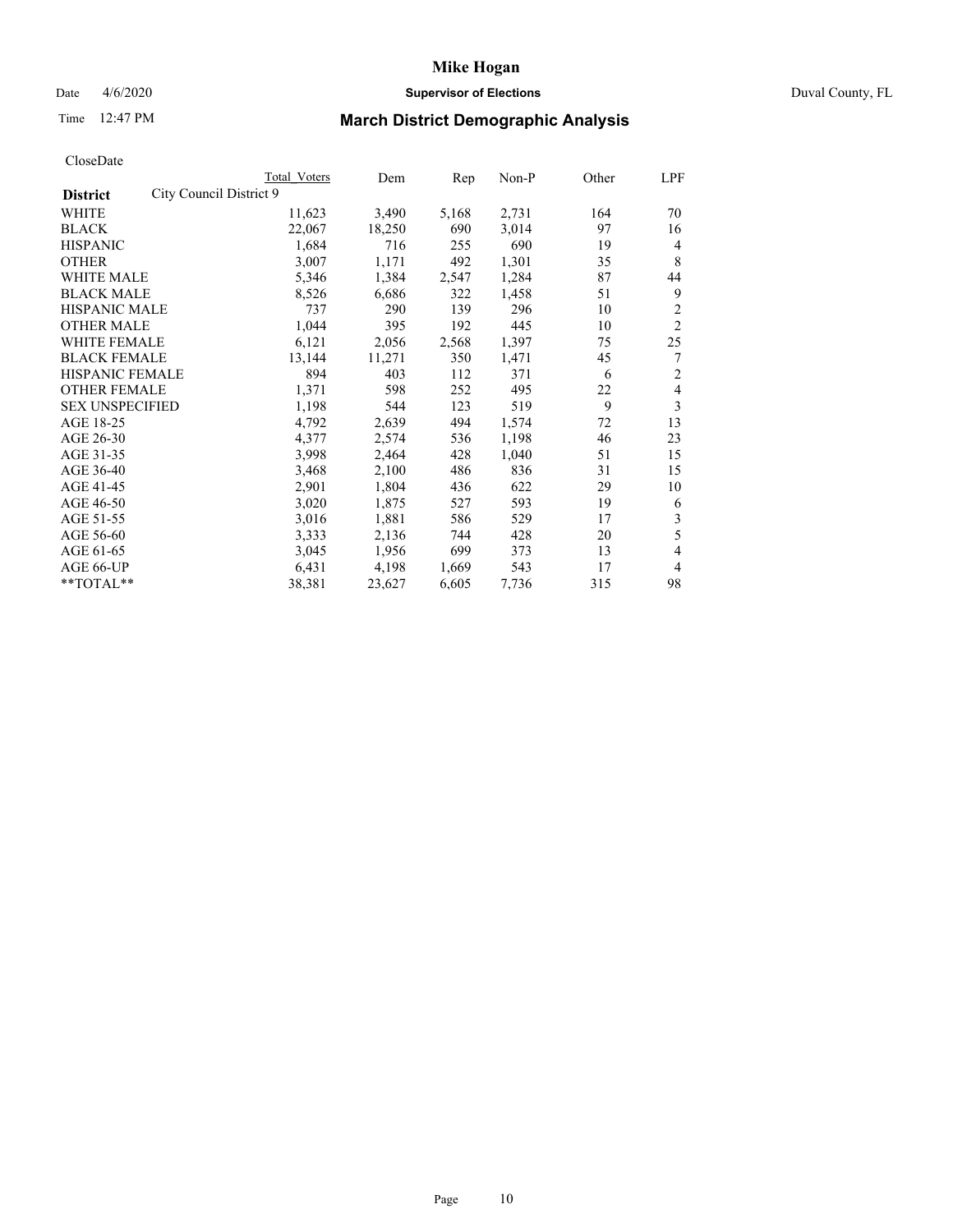## Date 4/6/2020 **Supervisor of Elections** Duval County, FL

# Time 12:47 PM **March District Demographic Analysis**

|                                             | Total Voters | Dem    | Rep   | Non-P | Other | LPF            |
|---------------------------------------------|--------------|--------|-------|-------|-------|----------------|
| City Council District 10<br><b>District</b> |              |        |       |       |       |                |
| WHITE                                       | 11,996       | 2,941  | 6,264 | 2,607 | 130   | 54             |
| <b>BLACK</b>                                | 25,772       | 21,894 | 715   | 3,048 | 104   | 11             |
| <b>HISPANIC</b>                             | 1,884        | 816    | 349   | 695   | 17    | 7              |
| <b>OTHER</b>                                | 3,222        | 1,214  | 675   | 1,308 | 19    | 6              |
| WHITE MALE                                  | 5,515        | 1,160  | 3,033 | 1,227 | 56    | 39             |
| <b>BLACK MALE</b>                           | 10,103       | 8,167  | 384   | 1,495 | 51    | 6              |
| <b>HISPANIC MALE</b>                        | 859          | 316    | 188   | 339   | 11    | 5              |
| <b>OTHER MALE</b>                           | 1,187        | 421    | 282   | 475   | 5     | $\overline{4}$ |
| WHITE FEMALE                                | 6,337        | 1,745  | 3,171 | 1,334 | 72    | 15             |
| <b>BLACK FEMALE</b>                         | 15,269       | 13,420 | 319   | 1,474 | 51    | 5              |
| <b>HISPANIC FEMALE</b>                      | 980          | 480    | 153   | 339   | 6     | $\overline{c}$ |
| <b>OTHER FEMALE</b>                         | 1,444        | 605    | 329   | 496   | 12    | $\overline{c}$ |
| <b>SEX UNSPECIFIED</b>                      | 1,180        | 551    | 144   | 479   | 6     | $\mathbf{0}$   |
| AGE 18-25                                   | 5,064        | 2,739  | 588   | 1,664 | 62    | 11             |
| AGE 26-30                                   | 4,100        | 2,381  | 589   | 1,076 | 37    | 17             |
| AGE 31-35                                   | 3,817        | 2,307  | 550   | 911   | 35    | 14             |
| AGE 36-40                                   | 3,500        | 2,205  | 506   | 762   | 20    | 7              |
| AGE 41-45                                   | 3,286        | 2,064  | 552   | 640   | 25    | 5              |
| AGE 46-50                                   | 3,508        | 2,204  | 669   | 604   | 21    | 10             |
| AGE 51-55                                   | 3,448        | 2,205  | 698   | 524   | 16    | 5              |
| AGE 56-60                                   | 3,874        | 2,448  | 888   | 515   | 23    | $\mathbf{0}$   |
| AGE 61-65                                   | 3,539        | 2,247  | 879   | 398   | 14    | 1              |
| AGE 66-UP                                   | 8,738        | 6,065  | 2,084 | 564   | 17    | 8              |
| **TOTAL**                                   | 42,874       | 26,865 | 8,003 | 7,658 | 270   | 78             |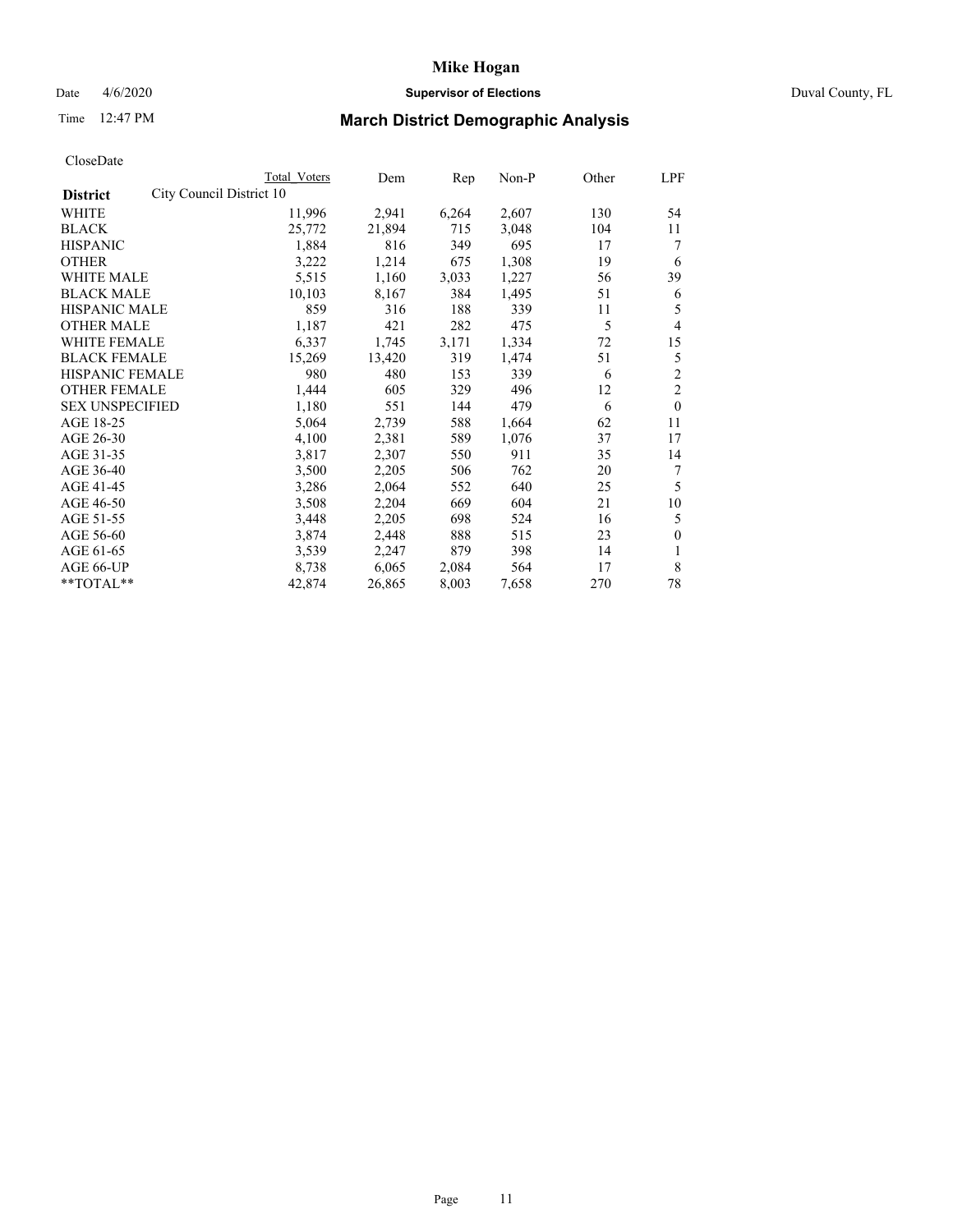## Date 4/6/2020 **Supervisor of Elections** Duval County, FL

# Time 12:47 PM **March District Demographic Analysis**

|                                             | Total Voters | Dem    | Rep    | Non-P  | Other | LPF |
|---------------------------------------------|--------------|--------|--------|--------|-------|-----|
| City Council District 11<br><b>District</b> |              |        |        |        |       |     |
| WHITE                                       | 35,341       | 8,522  | 18,306 | 7,870  | 475   | 168 |
| <b>BLACK</b>                                | 7,973        | 5,877  | 345    | 1,636  | 107   | 8   |
| <b>HISPANIC</b>                             | 3,947        | 1,550  | 969    | 1,381  | 34    | 13  |
| <b>OTHER</b>                                | 6,518        | 2,170  | 1,549  | 2,714  | 68    | 17  |
| WHITE MALE                                  | 16,111       | 3,264  | 8,716  | 3,812  | 211   | 108 |
| <b>BLACK MALE</b>                           | 3,237        | 2,137  | 189    | 854    | 56    | 1   |
| <b>HISPANIC MALE</b>                        | 1,738        | 628    | 440    | 646    | 16    | 8   |
| <b>OTHER MALE</b>                           | 2,662        | 807    | 675    | 1,143  | 24    | 13  |
| <b>WHITE FEMALE</b>                         | 18,819       | 5,158  | 9,428  | 3.918  | 258   | 57  |
| <b>BLACK FEMALE</b>                         | 4,615        | 3,649  | 150    | 759    | 50    | 7   |
| HISPANIC FEMALE                             | 2,122        | 882    | 513    | 705    | 18    | 4   |
| <b>OTHER FEMALE</b>                         | 3,106        | 1,166  | 750    | 1,148  | 39    | 3   |
| <b>SEX UNSPECIFIED</b>                      | 1,369        | 428    | 308    | 616    | 12    | 5   |
| AGE 18-25                                   | 7,308        | 2,688  | 2,197  | 2,234  | 153   | 36  |
| AGE 26-30                                   | 6,658        | 2,430  | 2,076  | 1,990  | 128   | 34  |
| AGE 31-35                                   | 5,524        | 1,895  | 1,772  | 1,736  | 79    | 42  |
| AGE 36-40                                   | 4,702        | 1,682  | 1,476  | 1,469  | 44    | 31  |
| AGE 41-45                                   | 4,158        | 1,465  | 1,439  | 1,182  | 52    | 20  |
| AGE 46-50                                   | 4,484        | 1,414  | 1,801  | 1,191  | 63    | 15  |
| AGE 51-55                                   | 4,119        | 1,306  | 1,813  | 959    | 34    | 7   |
| AGE 56-60                                   | 4,154        | 1,262  | 1,998  | 856    | 35    | 3   |
| AGE 61-65                                   | 3,507        | 1,119  | 1,734  | 614    | 32    | 8   |
| AGE 66-UP                                   | 9,165        | 2,858  | 4,863  | 1,370  | 64    | 10  |
| **TOTAL**                                   | 53,779       | 18,119 | 21,169 | 13,601 | 684   | 206 |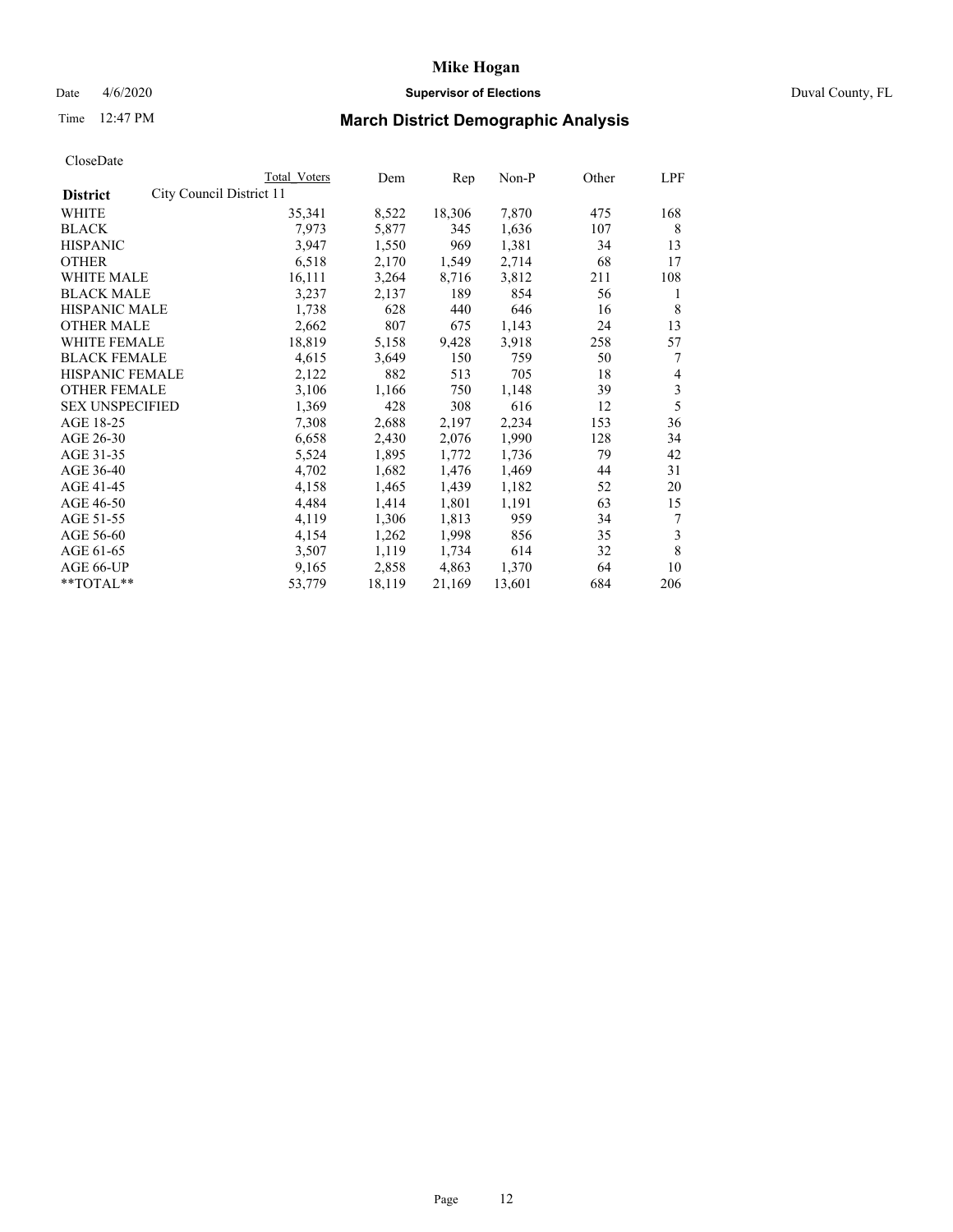## Date 4/6/2020 **Supervisor of Elections** Duval County, FL

# Time 12:47 PM **March District Demographic Analysis**

|                                             | Total Voters | Dem    | Rep    | $Non-P$ | Other | LPF            |
|---------------------------------------------|--------------|--------|--------|---------|-------|----------------|
| City Council District 12<br><b>District</b> |              |        |        |         |       |                |
| WHITE                                       | 25,298       | 4,558  | 15,840 | 4,584   | 209   | 107            |
| <b>BLACK</b>                                | 13,042       | 10,362 | 544    | 2,044   | 86    | 6              |
| <b>HISPANIC</b>                             | 2,424        | 940    | 561    | 894     | 27    | 2              |
| <b>OTHER</b>                                | 3,326        | 980    | 1,036  | 1,273   | 30    | 7              |
| WHITE MALE                                  | 11,870       | 1,807  | 7,687  | 2,210   | 103   | 63             |
| <b>BLACK MALE</b>                           | 5,418        | 4,053  | 301    | 1,011   | 49    | 4              |
| <b>HISPANIC MALE</b>                        | 1,141        | 414    | 299    | 416     | 12    | $\theta$       |
| <b>OTHER MALE</b>                           | 1,226        | 342    | 418    | 447     | 15    | 4              |
| <b>WHITE FEMALE</b>                         | 13,118       | 2,702  | 7,970  | 2,298   | 105   | 43             |
| <b>BLACK FEMALE</b>                         | 7,387        | 6,146  | 231    | 971     | 37    | $\overline{c}$ |
| HISPANIC FEMALE                             | 1,226        | 497    | 252    | 460     | 15    | $\overline{2}$ |
| <b>OTHER FEMALE</b>                         | 1,550        | 515    | 505    | 518     | 10    | $\overline{2}$ |
| <b>SEX UNSPECIFIED</b>                      | 1,152        | 364    | 318    | 462     | 6     | $\overline{2}$ |
| AGE 18-25                                   | 5,043        | 1,764  | 1,566  | 1,630   | 71    | 12             |
| AGE 26-30                                   | 3.918        | 1,424  | 1,270  | 1,153   | 49    | 22             |
| AGE 31-35                                   | 3,949        | 1,487  | 1,356  | 1,056   | 35    | 15             |
| AGE 36-40                                   | 3,831        | 1,525  | 1,329  | 919     | 37    | 21             |
| AGE 41-45                                   | 3,627        | 1,499  | 1,271  | 820     | 26    | 11             |
| AGE 46-50                                   | 3,968        | 1,604  | 1,588  | 720     | 44    | 12             |
| AGE 51-55                                   | 4,198        | 1,710  | 1,770  | 685     | 24    | 9              |
| AGE 56-60                                   | 4,419        | 1,694  | 2,077  | 621     | 21    | 6              |
| AGE 61-65                                   | 3,685        | 1,418  | 1,791  | 456     | 11    | 9              |
| AGE 66-UP                                   | 7,452        | 2,715  | 3,963  | 735     | 34    | 5              |
| **TOTAL**                                   | 44,090       | 16,840 | 17,981 | 8,795   | 352   | 122            |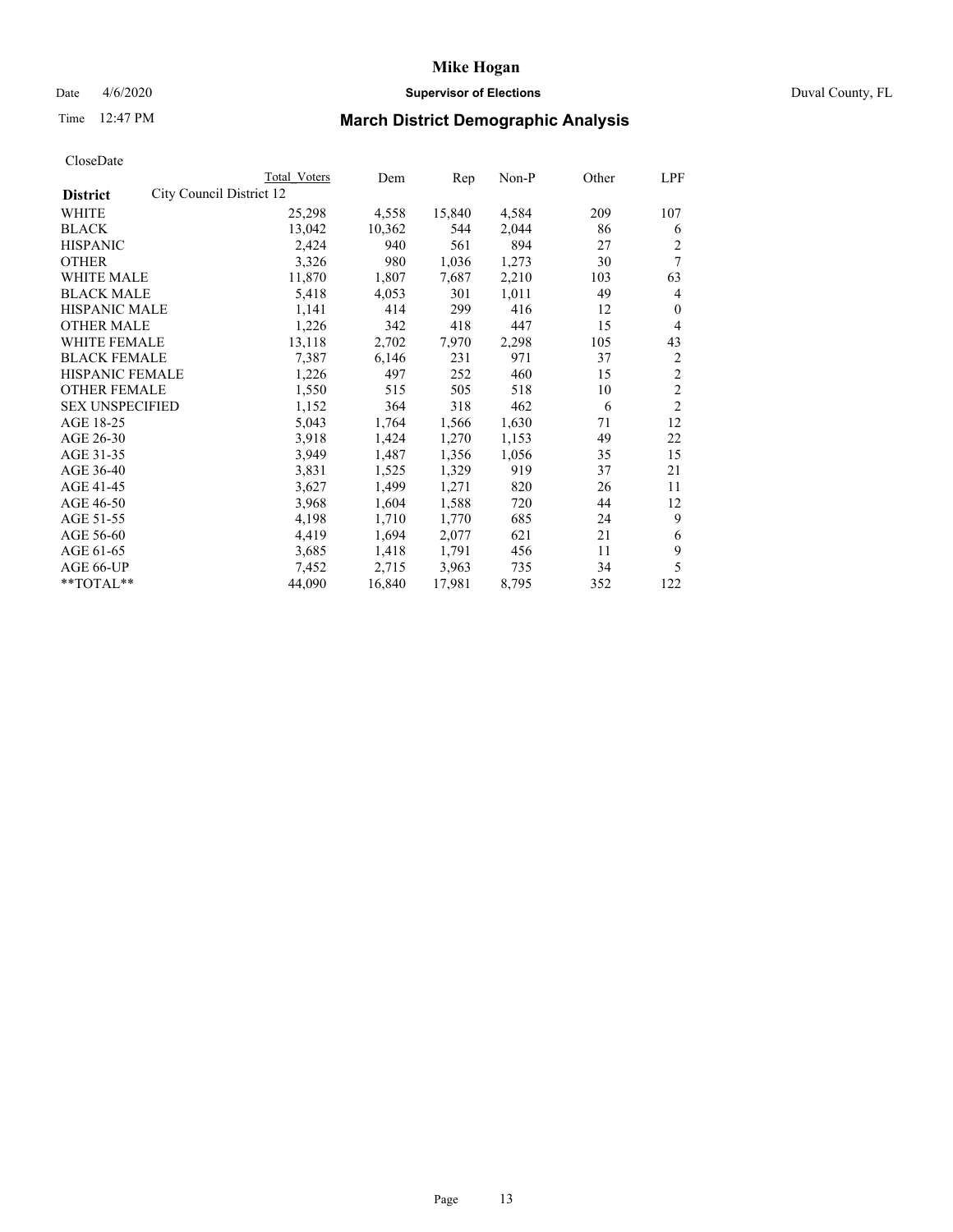## Date 4/6/2020 **Supervisor of Elections** Duval County, FL

# Time 12:47 PM **March District Demographic Analysis**

| Total Voters | Dem                      | Rep    | $Non-P$ | Other | LPF            |
|--------------|--------------------------|--------|---------|-------|----------------|
|              |                          |        |         |       |                |
| 40,789       | 10,106                   | 21,112 | 8,985   | 385   | 201            |
| 2,525        | 1,841                    | 150    | 504     | 24    | 6              |
| 1,519        | 554                      | 463    | 484     | 13    | 5              |
| 2,738        | 761                      | 900    | 1,038   | 23    | 16             |
| 19,574       | 3,925                    | 10,641 | 4,685   | 186   | 137            |
| 1,120        | 741                      | 88     | 274     | 14    | 3              |
| 682          | 200                      | 238    | 233     | 8     | 3              |
| 985          | 247                      | 360    | 361     | 9     | 8              |
| 20,819       | 6,093                    | 10,281 | 4,184   | 198   | 63             |
| 1,361        | 1,066                    | 60     | 223     | 10    | $\overline{c}$ |
| 807          | 341                      | 215    | 244     | 5     | $\overline{2}$ |
| 1,248        | 398                      | 429    | 406     | 10    | 5              |
| 973          | 251                      | 313    | 399     | 5     | 5              |
| 4,457        | 1,189                    | 1,694  | 1,460   | 85    | 29             |
| 4,515        | 1,215                    | 1,794  | 1,404   | 68    | 34             |
| 4,422        | 1,226                    | 1,708  | 1,388   | 58    | 42             |
| 4,260        | 1,137                    | 1,730  | 1,329   | 32    | 32             |
| 3,447        | 923                      | 1,506  | 962     | 32    | 24             |
| 3,826        | 968                      | 1,858  | 943     | 32    | 25             |
| 3,827        | 918                      | 2,129  | 736     | 31    | 13             |
| 4,425        | 1,118                    | 2,496  | 768     | 30    | 13             |
| 4,211        | 1,284                    | 2,225  | 669     | 25    | 8              |
| 10,181       | 3,284                    | 5,485  | 1,352   | 52    | 8              |
| 47,571       | 13,262                   | 22,625 | 11,011  | 445   | 228            |
|              | City Council District 13 |        |         |       |                |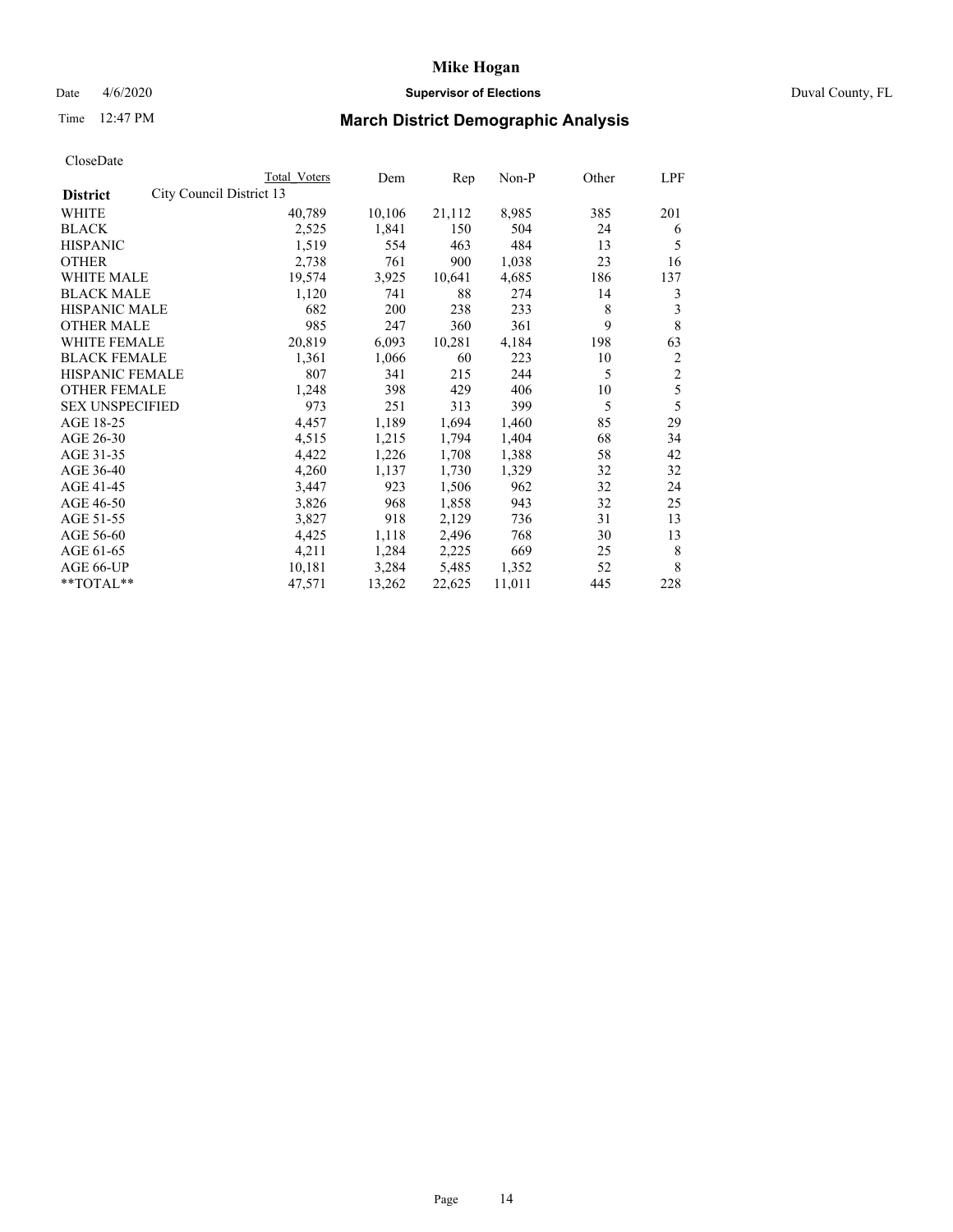## Date 4/6/2020 **Supervisor of Elections** Duval County, FL

# Time 12:47 PM **March District Demographic Analysis**

|                                             | <b>Total Voters</b> | Dem    | Rep    | Non-P | Other | LPF |
|---------------------------------------------|---------------------|--------|--------|-------|-------|-----|
| City Council District 14<br><b>District</b> |                     |        |        |       |       |     |
| WHITE                                       | 33,335              | 10,057 | 16,471 | 6,235 | 391   | 181 |
| <b>BLACK</b>                                | 7,270               | 5,580  | 341    | 1,296 | 48    | 5   |
| <b>HISPANIC</b>                             | 2,584               | 1,125  | 588    | 834   | 28    | 9   |
| <b>OTHER</b>                                | 3,508               | 1,113  | 992    | 1,341 | 45    | 17  |
| WHITE MALE                                  | 15,516              | 4,040  | 8,029  | 3,144 | 187   | 116 |
| <b>BLACK MALE</b>                           | 2,977               | 2,111  | 178    | 659   | 26    | 3   |
| HISPANIC MALE                               | 1,180               | 476    | 306    | 381   | 13    | 4   |
| <b>OTHER MALE</b>                           | 1,382               | 410    | 434    | 505   | 23    | 10  |
| <b>WHITE FEMALE</b>                         | 17,469              | 5,928  | 8,268  | 3,013 | 201   | 59  |
| <b>BLACK FEMALE</b>                         | 4,172               | 3,385  | 155    | 608   | 22    | 2   |
| HISPANIC FEMALE                             | 1,350               | 624    | 269    | 438   | 15    | 4   |
| <b>OTHER FEMALE</b>                         | 1,596               | 558    | 468    | 547   | 18    | 5   |
| <b>SEX UNSPECIFIED</b>                      | 1,055               | 343    | 285    | 411   | 7     | 9   |
| AGE 18-25                                   | 4,336               | 1,630  | 1,185  | 1,409 | 94    | 18  |
| AGE 26-30                                   | 4,912               | 1,969  | 1,497  | 1,342 | 71    | 33  |
| AGE 31-35                                   | 5,101               | 2,061  | 1,546  | 1,370 | 78    | 46  |
| AGE 36-40                                   | 4,325               | 1,759  | 1,267  | 1,193 | 62    | 44  |
| AGE 41-45                                   | 3,514               | 1,327  | 1,220  | 896   | 47    | 24  |
| AGE 46-50                                   | 3,568               | 1,295  | 1,502  | 729   | 29    | 13  |
| AGE 51-55                                   | 3,697               | 1,344  | 1,619  | 699   | 26    | 9   |
| AGE 56-60                                   | 4,010               | 1,492  | 1,892  | 586   | 29    | 11  |
| AGE 61-65                                   | 3,908               | 1,499  | 1,887  | 489   | 26    | 7   |
| AGE 66-UP                                   | 9,326               | 3,499  | 4,777  | 993   | 50    | 7   |
| **TOTAL**                                   | 46,697              | 17,875 | 18,392 | 9,706 | 512   | 212 |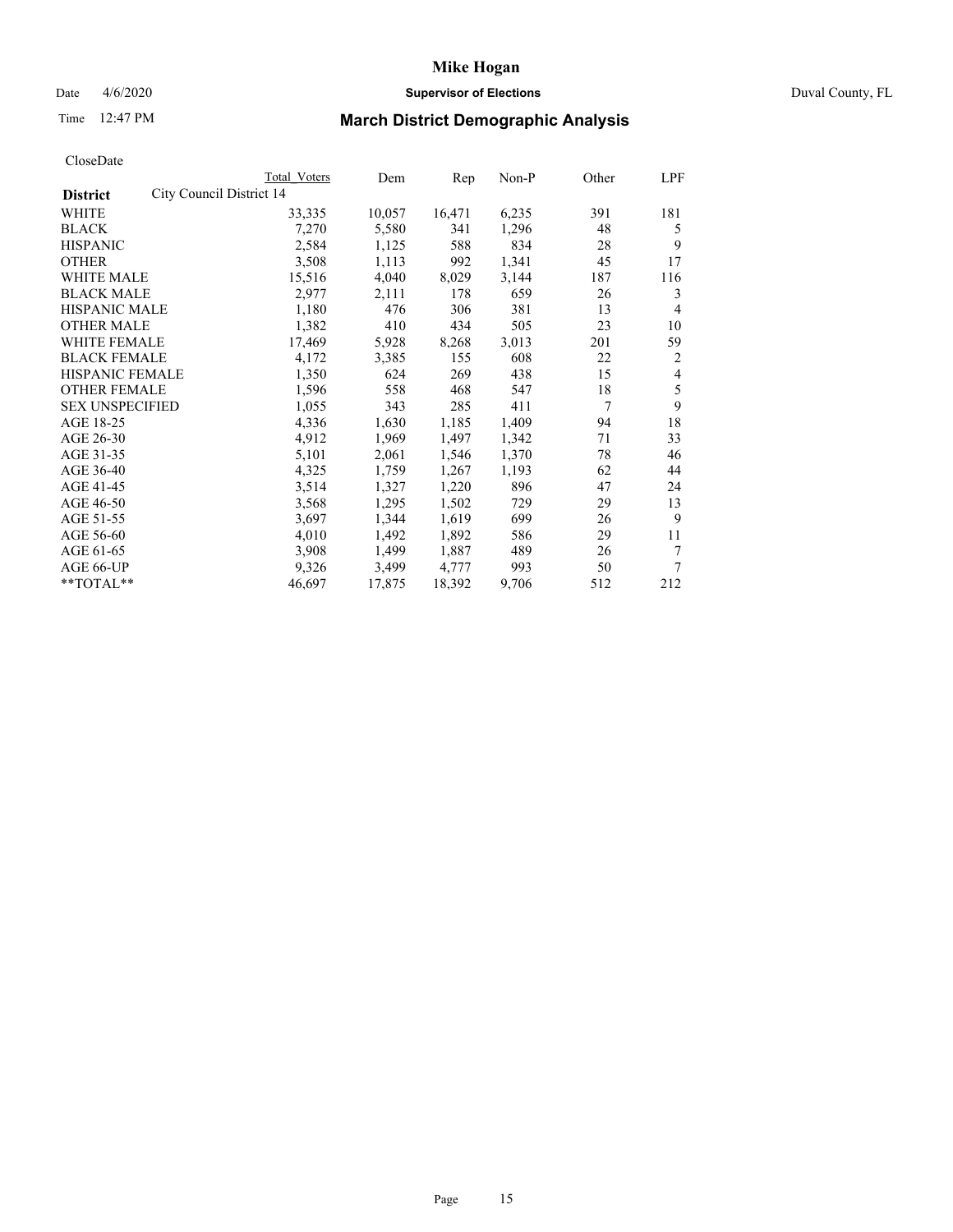## Date 4/6/2020 **Supervisor of Elections** Duval County, FL

# Time 12:47 PM **March District Demographic Analysis**

|                        |               | <b>Total Voters</b> | Dem      | Rep            | Non-P | Other          | LPF |
|------------------------|---------------|---------------------|----------|----------------|-------|----------------|-----|
| <b>District</b>        | Isle of Palms |                     |          |                |       |                |     |
| WHITE                  |               | 947                 | 120      | 672            | 150   | $\overline{4}$ |     |
| <b>BLACK</b>           |               | $\theta$            | $\theta$ | $\overline{0}$ | 0     | 0              | 0   |
| <b>HISPANIC</b>        |               | 15                  | 4        | 5              | 6     | 0              | 0   |
| <b>OTHER</b>           |               | 46                  | 5        | 26             | 14    |                | 0   |
| WHITE MALE             |               | 485                 | 46       | 356            | 83    | 0              | 0   |
| <b>BLACK MALE</b>      |               | 0                   | $\theta$ | 0              | 0     | 0              | 0   |
| <b>HISPANIC MALE</b>   |               | 5                   | $\theta$ | 3              | 2     | 0              | 0   |
| <b>OTHER MALE</b>      |               | 13                  |          |                | 5     | 0              | 0   |
| WHITE FEMALE           |               | 458                 | 74       | 312            | 67    | 4              |     |
| <b>BLACK FEMALE</b>    |               | $\theta$            | $\theta$ | $\theta$       | 0     | 0              | 0   |
| <b>HISPANIC FEMALE</b> |               | 9                   | 4        | 2              | 3     |                | 0   |
| <b>OTHER FEMALE</b>    |               | 23                  | 4        | 12             | 6     |                | 0   |
| <b>SEX UNSPECIFIED</b> |               | 15                  | $\Omega$ | 11             | 4     | 0              | 0   |
| AGE 18-25              |               | 87                  | 11       | 56             | 20    | 0              | 0   |
| AGE 26-30              |               | 50                  | 2        | 37             | 11    | 0              | 0   |
| AGE 31-35              |               | 55                  | 8        | 31             | 16    | 0              | 0   |
| AGE 36-40              |               | 91                  | 6        | 58             | 24    | 2              |     |
| AGE 41-45              |               | 109                 | 10       | 75             | 23    |                | 0   |
| AGE 46-50              |               | 112                 | 14       | 77             | 20    |                | 0   |
| AGE 51-55              |               | 92                  | 13       | 62             | 17    | 0              | 0   |
| AGE 56-60              |               | 126                 | 12       | 97             | 17    |                | 0   |
| AGE 61-65              |               | 74                  | 8        | 58             | 8     |                | 0   |
| AGE 66-UP              |               | 212                 | 45       | 152            | 14    |                |     |
| **TOTAL**              |               | 1,008               | 129      | 703            | 170   | 5              |     |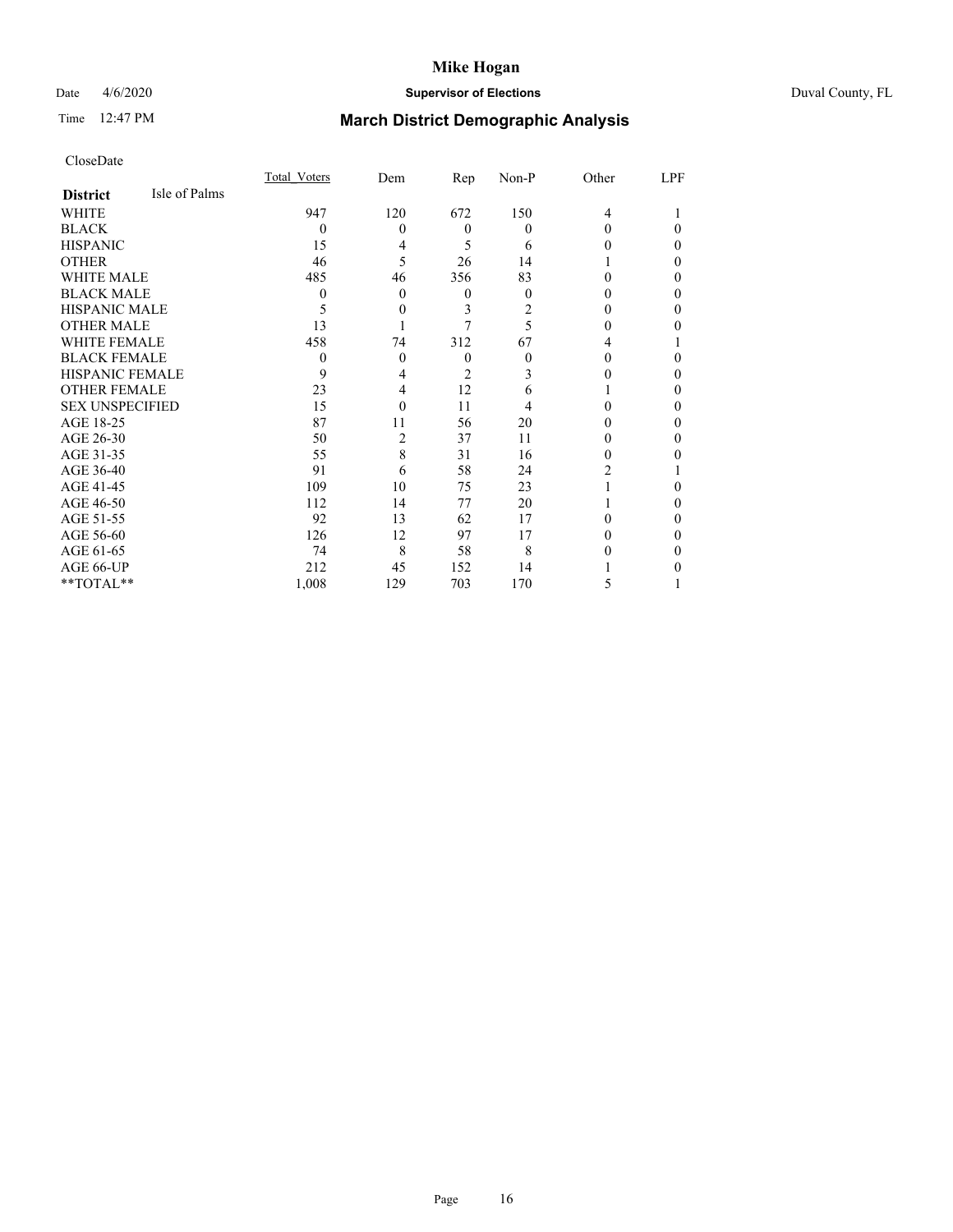## Date 4/6/2020 **Supervisor of Elections** Duval County, FL

# Time 12:47 PM **March District Demographic Analysis**

|                                           | <b>Total Voters</b> | Dem   | Rep   | $Non-P$ | Other            | LPF            |
|-------------------------------------------|---------------------|-------|-------|---------|------------------|----------------|
| <b>Bartram Springs</b><br><b>District</b> |                     |       |       |         |                  |                |
| WHITE                                     | 2,035               | 415   | 1,121 | 468     | 18               | 13             |
| <b>BLACK</b>                              | 516                 | 383   | 34    | 96      | 3                | 0              |
| <b>HISPANIC</b>                           | 249                 | 100   | 66    | 82      | $\theta$         |                |
| <b>OTHER</b>                              | 444                 | 157   | 116   | 166     | 5                | 0              |
| <b>WHITE MALE</b>                         | 953                 | 140   | 566   | 230     | 8                | 9              |
| <b>BLACK MALE</b>                         | 227                 | 149   | 23    | 52      | 3                | 0              |
| <b>HISPANIC MALE</b>                      | 119                 | 40    | 32    | 46      | $\theta$         |                |
| <b>OTHER MALE</b>                         | 189                 | 63    | 55    | 69      | $\overline{c}$   | 0              |
| WHITE FEMALE                              | 1,060               | 271   | 544   | 231     | 10               | 4              |
| <b>BLACK FEMALE</b>                       | 286                 | 231   | 11    | 44      | $\theta$         | 0              |
| <b>HISPANIC FEMALE</b>                    | 126                 | 58    | 33    | 35      | $\overline{0}$   | 0              |
| <b>OTHER FEMALE</b>                       | 210                 | 80    | 54    | 73      | 3                | 0              |
| <b>SEX UNSPECIFIED</b>                    | 74                  | 23    | 19    | 32      | $\boldsymbol{0}$ | 0              |
| AGE 18-25                                 | 349                 | 125   | 113   | 109     | 1                |                |
| AGE 26-30                                 | 218                 | 67    | 83    | 63      | 4                | 1              |
| AGE 31-35                                 | 345                 | 106   | 118   | 117     | $\overline{c}$   | $\overline{c}$ |
| AGE 36-40                                 | 398                 | 112   | 163   | 117     | 4                | $\overline{c}$ |
| AGE 41-45                                 | 430                 | 124   | 172   | 121     | 7                | 6              |
| AGE 46-50                                 | 392                 | 128   | 163   | 96      | 4                |                |
| AGE 51-55                                 | 306                 | 96    | 151   | 58      | $\theta$         |                |
| AGE 56-60                                 | 264                 | 99    | 125   | 39      |                  | 0              |
| AGE 61-65                                 | 182                 | 71    | 85    | 25      |                  | 0              |
| AGE 66-UP                                 | 360                 | 127   | 164   | 67      | $\overline{c}$   | 0              |
| **TOTAL**                                 | 3,244               | 1,055 | 1,337 | 812     | 26               | 14             |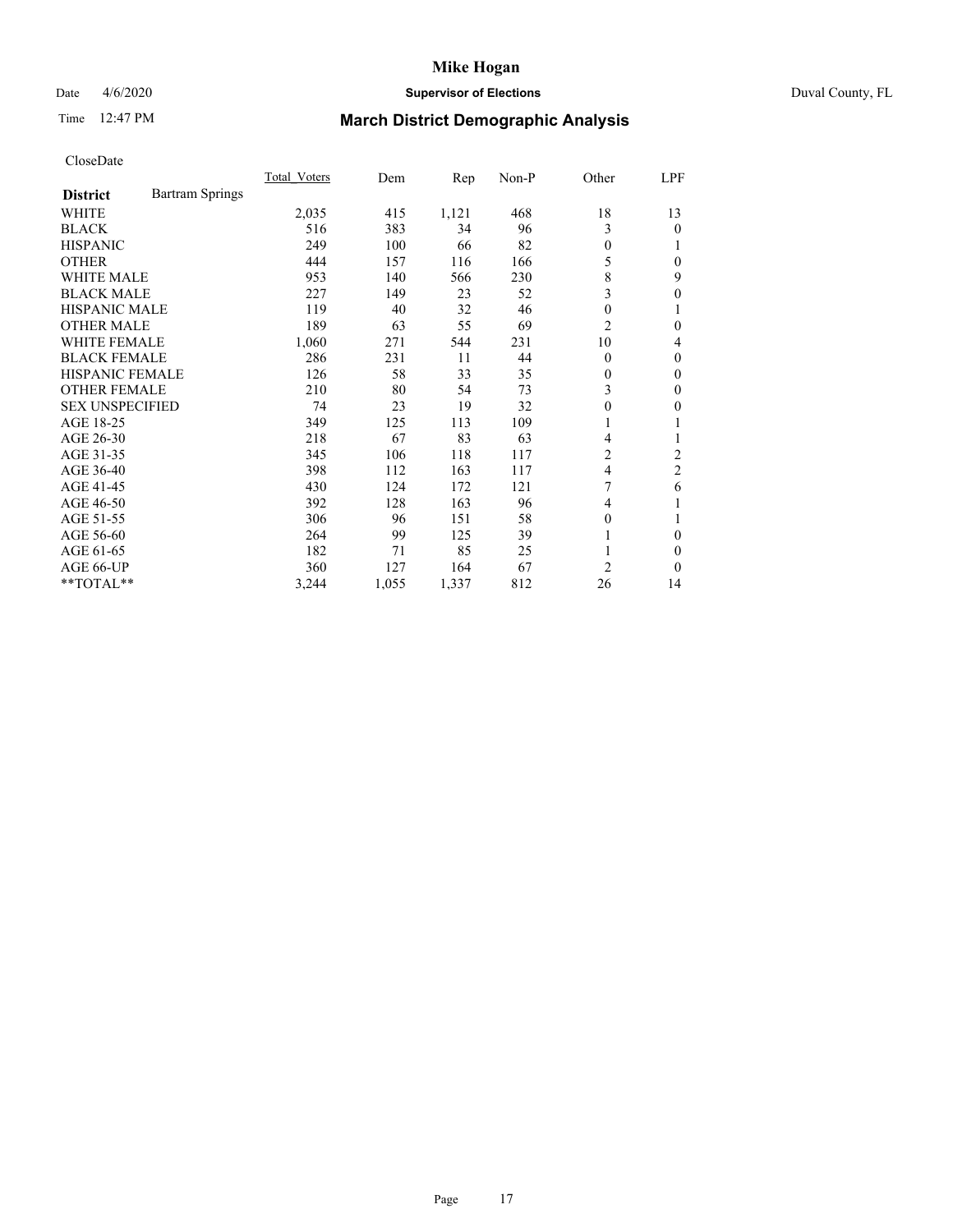## Date 4/6/2020 **Supervisor of Elections** Duval County, FL

# Time 12:47 PM **March District Demographic Analysis**

|                        |                 | <b>Total Voters</b> | Dem | Rep            | Non-P | Other            | LPF          |
|------------------------|-----------------|---------------------|-----|----------------|-------|------------------|--------------|
| <b>District</b>        | Wynnfield Lakes |                     |     |                |       |                  |              |
| WHITE                  |                 | 494                 | 113 | 260            | 111   | 5                | 5            |
| <b>BLACK</b>           |                 | 131                 | 95  | 6              | 29    |                  | $\Omega$     |
| <b>HISPANIC</b>        |                 | 85                  | 24  | 32             | 27    | 2                | $\Omega$     |
| <b>OTHER</b>           |                 | 243                 | 71  | 67             | 105   | $\theta$         | 0            |
| WHITE MALE             |                 | 214                 | 40  | 108            | 60    | 2                | 4            |
| <b>BLACK MALE</b>      |                 | 67                  | 47  | $\overline{4}$ | 15    |                  | $\theta$     |
| <b>HISPANIC MALE</b>   |                 | 39                  | 6   | 17             | 14    | 2                | $\Omega$     |
| <b>OTHER MALE</b>      |                 | 109                 | 32  | 27             | 50    | 0                | 0            |
| WHITE FEMALE           |                 | 275                 | 73  | 148            | 50    | 3                |              |
| <b>BLACK FEMALE</b>    |                 | 62                  | 46  | $\overline{2}$ | 14    | $\theta$         | $\Omega$     |
| HISPANIC FEMALE        |                 | 43                  | 17  | 13             | 13    | 0                | $\Omega$     |
| <b>OTHER FEMALE</b>    |                 | 109                 | 32  | 38             | 39    | $\theta$         | $\Omega$     |
| <b>SEX UNSPECIFIED</b> |                 | 35                  | 10  | 8              | 17    | $\theta$         | $\Omega$     |
| AGE 18-25              |                 | 120                 | 40  | 36             | 42    | 2                | $\theta$     |
| AGE 26-30              |                 | 90                  | 27  | 34             | 28    |                  | $\mathbf{0}$ |
| AGE 31-35              |                 | 125                 | 42  | 45             | 34    |                  | 3            |
| AGE 36-40              |                 | 118                 | 25  | 45             | 45    | 2                |              |
| AGE 41-45              |                 | 109                 | 31  | 46             | 32    | $\boldsymbol{0}$ | $\Omega$     |
| AGE 46-50              |                 | 101                 | 33  | 44             | 23    |                  | $\Omega$     |
| AGE 51-55              |                 | 75                  | 32  | 28             | 14    | $\theta$         |              |
| AGE 56-60              |                 | 57                  | 17  | 23             | 16    |                  | 0            |
| AGE 61-65              |                 | 53                  | 17  | 18             | 18    | 0                | $\theta$     |
| AGE 66-UP              |                 | 105                 | 39  | 46             | 20    | 0                | $\Omega$     |
| **TOTAL**              |                 | 953                 | 303 | 365            | 272   | 8                | 5            |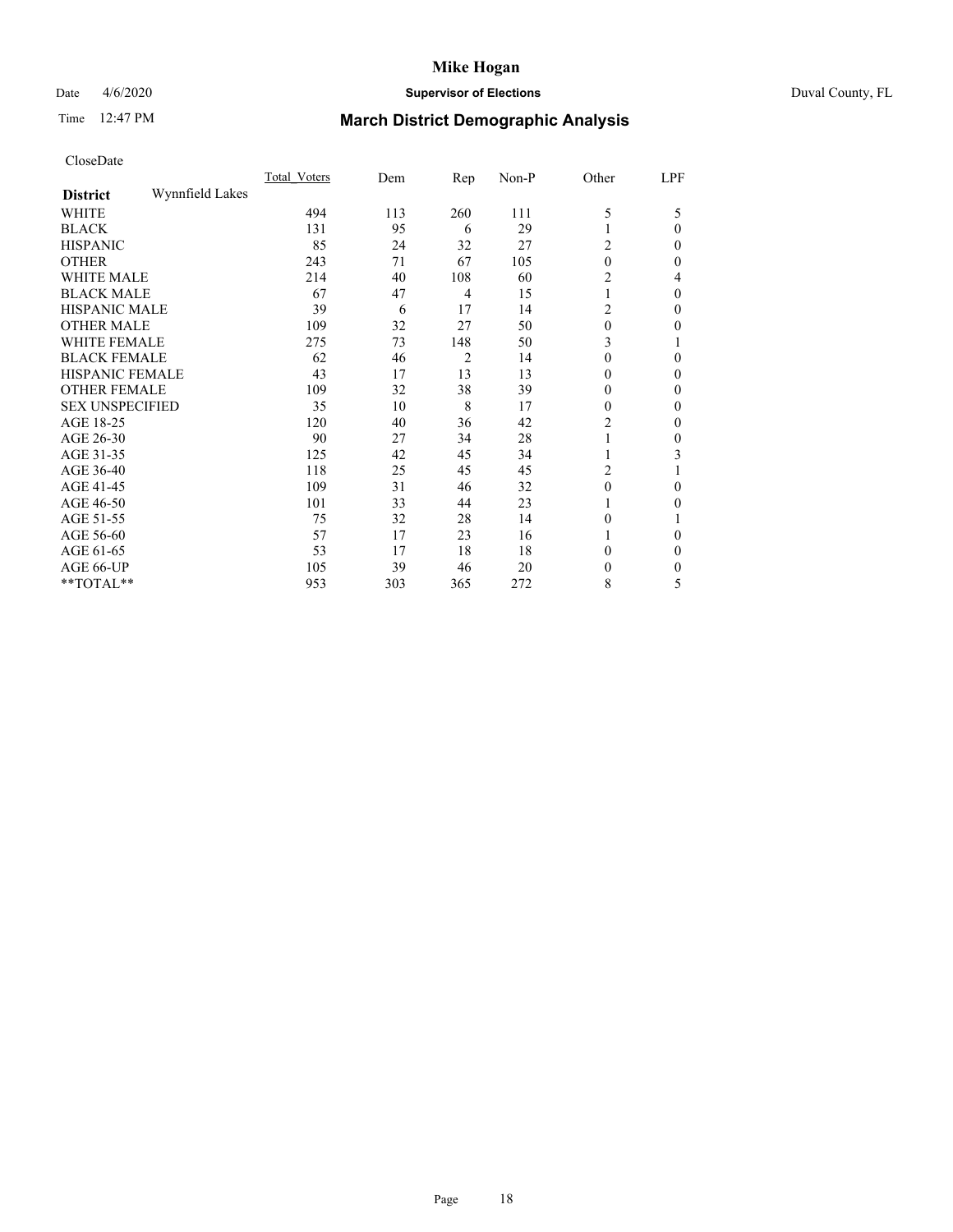## Date 4/6/2020 **Supervisor of Elections** Duval County, FL

# Time 12:47 PM **March District Demographic Analysis**

|                        |                  | Total Voters | Dem | Rep      | Non-P    | Other | LPF |
|------------------------|------------------|--------------|-----|----------|----------|-------|-----|
| <b>District</b>        | Harbour Waterway |              |     |          |          |       |     |
| <b>WHITE</b>           |                  | 252          | 46  | 175      | 29       |       |     |
| <b>BLACK</b>           |                  | 2            | 2   | $\theta$ | $\Omega$ | 0     | 0   |
| <b>HISPANIC</b>        |                  | 8            | 0   | 6        | 2        | 0     | 0   |
| <b>OTHER</b>           |                  | 16           | 5   |          | 4        |       |     |
| WHITE MALE             |                  | 122          | 15  | 90       | 15       |       |     |
| <b>BLACK MALE</b>      |                  |              |     | 0        | 0        | 0     |     |
| <b>HISPANIC MALE</b>   |                  |              |     |          |          |       |     |
| <b>OTHER MALE</b>      |                  |              | 4   | 2        |          |       | 0   |
| WHITE FEMALE           |                  | 129          | 30  | 85       | 14       |       |     |
| <b>BLACK FEMALE</b>    |                  |              |     | $\theta$ | $\Omega$ | 0     | 0   |
| HISPANIC FEMALE        |                  |              |     | 5        | 2        |       |     |
| <b>OTHER FEMALE</b>    |                  |              | 0   | 4        | 3        |       | 0   |
| <b>SEX UNSPECIFIED</b> |                  |              | 2   |          |          |       |     |
| AGE 18-25              |                  | 22           | 3   | 14       | 5        |       |     |
| AGE 26-30              |                  | 14           | 6   | 6        | 2        |       | 0   |
| AGE 31-35              |                  | 8            |     | 4        | 3        |       |     |
| AGE 36-40              |                  | 18           | 4   | 10       | 3        |       |     |
| AGE 41-45              |                  | 15           | 6   | 6        | 3        |       | 0   |
| AGE 46-50              |                  | 26           | 4   | 18       | 4        |       | 0   |
| AGE 51-55              |                  | 26           | 8   | 16       | 2        |       |     |
| AGE 56-60              |                  | 38           | 5   | 29       | 4        |       |     |
| AGE 61-65              |                  | 33           | 5   | 24       | 3        |       |     |
| AGE 66-UP              |                  | 78           | 11  | 61       | 6        |       |     |
| $**TOTAL**$            |                  | 278          | 53  | 188      | 35       |       |     |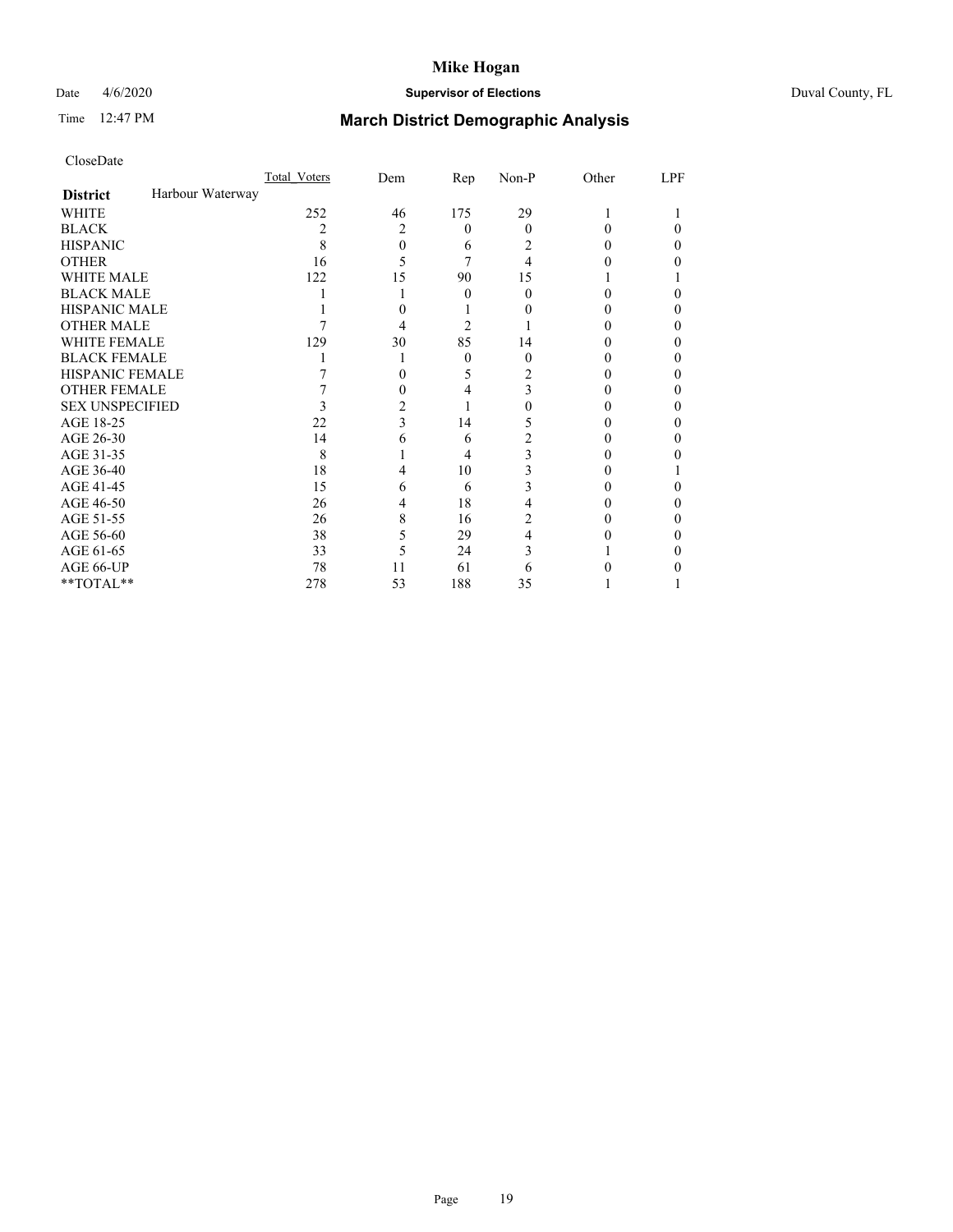## Date 4/6/2020 **Supervisor of Elections** Duval County, FL

# Time 12:47 PM **March District Demographic Analysis**

|                        |               | Total Voters | Dem            | Rep | Non-P | Other    | LPF |
|------------------------|---------------|--------------|----------------|-----|-------|----------|-----|
| <b>District</b>        | Principle One |              |                |     |       |          |     |
| WHITE                  |               | 273          | 52             | 129 | 86    | 5        |     |
| <b>BLACK</b>           |               | 80           | 51             | 3   | 26    | $\Omega$ | 0   |
| <b>HISPANIC</b>        |               | 46           | 16             | 15  | 15    | $\Omega$ | 0   |
| <b>OTHER</b>           |               | 61           | 19             | 10  | 32    | 0        | 0   |
| WHITE MALE             |               | 138          | 21             | 62  | 52    | 3        | 0   |
| <b>BLACK MALE</b>      |               | 35           | 17             | 2   | 16    | $\Omega$ | 0   |
| <b>HISPANIC MALE</b>   |               | 17           | 5              | 5   | 7     | 0        | 0   |
| <b>OTHER MALE</b>      |               | 30           | 11             | 7   | 12    | 0        | 0   |
| WHITE FEMALE           |               | 132          | 31             | 67  | 31    | 2        |     |
| <b>BLACK FEMALE</b>    |               | 44           | 33             | 1   | 10    | $\theta$ | 0   |
| <b>HISPANIC FEMALE</b> |               | 28           | 11             | 9   | 8     | 0        | 0   |
| <b>OTHER FEMALE</b>    |               | 25           | 7              | 3   | 15    | 0        | 0   |
| <b>SEX UNSPECIFIED</b> |               | 11           | $\overline{c}$ | 1   | 8     | 0        | 0   |
| AGE 18-25              |               | 52           | 17             | 14  | 19    | 2        | 0   |
| AGE 26-30              |               | 77           | 21             | 28  | 26    |          |     |
| AGE 31-35              |               | 67           | 22             | 18  | 27    | 0        | 0   |
| AGE 36-40              |               | 34           | 9              | 11  | 14    | 0        | 0   |
| AGE 41-45              |               | 39           | 12             | 15  | 12    | $_{0}$   | 0   |
| AGE 46-50              |               | 28           | 12             | 8   | 8     | 0        | 0   |
| AGE 51-55              |               | 31           | 11             | 3   | 16    |          | 0   |
| AGE 56-60              |               | 33           | 11             | 11  | 11    | 0        | 0   |
| AGE 61-65              |               | 35           | 9              | 18  | 8     | 0        | 0   |
| AGE 66-UP              |               | 64           | 14             | 31  | 18    |          | 0   |
| **TOTAL**              |               | 460          | 138            | 157 | 159   | 5        |     |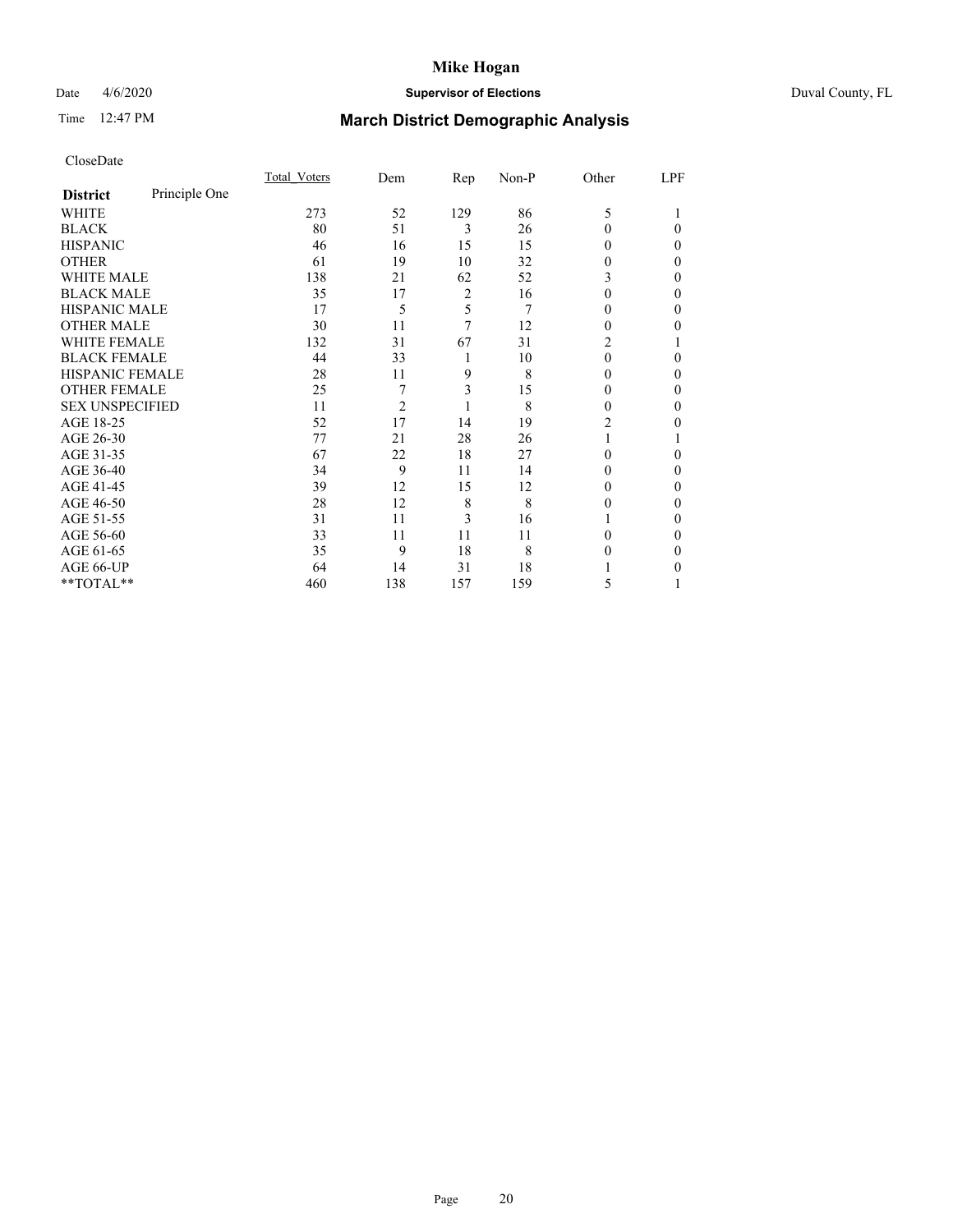## Date 4/6/2020 **Supervisor of Elections** Duval County, FL

# Time 12:47 PM **March District Demographic Analysis**

|                        |          | Total Voters | Dem            | Rep | Non-P | Other          | LPF            |
|------------------------|----------|--------------|----------------|-----|-------|----------------|----------------|
| <b>District</b>        | Tolomato |              |                |     |       |                |                |
| WHITE                  |          | 1,554        | 348            | 898 | 277   | 26             | 5              |
| <b>BLACK</b>           |          | 83           | 53             | 10  | 18    | 2              | 0              |
| <b>HISPANIC</b>        |          | 89           | 32             | 36  | 21    | $\theta$       | 0              |
| <b>OTHER</b>           |          | 99           | 31             | 32  | 35    | $\Omega$       |                |
| WHITE MALE             |          | 745          | 139            | 455 | 135   | 14             | $\overline{c}$ |
| <b>BLACK MALE</b>      |          | 44           | 26             | 6   | 10    | $\overline{c}$ | $\theta$       |
| <b>HISPANIC MALE</b>   |          | 41           | 15             | 16  | 10    | $\Omega$       | 0              |
| <b>OTHER MALE</b>      |          | 38           | 14             | 8   | 15    | $\Omega$       | 1              |
| WHITE FEMALE           |          | 801          | 208            | 438 | 140   | 12             | 3              |
| <b>BLACK FEMALE</b>    |          | 39           | 27             | 4   | 8     | $\theta$       | 0              |
| <b>HISPANIC FEMALE</b> |          | 47           | 17             | 20  | 10    | 0              | 0              |
| <b>OTHER FEMALE</b>    |          | 50           | 16             | 21  | 13    | $\Omega$       | 0              |
| <b>SEX UNSPECIFIED</b> |          | 20           | $\overline{c}$ | 8   | 10    | $\theta$       | 0              |
| AGE 18-25              |          | 118          | 42             | 43  | 30    | 2              |                |
| AGE 26-30              |          | 83           | 16             | 42  | 24    | $\theta$       |                |
| AGE 31-35              |          | 124          | 34             | 58  | 30    | 0              | $\overline{c}$ |
| AGE 36-40              |          | 130          | 37             | 56  | 36    |                | $\theta$       |
| AGE 41-45              |          | 109          | 25             | 48  | 35    |                | 0              |
| AGE 46-50              |          | 126          | 37             | 57  | 24    | 8              | 0              |
| AGE 51-55              |          | 162          | 34             | 81  | 42    | 3              | 2              |
| AGE 56-60              |          | 197          | 41             | 124 | 30    | $\overline{c}$ | $\theta$       |
| AGE 61-65              |          | 205          | 53             | 123 | 28    | 1              | 0              |
| AGE 66-UP              |          | 571          | 145            | 344 | 72    | 10             | $\Omega$       |
| **TOTAL**              |          | 1,825        | 464            | 976 | 351   | 28             | 6              |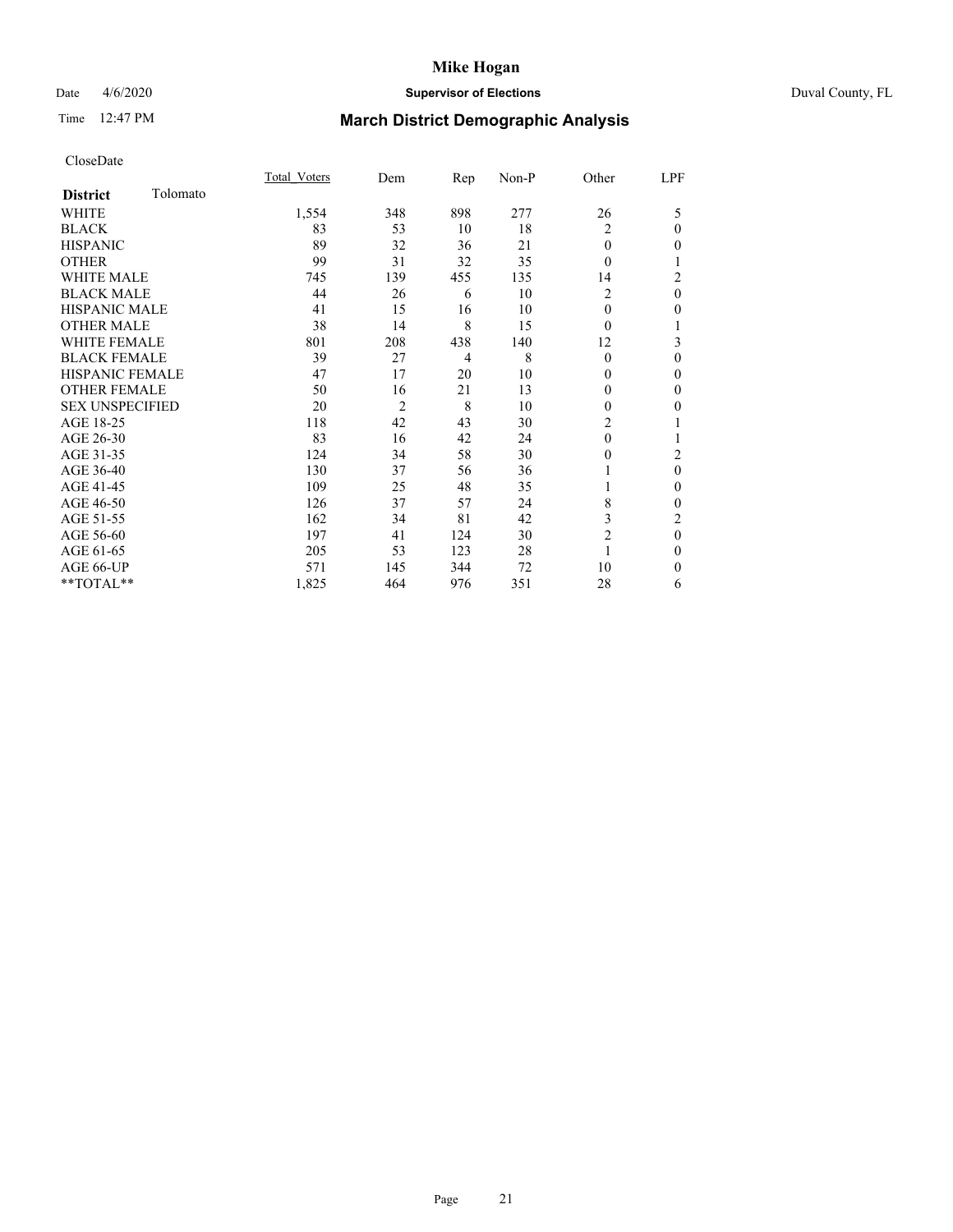## Date 4/6/2020 **Supervisor of Elections** Duval County, FL

# Time 12:47 PM **March District Demographic Analysis**

|                        |             | <b>Total Voters</b> | Dem | Rep            | Non-P | Other          | LPF            |
|------------------------|-------------|---------------------|-----|----------------|-------|----------------|----------------|
| <b>District</b>        | Bainebridge |                     |     |                |       |                |                |
| WHITE                  |             | 298                 | 48  | 143            | 102   | $\overline{4}$ |                |
| <b>BLACK</b>           |             | 428                 | 347 | 8              | 71    | 2              | $\Omega$       |
| <b>HISPANIC</b>        |             | 44                  | 17  | 9              | 18    | $\Omega$       | 0              |
| <b>OTHER</b>           |             | 58                  | 25  | 11             | 21    | 0              |                |
| WHITE MALE             |             | 140                 | 17  | 75             | 45    | 2              |                |
| <b>BLACK MALE</b>      |             | 176                 | 138 | 4              | 32    | $\overline{2}$ | 0              |
| <b>HISPANIC MALE</b>   |             | 16                  | 7   | $\overline{4}$ | 5     | 0              | 0              |
| <b>OTHER MALE</b>      |             | 17                  | 9   | $\overline{2}$ | 5     | 0              |                |
| WHITE FEMALE           |             | 154                 | 31  | 65             | 56    | 2              | 0              |
| <b>BLACK FEMALE</b>    |             | 247                 | 206 | 4              | 37    | $\theta$       | 0              |
| HISPANIC FEMALE        |             | 27                  | 10  | 5              | 12    | 0              | 0              |
| <b>OTHER FEMALE</b>    |             | 25                  | 11  | 7              | 7     | 0              | 0              |
| <b>SEX UNSPECIFIED</b> |             | 26                  | 8   | 5              | 13    | 0              | 0              |
| AGE 18-25              |             | 83                  | 47  | 8              | 27    |                | 0              |
| AGE 26-30              |             | 103                 | 35  | 27             | 40    |                | 0              |
| AGE 31-35              |             | 110                 | 47  | 25             | 36    | 0              | 2              |
| AGE 36-40              |             | 126                 | 62  | 25             | 38    |                | $\theta$       |
| AGE 41-45              |             | 100                 | 60  | 17             | 22    |                | 0              |
| AGE 46-50              |             | 73                  | 47  | 16             | 10    | 0              | 0              |
| AGE 51-55              |             | 79                  | 46  | 14             | 19    | 0              | 0              |
| AGE 56-60              |             | 51                  | 31  | 11             | 9     | 0              | 0              |
| AGE 61-65              |             | 41                  | 25  | 12             | 4     | 0              | 0              |
| AGE 66-UP              |             | 62                  | 37  | 16             | 7     | 2              | 0              |
| **TOTAL**              |             | 828                 | 437 | 171            | 212   | 6              | $\overline{c}$ |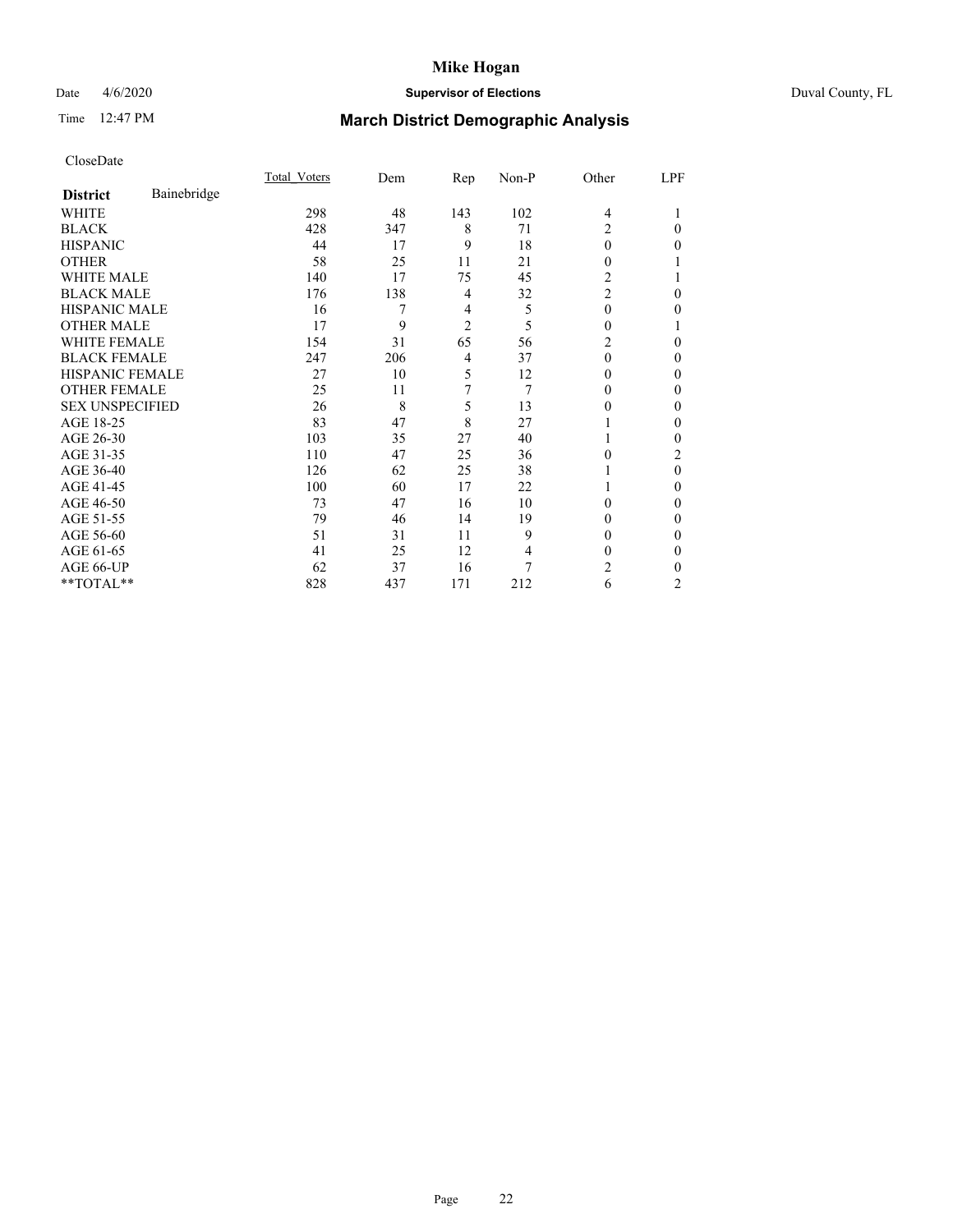# Date 4/6/2020 **Supervisor of Elections** Duval County, FL

# Time 12:47 PM **March District Demographic Analysis**

|                        |                          | Total Voters | Dem     | Rep     | Non-P  | Other | LPF   |
|------------------------|--------------------------|--------------|---------|---------|--------|-------|-------|
| <b>District</b>        | Congressional District 4 |              |         |         |        |       |       |
| WHITE                  |                          | 269,144      | 64,001  | 147,312 | 53,926 | 2,577 | 1,328 |
| <b>BLACK</b>           |                          | 40,806       | 30,906  | 1,957   | 7,547  | 352   | 44    |
| <b>HISPANIC</b>        |                          | 19,810       | 7,460   | 5,407   | 6,719  | 178   | 46    |
| <b>OTHER</b>           |                          | 31,942       | 9,453   | 9,453   | 12,658 | 276   | 102   |
| WHITE MALE             |                          | 126,406      | 25,143  | 71,994  | 27,158 | 1,236 | 875   |
| <b>BLACK MALE</b>      |                          | 17,631       | 12,297  | 1,110   | 4,004  | 194   | 26    |
| <b>HISPANIC MALE</b>   |                          | 8,932        | 3,034   | 2,667   | 3,114  | 88    | 29    |
| <b>OTHER MALE</b>      |                          | 12,775       | 3,528   | 4,020   | 5,058  | 109   | 60    |
| <b>WHITE FEMALE</b>    |                          | 139,887      | 38,222  | 73,957  | 25,946 | 1,325 | 437   |
| <b>BLACK FEMALE</b>    |                          | 22,583       | 18,193  | 820     | 3,398  | 155   | 17    |
| HISPANIC FEMALE        |                          | 10,440       | 4,263   | 2,641   | 3,432  | 88    | 16    |
| <b>OTHER FEMALE</b>    |                          | 14,644       | 4,946   | 4,445   | 5,087  | 138   | 28    |
| <b>SEX UNSPECIFIED</b> |                          | 8,401        | 2,194   | 2,475   | 3,650  | 50    | 32    |
| AGE 18-25              |                          | 38,168       | 11,978  | 13,392  | 11,950 | 673   | 175   |
| AGE 26-30              |                          | 34,831       | 11,064  | 12,629  | 10,365 | 521   | 252   |
| AGE 31-35              |                          | 34,337       | 10,822  | 12,658  | 10,164 | 403   | 290   |
| AGE 36-40              |                          | 31,572       | 9,885   | 11,895  | 9,212  | 335   | 245   |
| AGE 41-45              |                          | 27,265       | 8,520   | 10,917  | 7,410  | 247   | 171   |
| AGE 46-50              |                          | 29,904       | 8,872   | 13,782  | 6,847  | 269   | 134   |
| AGE 51-55              |                          | 30,207       | 8,657   | 15,345  | 5,933  | 196   | 76    |
| AGE 56-60              |                          | 32,446       | 9,205   | 17,313  | 5,639  | 229   | 60    |
| AGE 61-65              |                          | 30,082       | 9,408   | 15,934  | 4,510  | 177   | 53    |
| AGE 66-UP              |                          | 72,889       | 23,408  | 40,264  | 8,820  | 333   | 64    |
| $*$ TOTAL $*$          |                          | 361,702      | 111,820 | 164,129 | 80,850 | 3,383 | 1,520 |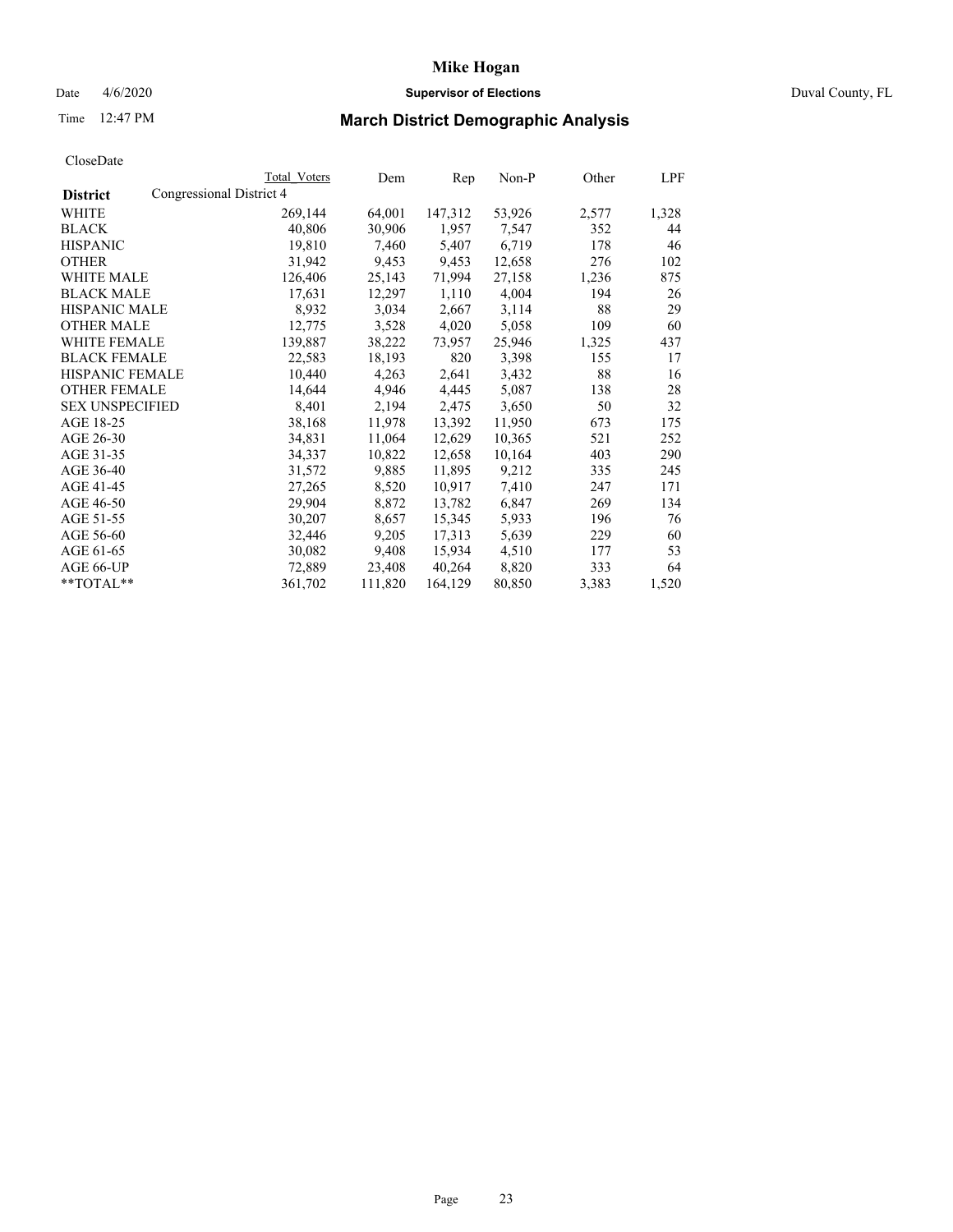## Date 4/6/2020 **Supervisor of Elections** Duval County, FL

# Time 12:47 PM **March District Demographic Analysis**

|                                             | <b>Total Voters</b> | Dem     | Rep    | Non-P  | Other | LPF |
|---------------------------------------------|---------------------|---------|--------|--------|-------|-----|
| Congressional District 5<br><b>District</b> |                     |         |        |        |       |     |
| WHITE                                       | 97,600              | 24,751  | 49,939 | 21,375 | 1,065 | 470 |
| <b>BLACK</b>                                | 137,411             | 114,265 | 4,327  | 18,130 | 612   | 77  |
| <b>HISPANIC</b>                             | 14,421              | 6,163   | 2,775  | 5,318  | 131   | 34  |
| <b>OTHER</b>                                | 22,076              | 8,191   | 4,502  | 9,154  | 169   | 60  |
| WHITE MALE                                  | 45,558              | 9,768   | 24,613 | 10,360 | 504   | 313 |
| <b>BLACK MALE</b>                           | 54,670              | 43,037  | 2,252  | 9,004  | 329   | 48  |
| <b>HISPANIC MALE</b>                        | 6,419               | 2,496   | 1,445  | 2,394  | 65    | 19  |
| <b>OTHER MALE</b>                           | 8,011               | 2,809   | 1,916  | 3,193  | 62    | 31  |
| WHITE FEMALE                                | 50,785              | 14,666  | 24,764 | 10,655 | 551   | 149 |
| <b>BLACK FEMALE</b>                         | 80,376              | 69,481  | 1,991  | 8,598  | 278   | 28  |
| HISPANIC FEMALE                             | 7,617               | 3,506   | 1,262  | 2,772  | 63    | 14  |
| <b>OTHER FEMALE</b>                         | 9,932               | 4,165   | 2,157  | 3,501  | 84    | 25  |
| <b>SEX UNSPECIFIED</b>                      | 8,134               | 3,441   | 1,143  | 3,495  | 41    | 14  |
| AGE 18-25                                   | 32,768              | 16,733  | 4,760  | 10,781 | 416   | 78  |
| AGE 26-30                                   | 27,602              | 14,833  | 4,610  | 7,774  | 261   | 124 |
| AGE 31-35                                   | 26,129              | 14,489  | 4,479  | 6,816  | 246   | 99  |
| AGE 36-40                                   | 23,758              | 13,449  | 4,307  | 5,699  | 204   | 99  |
| AGE 41-45                                   | 21,122              | 12,025  | 4,230  | 4,628  | 178   | 61  |
| AGE 46-50                                   | 22,308              | 12,661  | 5,237  | 4,202  | 156   | 52  |
| AGE 51-55                                   | 22,664              | 12,938  | 5,800  | 3,752  | 135   | 39  |
| AGE 56-60                                   | 24,909              | 14,230  | 7,062  | 3,440  | 143   | 34  |
| AGE 61-65                                   | 22,445              | 13,262  | 6,389  | 2,680  | 91    | 23  |
| AGE 66-UP                                   | 47,801              | 28,748  | 14,669 | 4,205  | 147   | 32  |
| **TOTAL**                                   | 271,508             | 153,370 | 61,543 | 53,977 | 1,977 | 641 |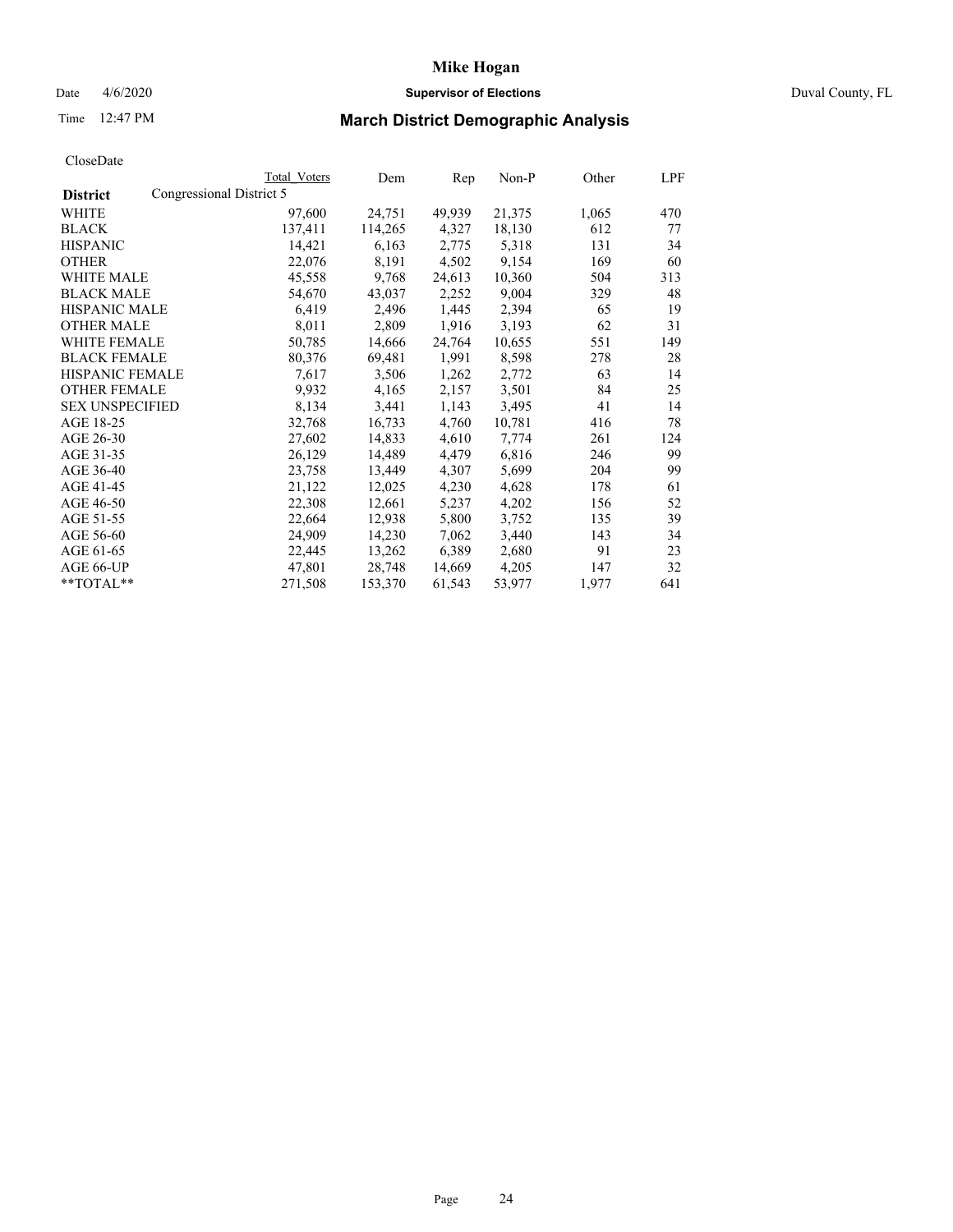## Date 4/6/2020 **Supervisor of Elections** Duval County, FL

# Time 12:47 PM **March District Demographic Analysis**

|                        |              | <b>Total Voters</b> | Dem     | Rep     | $Non-P$ | Other | LPF   |
|------------------------|--------------|---------------------|---------|---------|---------|-------|-------|
| <b>District</b>        | Duval County |                     |         |         |         |       |       |
| WHITE                  |              | 333,952             | 80,302  | 180,381 | 68,299  | 3,335 | 1,635 |
| <b>BLACK</b>           |              | 176,583             | 143,912 | 6,190   | 25,410  | 953   | 118   |
| <b>HISPANIC</b>        |              | 33,324              | 13,292  | 7,881   | 11,772  | 302   | 77    |
| <b>OTHER</b>           |              | 52,154              | 17,103  | 13,343  | 21,129  | 431   | 148   |
| WHITE MALE             |              | 156,305             | 31,612  | 88,186  | 33,843  | 1,592 | 1,072 |
| <b>BLACK MALE</b>      |              | 71,582              | 54,830  | 3,307   | 12,856  | 516   | 73    |
| <b>HISPANIC MALE</b>   |              | 14,957              | 5,416   | 3,960   | 5,385   | 150   | 46    |
| <b>OTHER MALE</b>      |              | 20,112              | 6,160   | 5,691   | 8,012   | 165   | 84    |
| <b>WHITE FEMALE</b>    |              | 173,862             | 47,809  | 90,426  | 33,369  | 1,718 | 540   |
| <b>BLACK FEMALE</b>    |              | 102,076             | 86,943  | 2,774   | 11,887  | 429   | 43    |
| HISPANIC FEMALE        |              | 17,557              | 7,557   | 3,760   | 6,064   | 147   | 29    |
| <b>OTHER FEMALE</b>    |              | 23,741              | 8,826   | 6,312   | 8,337   | 217   | 49    |
| <b>SEX UNSPECIFIED</b> |              | 15,814              | 5,455   | 3,379   | 6,851   | 87    | 42    |
| AGE 18-25              |              | 67,614              | 27,824  | 16,834  | 21,702  | 1,025 | 229   |
| AGE 26-30              |              | 58,962              | 24,977  | 15,790  | 17,113  | 730   | 352   |
| AGE 31-35              |              | 57,064              | 24,401  | 15,776  | 15,921  | 608   | 358   |
| AGE 36-40              |              | 52,134              | 22,482  | 14,868  | 13,948  | 516   | 320   |
| AGE 41-45              |              | 45,808              | 19,828  | 14,042  | 11,327  | 400   | 211   |
| AGE 46-50              |              | 49,315              | 20,814  | 17,588  | 10,346  | 403   | 164   |
| AGE 51-55              |              | 49,841              | 20,861  | 19,432  | 9,138   | 308   | 102   |
| AGE 56-60              |              | 53,861              | 22,521  | 22,408  | 8,501   | 347   | 84    |
| AGE 61-65              |              | 49,089              | 21,579  | 20,523  | 6,668   | 249   | 70    |
| AGE 66-UP              |              | 112,322             | 49,319  | 50,534  | 11,946  | 435   | 88    |
| $*$ $TOTAL**$          |              | 596,013             | 254,609 | 207,795 | 126,610 | 5,021 | 1,978 |
|                        |              |                     |         |         |         |       |       |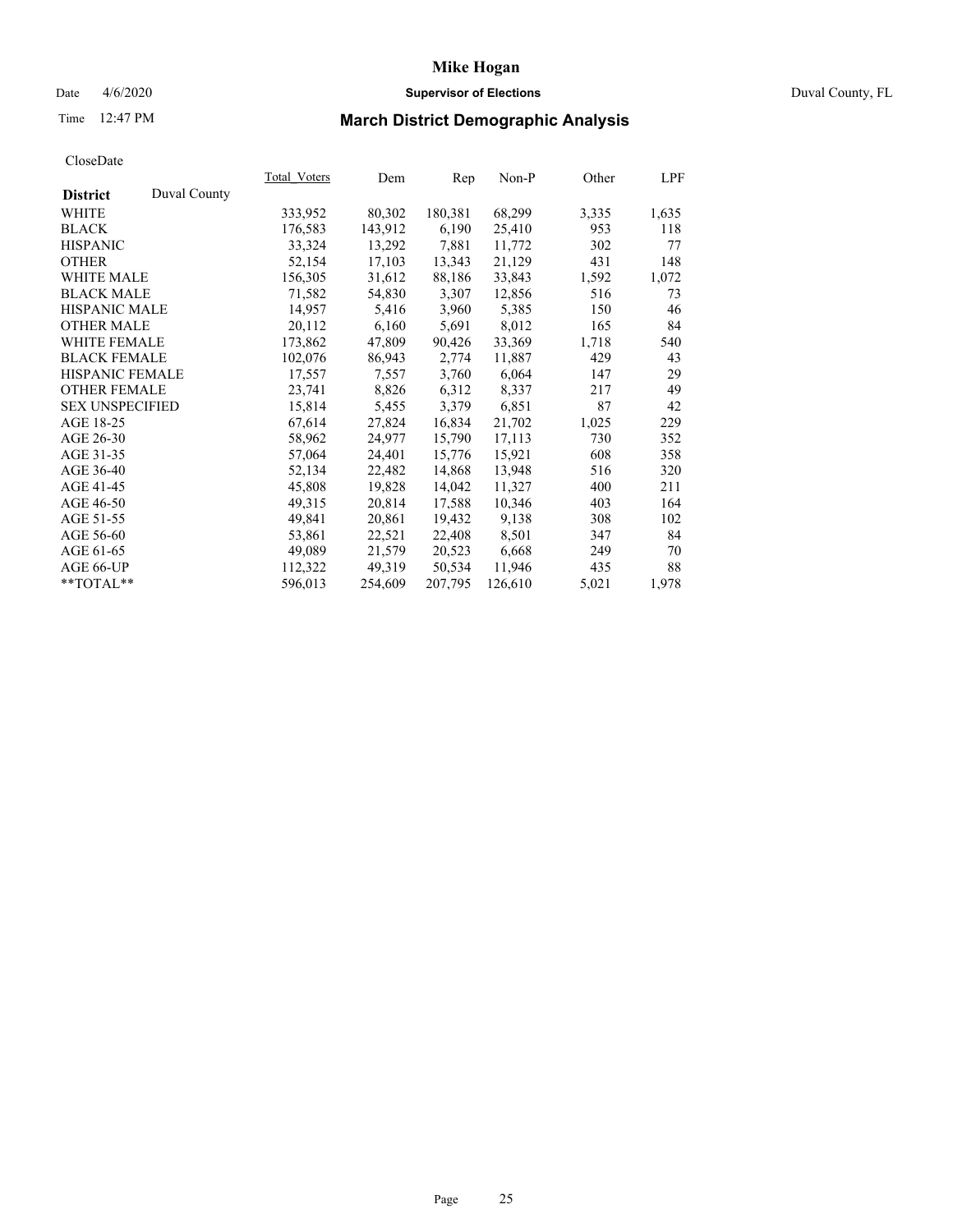## Date 4/6/2020 **Supervisor of Elections** Duval County, FL

# Time 12:47 PM **March District Demographic Analysis**

|                                   | <b>Total Voters</b> | Dem   | Rep   | Non-P | Other        | LPF |
|-----------------------------------|---------------------|-------|-------|-------|--------------|-----|
| Atlantic Beach<br><b>District</b> |                     |       |       |       |              |     |
| WHITE                             | 9,424               | 2,662 | 4,584 | 2,065 | 70           | 43  |
| <b>BLACK</b>                      | 815                 | 626   | 39    | 145   | 4            | 1   |
| <b>HISPANIC</b>                   | 302                 | 123   | 88    | 91    | $\theta$     | 0   |
| <b>OTHER</b>                      | 597                 | 188   | 183   | 217   | 3            | 6   |
| <b>WHITE MALE</b>                 | 4,444               | 1,016 | 2,290 | 1,076 | 32           | 30  |
| <b>BLACK MALE</b>                 | 356                 | 251   | 25    | 78    | 2            | 0   |
| <b>HISPANIC MALE</b>              | 136                 | 47    | 45    | 44    | $\mathbf{0}$ | 0   |
| <b>OTHER MALE</b>                 | 204                 | 52    | 70    | 80    |              |     |
| WHITE FEMALE                      | 4,892               | 1,619 | 2,258 | 964   | 38           | 13  |
| <b>BLACK FEMALE</b>               | 445                 | 366   | 13    | 63    | 2            |     |
| <b>HISPANIC FEMALE</b>            | 162                 | 75    | 41    | 46    | $\mathbf{0}$ | 0   |
| <b>OTHER FEMALE</b>               | 275                 | 101   | 89    | 81    | 1            | 3   |
| <b>SEX UNSPECIFIED</b>            | 223                 | 72    | 63    | 85    | 1            | 2   |
| AGE 18-25                         | 1,031               | 327   | 367   | 317   | 14           | 6   |
| AGE 26-30                         | 862                 | 268   | 303   | 272   | 12           | 7   |
| AGE 31-35                         | 866                 | 289   | 265   | 292   | 15           | 5   |
| AGE 36-40                         | 864                 | 259   | 305   | 287   | 4            | 9   |
| AGE 41-45                         | 704                 | 230   | 263   | 202   | 4            | 5   |
| AGE 46-50                         | 848                 | 243   | 371   | 223   | 4            | 7   |
| AGE 51-55                         | 911                 | 256   | 473   | 174   | 4            | 4   |
| AGE 56-60                         | 1,076               | 303   | 584   | 183   | 2            | 4   |
| AGE 61-65                         | 1,071               | 406   | 497   | 161   | 6            | 1   |
| AGE 66-UP                         | 2,905               | 1,018 | 1,466 | 407   | 12           | 2   |
| **TOTAL**                         | 11,138              | 3,599 | 4,894 | 2,518 | 77           | 50  |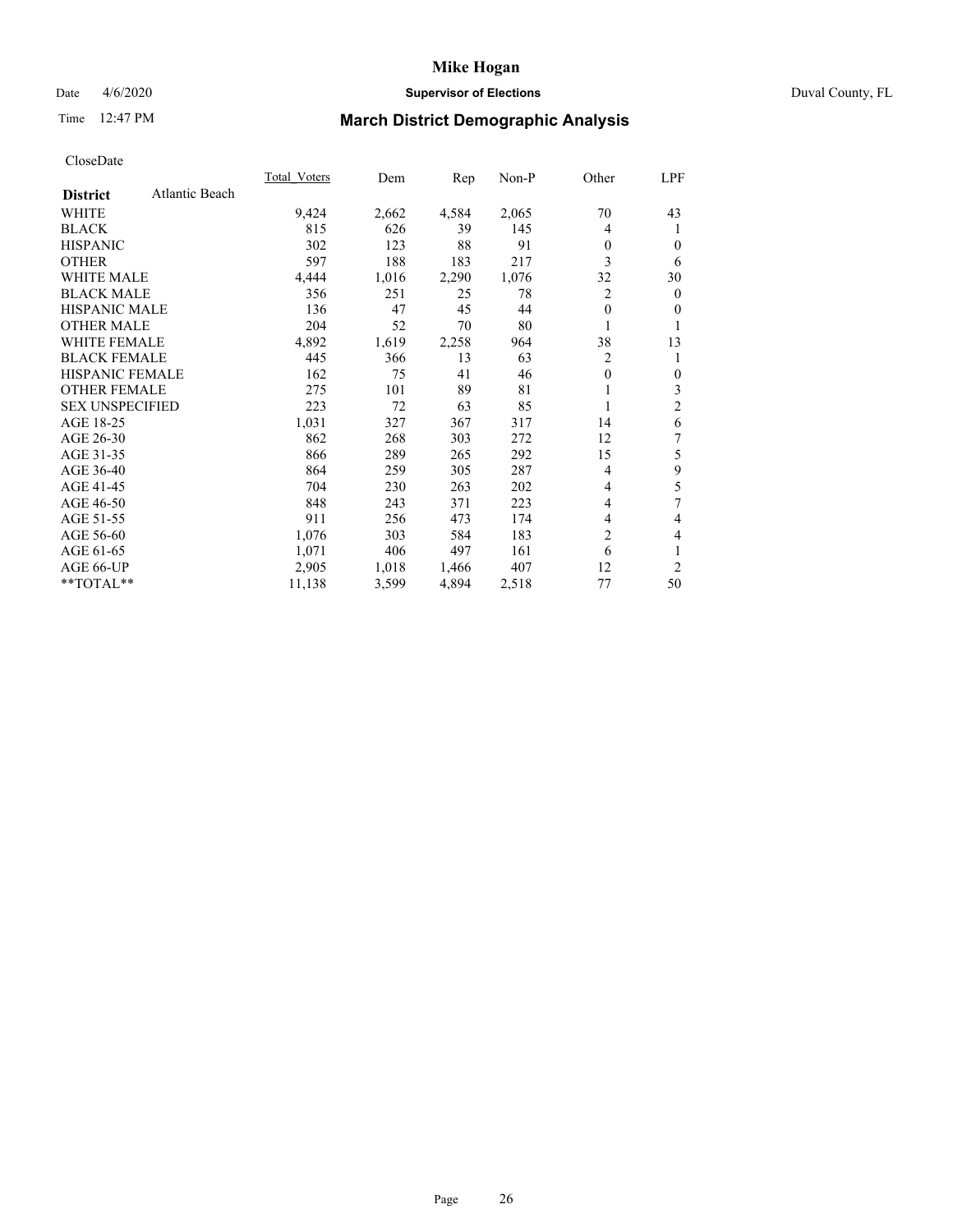## Date 4/6/2020 **Supervisor of Elections** Duval County, FL

# Time 12:47 PM **March District Demographic Analysis**

|                        |         | <b>Total Voters</b> | Dem            | Rep | Non-P | Other  | LPF      |
|------------------------|---------|---------------------|----------------|-----|-------|--------|----------|
| <b>District</b>        | Baldwin |                     |                |     |       |        |          |
| WHITE                  |         | 640                 | 140            | 374 | 119   | 5      | 2        |
| <b>BLACK</b>           |         | 246                 | 222            | 9   | 15    | 0      | $\theta$ |
| <b>HISPANIC</b>        |         | 14                  | 2              | 8   | 4     | 0      | $\Omega$ |
| <b>OTHER</b>           |         | 31                  | 9              | 9   | 13    | 0      | 0        |
| WHITE MALE             |         | 286                 | 58             | 171 | 52    | 4      |          |
| <b>BLACK MALE</b>      |         | 92                  | 79             | 6   | 7     | 0      | 0        |
| <b>HISPANIC MALE</b>   |         | 7                   | $\overline{0}$ | 4   | 3     | $_{0}$ | 0        |
| <b>OTHER MALE</b>      |         | 16                  | 7              | 3   | 6     | 0      | 0        |
| <b>WHITE FEMALE</b>    |         | 347                 | 82             | 199 | 64    |        |          |
| <b>BLACK FEMALE</b>    |         | 146                 | 137            | 3   | 6     | 0      | $\Omega$ |
| <b>HISPANIC FEMALE</b> |         | 7                   | 2              | 4   |       | 0      | 0        |
| <b>OTHER FEMALE</b>    |         | 10                  |                | 6   | 3     | 0      | 0        |
| <b>SEX UNSPECIFIED</b> |         | 20                  | 7              | 4   | 9     | 0      | 0        |
| AGE 18-25              |         | 91                  | 28             | 35  | 27    | 0      |          |
| AGE 26-30              |         | 86                  | 26             | 39  | 19    | 2      | 0        |
| AGE 31-35              |         | 78                  | 25             | 37  | 15    | 0      |          |
| AGE 36-40              |         | 70                  | 18             | 38  | 14    | 0      | 0        |
| AGE 41-45              |         | 46                  | 19             | 17  | 10    | 0      | 0        |
| AGE 46-50              |         | 73                  | 28             | 33  | 10    | 2      | 0        |
| AGE 51-55              |         | 67                  | 26             | 30  | 11    | 0      | 0        |
| AGE 56-60              |         | 85                  | 32             | 38  | 15    | 0      | 0        |
| AGE 61-65              |         | 96                  | 39             | 42  | 15    | 0      | 0        |
| AGE 66-UP              |         | 239                 | 132            | 91  | 15    |        | 0        |
| **TOTAL**              |         | 931                 | 373            | 400 | 151   | 5      | 2        |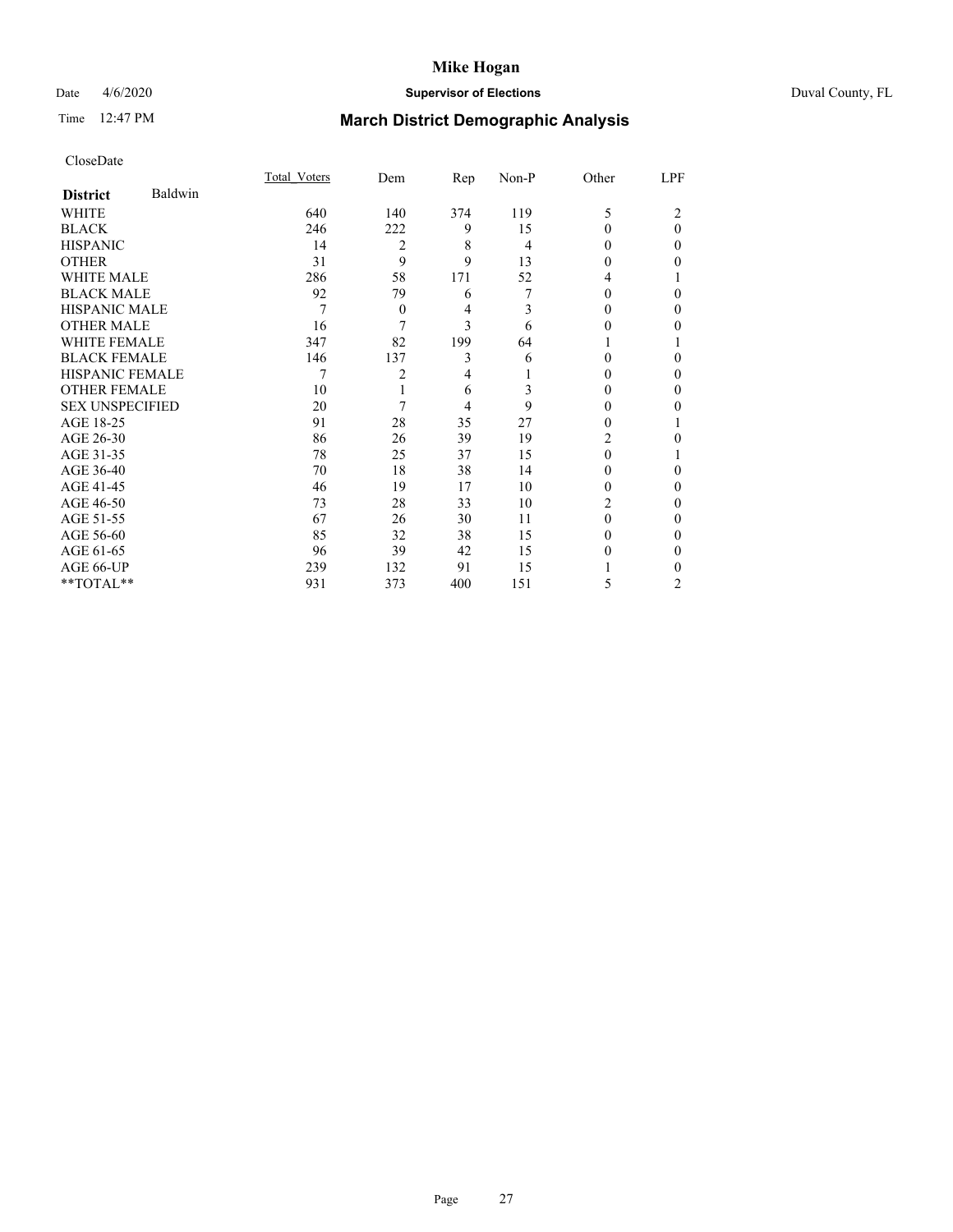## Date 4/6/2020 **Supervisor of Elections** Duval County, FL

# Time 12:47 PM **March District Demographic Analysis**

|                                       | Total Voters | Dem   | Rep   | Non-P | Other          | LPF                     |
|---------------------------------------|--------------|-------|-------|-------|----------------|-------------------------|
| Jacksonville Beach<br><b>District</b> |              |       |       |       |                |                         |
| WHITE                                 | 17,338       | 4,250 | 9,095 | 3,715 | 186            | 92                      |
| <b>BLACK</b>                          | 511          | 377   | 38    | 91    | 3              | 2                       |
| <b>HISPANIC</b>                       | 471          | 161   | 168   | 136   | $\overline{4}$ | $\overline{\mathbf{c}}$ |
| <b>OTHER</b>                          | 980          | 273   | 341   | 353   | 8              | 5                       |
| WHITE MALE                            | 8,367        | 1,709 | 4,535 | 1,970 | 88             | 65                      |
| <b>BLACK MALE</b>                     | 236          | 156   | 20    | 57    | 2              | 1                       |
| HISPANIC MALE                         | 199          | 53    | 84    | 60    | $\theta$       | 2                       |
| <b>OTHER MALE</b>                     | 365          | 97    | 139   | 121   | 4              | $\overline{4}$          |
| <b>WHITE FEMALE</b>                   | 8,816        | 2,511 | 4,478 | 1,704 | 97             | 26                      |
| <b>BLACK FEMALE</b>                   | 265          | 212   | 17    | 34    |                | 1                       |
| <b>HISPANIC FEMALE</b>                | 265          | 105   | 81    | 75    | 4              | $\mathbf{0}$            |
| <b>OTHER FEMALE</b>                   | 438          | 144   | 161   | 130   | 3              | $\mathbf{0}$            |
| <b>SEX UNSPECIFIED</b>                | 349          | 74    | 127   | 144   | $\overline{c}$ | $\overline{c}$          |
| AGE 18-25                             | 1,679        | 413   | 706   | 510   | 36             | 14                      |
| AGE 26-30                             | 2,014        | 492   | 902   | 575   | 29             | 16                      |
| AGE 31-35                             | 1,924        | 465   | 823   | 592   | 22             | 22                      |
| AGE 36-40                             | 1,707        | 441   | 738   | 503   | 15             | 10                      |
| AGE 41-45                             | 1,388        | 340   | 639   | 382   | 17             | 10                      |
| AGE 46-50                             | 1,490        | 346   | 779   | 345   | 12             | 8                       |
| AGE 51-55                             | 1,592        | 338   | 944   | 288   | 14             | 8                       |
| AGE 56-60                             | 1,794        | 453   | 1,019 | 298   | 19             | 5                       |
| AGE 61-65                             | 1,697        | 502   | 928   | 253   | 10             | $\overline{4}$          |
| AGE 66-UP                             | 4,015        | 1,271 | 2,164 | 549   | 27             | 4                       |
| **TOTAL**                             | 19,300       | 5,061 | 9,642 | 4,295 | 201            | 101                     |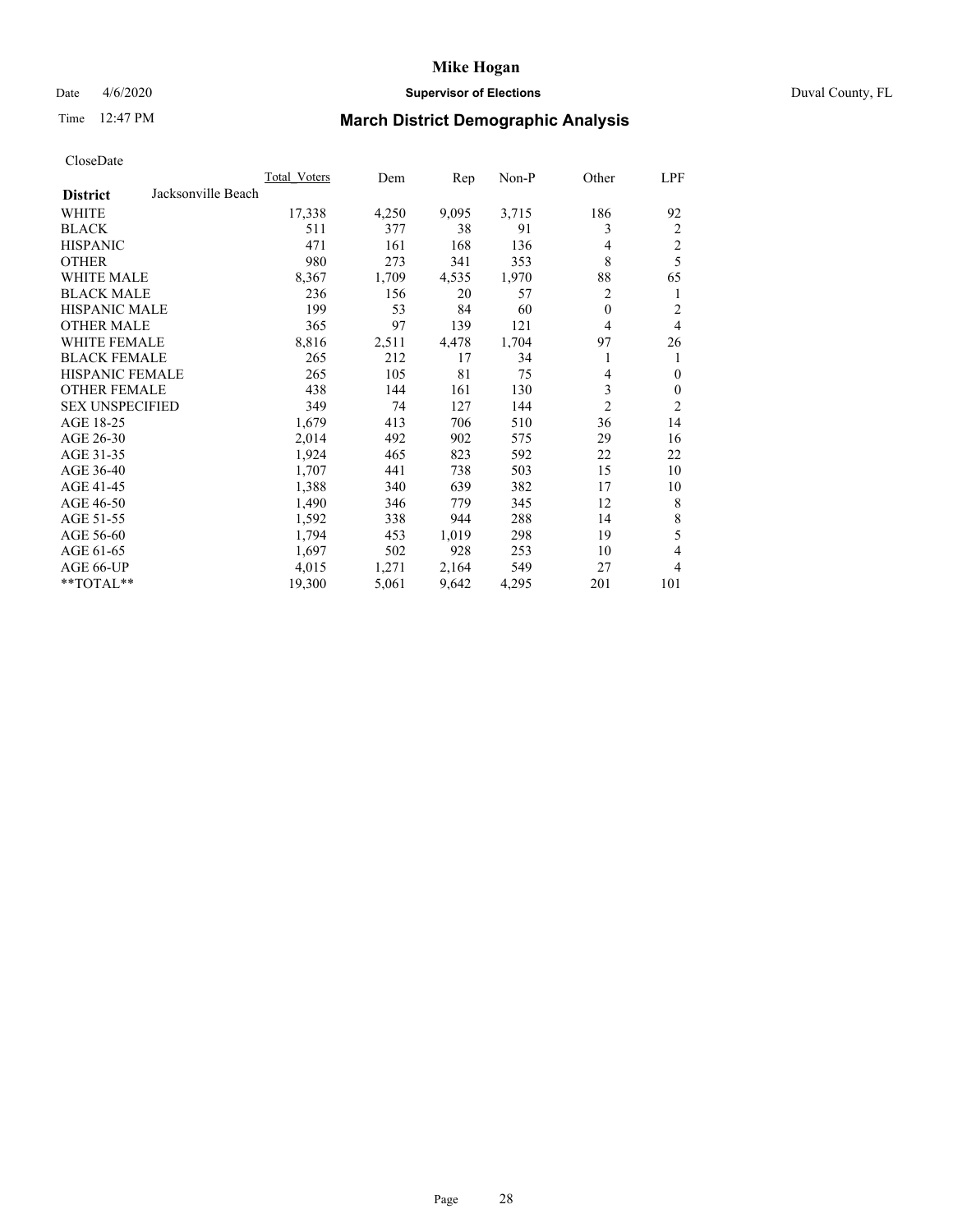# Date 4/6/2020 **Supervisor of Elections** Duval County, FL

# Time 12:47 PM **March District Demographic Analysis**

|                        |               | Total Voters | Dem   | Rep   | Non-P | Other | LPF            |
|------------------------|---------------|--------------|-------|-------|-------|-------|----------------|
| <b>District</b>        | Neptune Beach |              |       |       |       |       |                |
| WHITE                  |               | 5,390        | 1,398 | 2,817 | 1,103 | 46    | 26             |
| <b>BLACK</b>           |               | 62           | 34    | 8     | 16    | 4     | $\overline{0}$ |
| <b>HISPANIC</b>        |               | 120          | 45    | 37    | 34    | 3     |                |
| <b>OTHER</b>           |               | 256          | 71    | 79    | 100   | 3     | 3              |
| WHITE MALE             |               | 2,562        | 516   | 1,425 | 577   | 24    | 20             |
| <b>BLACK MALE</b>      |               | 35           | 18    | 4     | 10    | 3     | $\overline{0}$ |
| <b>HISPANIC MALE</b>   |               | 52           | 14    | 19    | 16    | 3     | 0              |
| <b>OTHER MALE</b>      |               | 89           | 21    | 33    | 32    |       | 2              |
| <b>WHITE FEMALE</b>    |               | 2,755        | 867   | 1,360 | 500   | 22    | 6              |
| <b>BLACK FEMALE</b>    |               | 27           | 16    | 4     | 6     |       | 0              |
| <b>HISPANIC FEMALE</b> |               | 66           | 30    | 17    | 18    | 0     | 1              |
| <b>OTHER FEMALE</b>    |               | 112          | 39    | 34    | 37    |       |                |
| <b>SEX UNSPECIFIED</b> |               | 129          | 27    | 45    | 56    |       | 0              |
| AGE 18-25              |               | 521          | 119   | 210   | 175   | 14    | 3              |
| AGE 26-30              |               | 509          | 134   | 205   | 160   | 9     | 1              |
| AGE 31-35              |               | 534          | 131   | 236   | 160   | 4     | 3              |
| AGE 36-40              |               | 555          | 134   | 253   | 159   | 4     | 5              |
| AGE 41-45              |               | 441          | 128   | 186   | 117   | 4     | 6              |
| AGE 46-50              |               | 486          | 102   | 248   | 125   | 4     | 7              |
| AGE 51-55              |               | 460          | 114   | 266   | 74    | 5     |                |
| AGE 56-60              |               | 539          | 126   | 326   | 82    | 4     |                |
| AGE 61-65              |               | 574          | 144   | 333   | 93    | 3     | 1              |
| AGE 66-UP              |               | 1,209        | 416   | 678   | 108   | 5     | $\overline{2}$ |
| $**TOTAL**$            |               | 5,828        | 1,548 | 2,941 | 1,253 | 56    | 30             |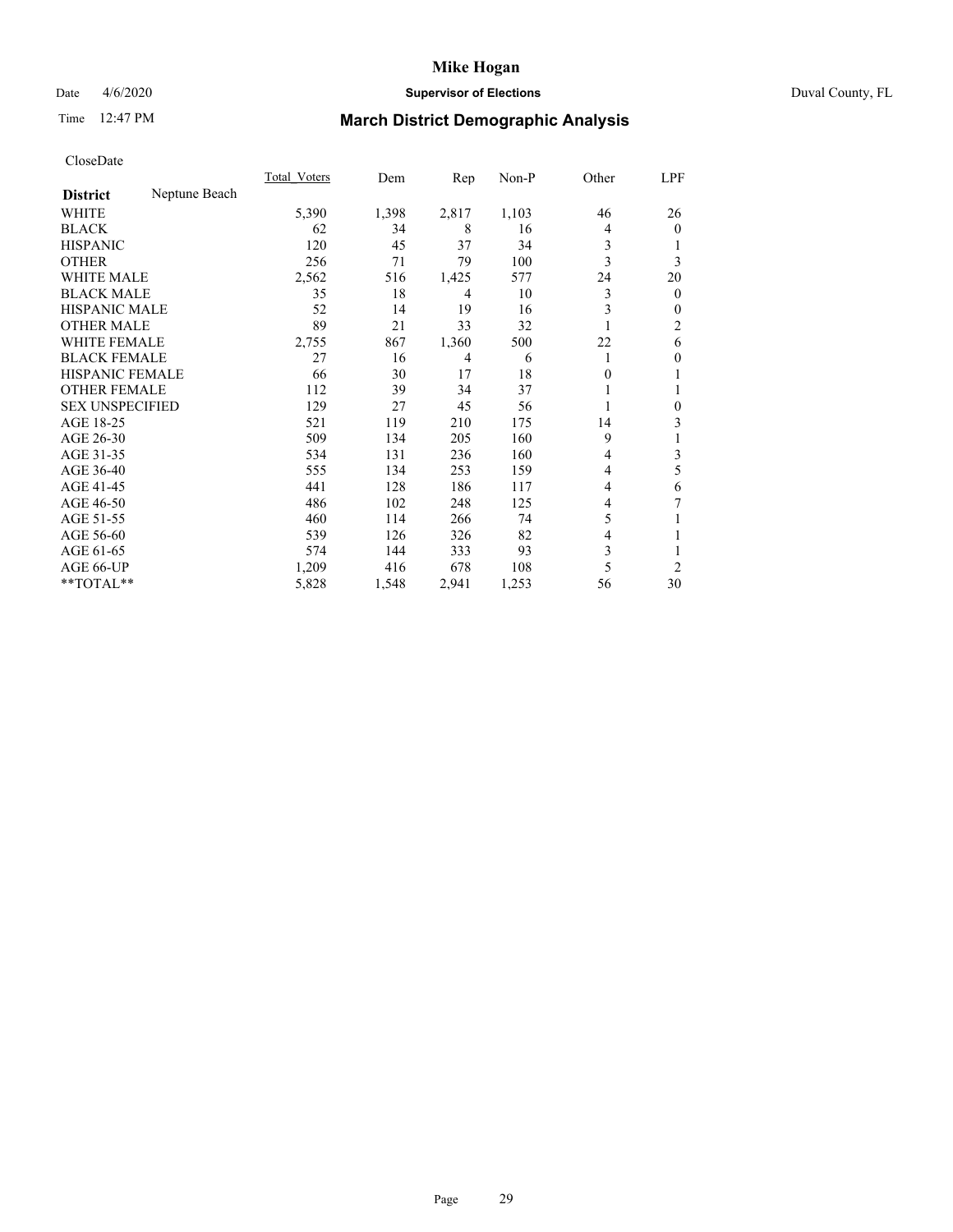# Date 4/6/2020 **Supervisor of Elections** Duval County, FL

# Time 12:47 PM **March District Demographic Analysis**

|                        |                   | Total Voters | Dem    | Rep    | Non-P  | Other | LPF            |
|------------------------|-------------------|--------------|--------|--------|--------|-------|----------------|
| <b>District</b>        | House District 11 |              |        |        |        |       |                |
| WHITE                  |                   | 55,461       | 12,828 | 30,156 | 11,732 | 492   | 253            |
| <b>BLACK</b>           |                   | 5,468        | 4,088  | 301    | 1,020  | 52    | 7              |
| <b>HISPANIC</b>        |                   | 2,440        | 866    | 769    | 781    | 18    | 6              |
| <b>OTHER</b>           |                   | 4,268        | 1,185  | 1,454  | 1,577  | 32    | 20             |
| <b>WHITE MALE</b>      |                   | 26,645       | 4,991  | 15,155 | 6,091  | 238   | 170            |
| <b>BLACK MALE</b>      |                   | 2,464        | 1,692  | 172    | 565    | 31    | 4              |
| <b>HISPANIC MALE</b>   |                   | 1,135        | 338    | 391    | 391    | 11    | 4              |
| <b>OTHER MALE</b>      |                   | 1,612        | 404    | 605    | 579    | 14    | 10             |
| <b>WHITE FEMALE</b>    |                   | 28,252       | 7,719  | 14,727 | 5,472  | 252   | 82             |
| <b>BLACK FEMALE</b>    |                   | 2,921        | 2,334  | 127    | 437    | 21    | $\overline{2}$ |
| HISPANIC FEMALE        |                   | 1,251        | 504    | 362    | 376    | 7     | $\overline{2}$ |
| <b>OTHER FEMALE</b>    |                   | 1,923        | 619    | 669    | 616    | 14    | 5              |
| <b>SEX UNSPECIFIED</b> |                   | 1,432        | 366    | 472    | 581    | 6     | 7              |
| AGE 18-25              |                   | 6,475        | 1,780  | 2,448  | 2,096  | 115   | 36             |
| AGE 26-30              |                   | 6,111        | 1,700  | 2,431  | 1,861  | 78    | 41             |
| AGE 31-35              |                   | 6,024        | 1,670  | 2,383  | 1,849  | 73    | 49             |
| AGE 36-40              |                   | 6,080        | 1,674  | 2,480  | 1,829  | 51    | 46             |
| AGE 41-45              |                   | 5,137        | 1,441  | 2,264  | 1,357  | 44    | 31             |
| AGE 46-50              |                   | 5,641        | 1,527  | 2,754  | 1,281  | 50    | 29             |
| AGE 51-55              |                   | 5,698        | 1,461  | 3,117  | 1,062  | 43    | 15             |
| AGE 56-60              |                   | 6,395        | 1,616  | 3,664  | 1,058  | 41    | 16             |
| AGE 61-65              |                   | 6,025        | 1,773  | 3,280  | 927    | 36    | 9              |
| AGE 66-UP              |                   | 14,051       | 4,325  | 7,859  | 1,790  | 63    | 14             |
| **TOTAL**              |                   | 67,637       | 18,967 | 32,680 | 15,110 | 594   | 286            |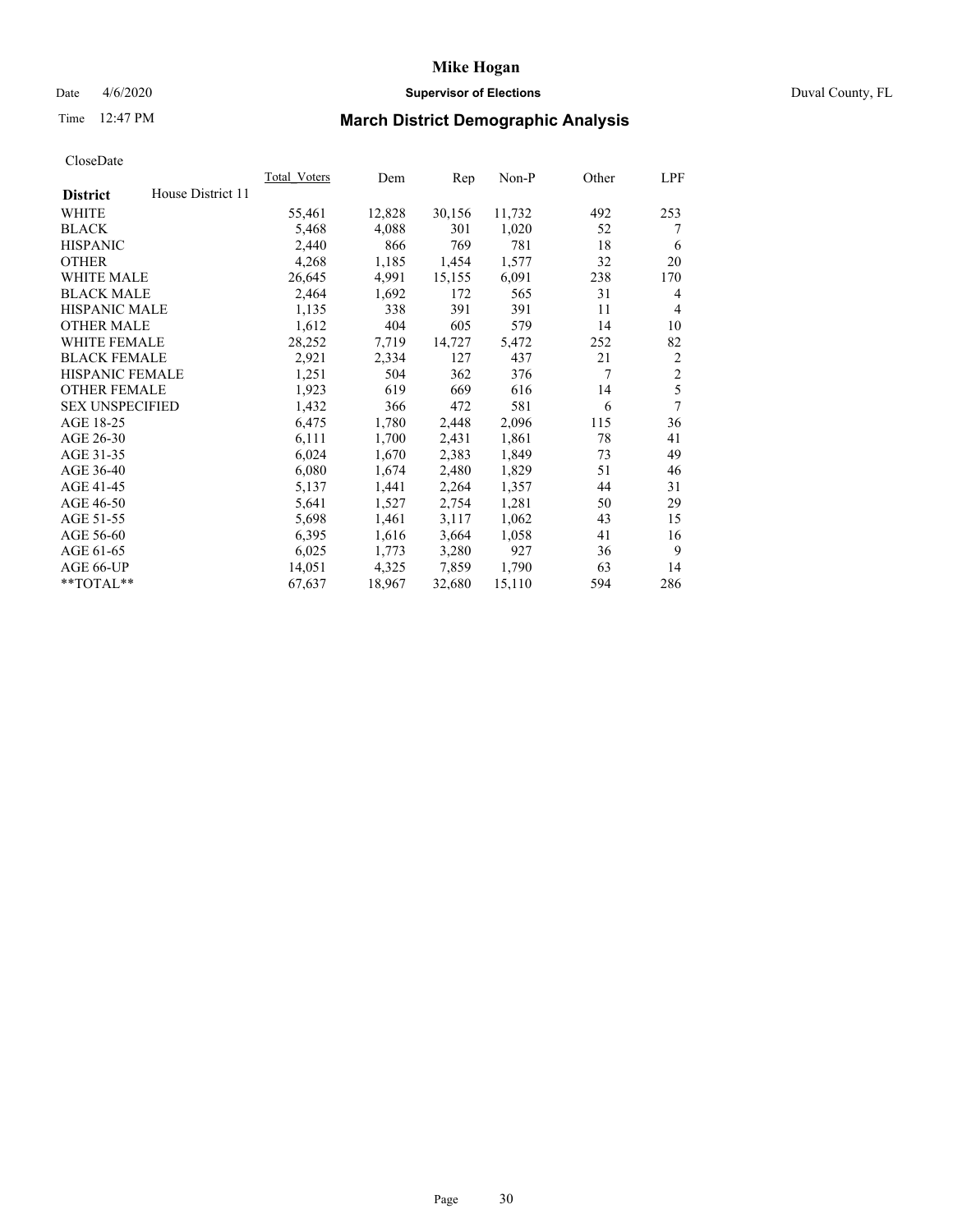## Date 4/6/2020 **Supervisor of Elections** Duval County, FL

# Time 12:47 PM **March District Demographic Analysis**

| Total Voters | Dem    | Rep    | Non-P  | Other | LPF |
|--------------|--------|--------|--------|-------|-----|
|              |        |        |        |       |     |
| 73,755       | 16,816 | 39,535 | 16,278 | 737   | 389 |
| 15,964       | 12,111 | 754    | 2,960  | 122   | 17  |
| 8,041        | 3,111  | 2,012  | 2,831  | 74    | 13  |
| 13,424       | 3,871  | 3,854  | 5,570  | 98    | 31  |
| 34,671       | 6,471  | 19,511 | 8,047  | 379   | 263 |
| 6,845        | 4,802  | 426    | 1,540  | 63    | 14  |
| 3,519        | 1,207  | 986    | 1,281  | 40    | 5   |
| 5,438        | 1,490  | 1,657  | 2,238  | 37    | 16  |
| 38,133       | 10,123 | 19,604 | 7.935  | 351   | 120 |
| 8,837        | 7,117  | 310    | 1,349  | 58    | 3   |
| 4,299        | 1,826  | 974    | 1,460  | 32    | 7   |
| 6,161        | 1,997  | 1,821  | 2,276  | 55    | 12  |
| 3,279        | 876    | 866    | 1,511  | 16    | 10  |
| 13,316       | 4,578  | 4,032  | 4,427  | 227   | 52  |
| 11,622       | 3,871  | 3,805  | 3,706  | 157   | 83  |
| 10,846       | 3,557  | 3,613  | 3,480  | 125   | 71  |
| 9,967        | 3,239  | 3,474  | 3,073  | 108   | 73  |
| 8,515        | 2,741  | 3,134  | 2,512  | 74    | 54  |
| 9,180        | 2,863  | 3,964  | 2,216  | 86    | 51  |
| 9,430        | 2,879  | 4,467  | 2,014  | 49    | 21  |
| 9,965        | 2,980  | 4,945  | 1,956  | 65    | 19  |
| 8,730        | 2,813  | 4,332  | 1,515  | 59    | 11  |
| 19,613       | 6,388  | 10,389 | 2,740  | 81    | 15  |
| 111,184      | 35,909 | 46,155 | 27,639 | 1,031 | 450 |
|              |        |        |        |       |     |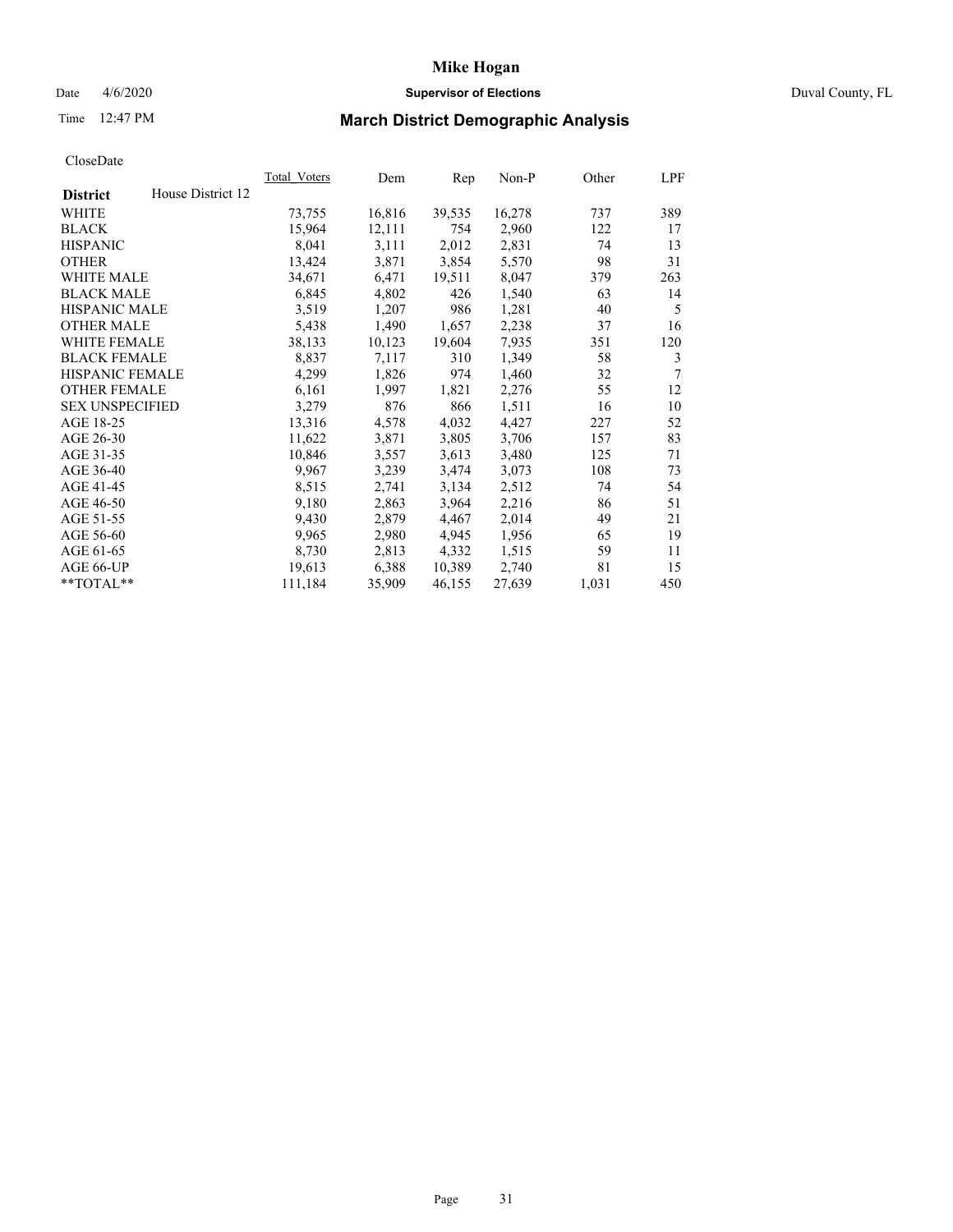## Date 4/6/2020 **Supervisor of Elections** Duval County, FL

# Time 12:47 PM **March District Demographic Analysis**

|                                      | Total Voters | Dem    | Rep    | Non-P  | Other | LPF |
|--------------------------------------|--------------|--------|--------|--------|-------|-----|
| House District 13<br><b>District</b> |              |        |        |        |       |     |
| <b>WHITE</b>                         | 38,786       | 11,138 | 18,685 | 8,344  | 419   | 200 |
| <b>BLACK</b>                         | 51,255       | 42,769 | 1,580  | 6,669  | 201   | 36  |
| <b>HISPANIC</b>                      | 5,005        | 2,169  | 992    | 1,791  | 38    | 15  |
| <b>OTHER</b>                         | 8,250        | 3,257  | 1,405  | 3,510  | 49    | 29  |
| WHITE MALE                           | 18,202       | 4,525  | 9,219  | 4,138  | 185   | 135 |
| <b>BLACK MALE</b>                    | 20,611       | 16,322 | 802    | 3,352  | 111   | 24  |
| <b>HISPANIC MALE</b>                 | 2,188        | 885    | 484    | 792    | 18    | 9   |
| <b>OTHER MALE</b>                    | 2,924        | 1,091  | 588    | 1,210  | 18    | 17  |
| <b>WHITE FEMALE</b>                  | 20,058       | 6,472  | 9,235  | 4,058  | 230   | 63  |
| <b>BLACK FEMALE</b>                  | 29,702       | 25,757 | 745    | 3,100  | 89    | 11  |
| <b>HISPANIC FEMALE</b>               | 2,681        | 1,232  | 483    | 940    | 20    | 6   |
| <b>OTHER FEMALE</b>                  | 3,537        | 1,641  | 654    | 1,214  | 18    | 10  |
| <b>SEX UNSPECIFIED</b>               | 3,390        | 1,407  | 452    | 1,508  | 18    | 5   |
| AGE 18-25                            | 12,277       | 6,414  | 1,678  | 4,016  | 132   | 37  |
| AGE 26-30                            | 10,539       | 5,784  | 1,668  | 2,942  | 101   | 44  |
| AGE 31-35                            | 10,340       | 5,839  | 1,736  | 2,621  | 94    | 50  |
| AGE 36-40                            | 8,792        | 4,941  | 1,593  | 2,130  | 84    | 44  |
| AGE 41-45                            | 7,545        | 4,237  | 1,501  | 1,724  | 54    | 29  |
| AGE 46-50                            | 7,965        | 4,489  | 1,825  | 1,585  | 46    | 20  |
| AGE 51-55                            | 8,211        | 4,668  | 2,147  | 1,333  | 48    | 15  |
| AGE 56-60                            | 9,445        | 5,547  | 2,512  | 1,297  | 67    | 22  |
| AGE 61-65                            | 8,843        | 5,439  | 2,334  | 1,026  | 36    | 8   |
| AGE 66-UP                            | 19,337       | 11,973 | 5,668  | 1,640  | 45    | 11  |
| $*$ $TOTAL**$                        | 103,296      | 59,333 | 22,662 | 20,314 | 707   | 280 |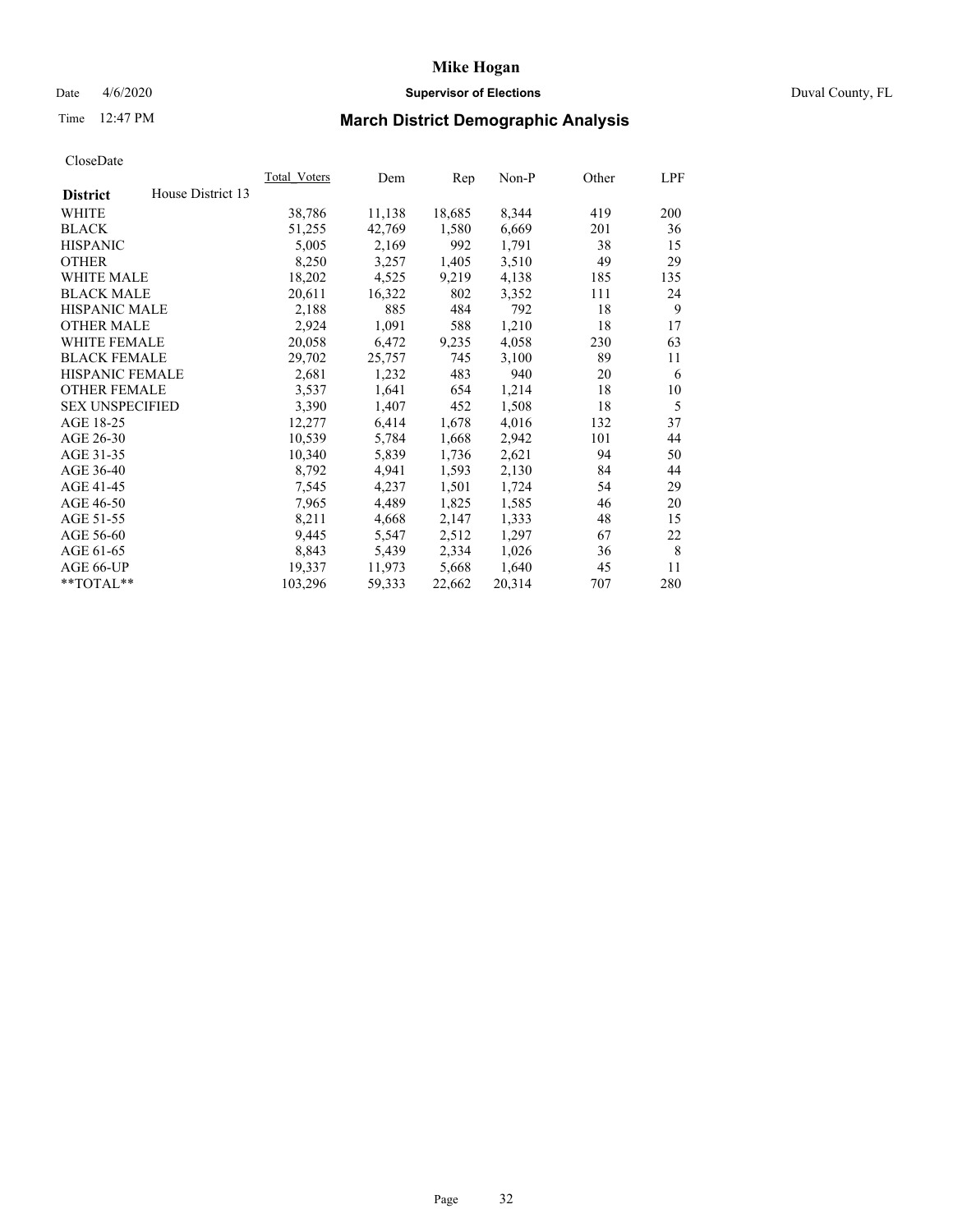## Date 4/6/2020 **Supervisor of Elections** Duval County, FL

# Time 12:47 PM **March District Demographic Analysis**

|                                      | Total Voters | Dem    | Rep    | Non-P  | Other | LPF            |
|--------------------------------------|--------------|--------|--------|--------|-------|----------------|
| House District 14<br><b>District</b> |              |        |        |        |       |                |
| <b>WHITE</b>                         | 41,361       | 10,377 | 21,669 | 8,659  | 445   | 211            |
| <b>BLACK</b>                         | 60,728       | 51,462 | 1,753  | 7,258  | 228   | 27             |
| <b>HISPANIC</b>                      | 4,015        | 1,734  | 815    | 1,421  | 35    | 10             |
| <b>OTHER</b>                         | 7,249        | 2,841  | 1,321  | 3,009  | 53    | 25             |
| WHITE MALE                           | 19,288       | 4,157  | 10,599 | 4,187  | 212   | 133            |
| <b>BLACK MALE</b>                    | 24,041       | 19,346 | 924    | 3,628  | 124   | 19             |
| <b>HISPANIC MALE</b>                 | 1,828        | 688    | 443    | 677    | 13    | 7              |
| <b>OTHER MALE</b>                    | 2,582        | 977    | 537    | 1,031  | 20    | 17             |
| <b>WHITE FEMALE</b>                  | 21,600       | 6,100  | 10,861 | 4,331  | 231   | 77             |
| <b>BLACK FEMALE</b>                  | 35,742       | 31,414 | 801    | 3,418  | 101   | 8              |
| <b>HISPANIC FEMALE</b>               | 2,081        | 1,002  | 355    | 700    | 21    | $\mathfrak{Z}$ |
| <b>OTHER FEMALE</b>                  | 3,156        | 1,404  | 622    | 1,097  | 28    | 5              |
| <b>SEX UNSPECIFIED</b>               | 3,035        | 1,326  | 416    | 1,278  | 11    | $\overline{4}$ |
| AGE 18-25                            | 13,482       | 7,032  | 2,047  | 4,204  | 166   | 33             |
| AGE 26-30                            | 11,064       | 6,020  | 1,983  | 2,906  | 100   | 55             |
| AGE 31-35                            | 10,678       | 5,958  | 1,992  | 2,558  | 107   | 63             |
| AGE 36-40                            | 10,069       | 5,890  | 1,868  | 2,213  | 69    | 29             |
| AGE 41-45                            | 9,047        | 5,419  | 1,784  | 1,760  | 57    | 27             |
| AGE 46-50                            | 9,748        | 5,713  | 2,272  | 1,685  | 56    | 22             |
| AGE 51-55                            | 9,531        | 5,670  | 2,426  | 1,356  | 63    | 16             |
| AGE 56-60                            | 10,092       | 5,999  | 2,778  | 1,255  | 54    | 6              |
| AGE 61-65                            | 9,151        | 5,555  | 2,550  | 1,005  | 33    | 8              |
| AGE 66-UP                            | 20,490       | 13,157 | 5,858  | 1,405  | 56    | 14             |
| **TOTAL**                            | 113,353      | 66,414 | 25,558 | 20,347 | 761   | 273            |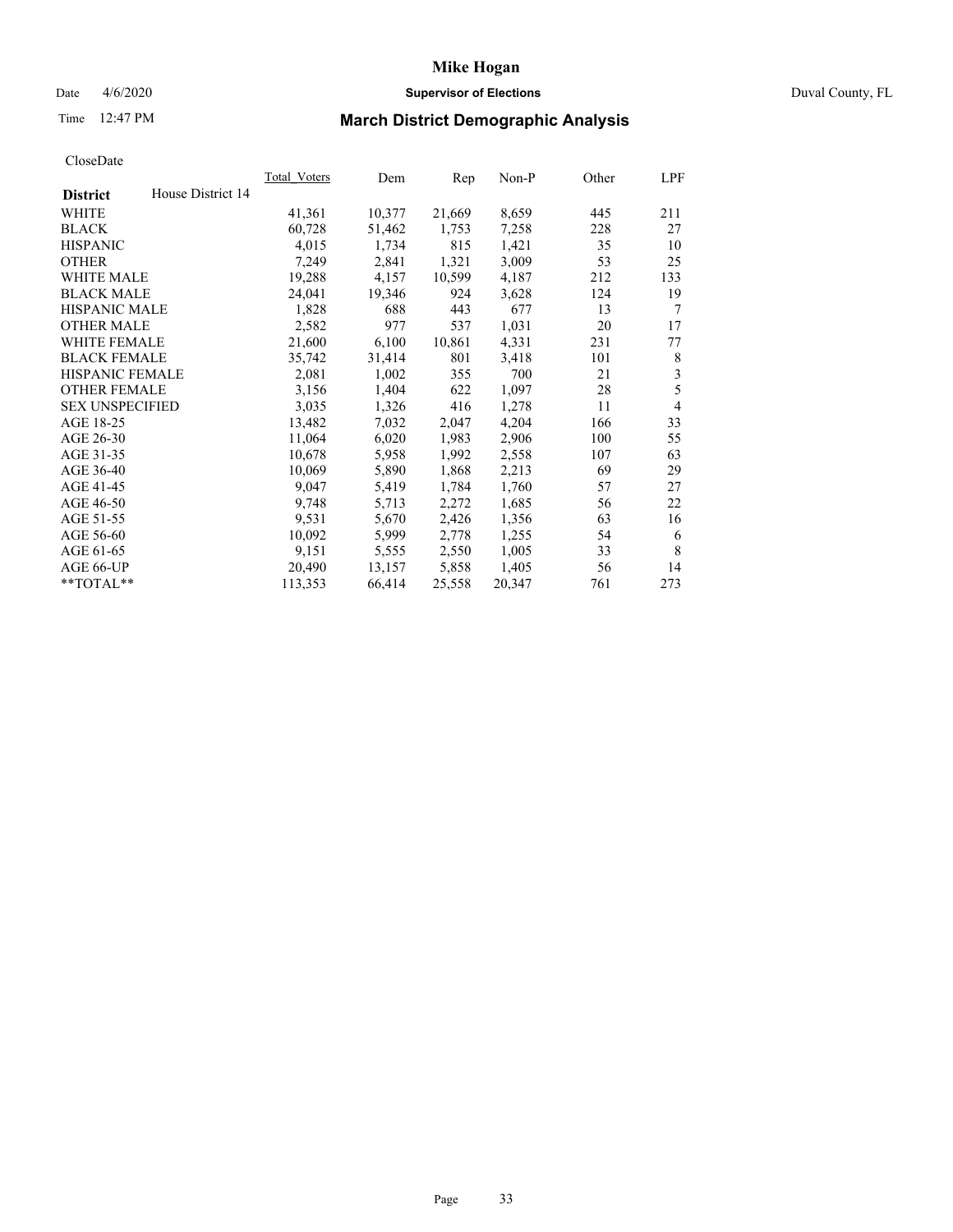## Date 4/6/2020 **Supervisor of Elections** Duval County, FL

# Time 12:47 PM **March District Demographic Analysis**

|                                      | Total Voters | Dem    | Rep    | Non-P  | Other | LPF |
|--------------------------------------|--------------|--------|--------|--------|-------|-----|
| House District 15<br><b>District</b> |              |        |        |        |       |     |
| <b>WHITE</b>                         | 64,718       | 15,350 | 36,206 | 12,182 | 670   | 310 |
| <b>BLACK</b>                         | 29,740       | 23,425 | 1,213  | 4,870  | 212   | 20  |
| <b>HISPANIC</b>                      | 6,579        | 2,673  | 1,421  | 2,398  | 72    | 15  |
| <b>OTHER</b>                         | 8,783        | 2,699  | 2,566  | 3,396  | 95    | 27  |
| WHITE MALE                           | 30,249       | 6,084  | 17,638 | 5,999  | 327   | 201 |
| <b>BLACK MALE</b>                    | 12,077       | 8,874  | 656    | 2,419  | 117   | 11  |
| <b>HISPANIC MALE</b>                 | 3,029        | 1,143  | 754    | 1,088  | 37    | 7   |
| <b>OTHER MALE</b>                    | 3,306        | 952    | 1,067  | 1,235  | 40    | 12  |
| <b>WHITE FEMALE</b>                  | 33,719       | 9,114  | 18,170 | 5,996  | 337   | 102 |
| <b>BLACK FEMALE</b>                  | 17,151       | 14,180 | 532    | 2,336  | 94    | 9   |
| HISPANIC FEMALE                      | 3,405        | 1,463  | 639    | 1,263  | 33    | 7   |
| <b>OTHER FEMALE</b>                  | 4,140        | 1,414  | 1,258  | 1,412  | 44    | 12  |
| <b>SEX UNSPECIFIED</b>               | 2,742        | 923    | 692    | 1,096  | 20    | 11  |
| AGE 18-25                            | 11,814       | 4,540  | 3,170  | 3,858  | 208   | 38  |
| AGE 26-30                            | 10,800       | 4,361  | 3,091  | 3,138  | 143   | 67  |
| AGE 31-35                            | 10,682       | 4,387  | 3,144  | 2,961  | 132   | 58  |
| AGE 36-40                            | 9,787        | 4,147  | 2,917  | 2,536  | 114   | 73  |
| AGE 41-45                            | 8,692        | 3,681  | 2,801  | 2,076  | 98    | 36  |
| AGE 46-50                            | 9,241        | 3,827  | 3,513  | 1,789  | 84    | 28  |
| AGE 51-55                            | 9,573        | 3,926  | 3,837  | 1,728  | 61    | 21  |
| AGE 56-60                            | 10,186       | 4,029  | 4,571  | 1,499  | 69    | 18  |
| AGE 61-65                            | 9,178        | 3,694  | 4,257  | 1,166  | 43    | 18  |
| AGE 66-UP                            | 19,867       | 7,555  | 10,105 | 2,095  | 97    | 15  |
| **TOTAL**                            | 109,820      | 44,147 | 41,406 | 22,846 | 1,049 | 372 |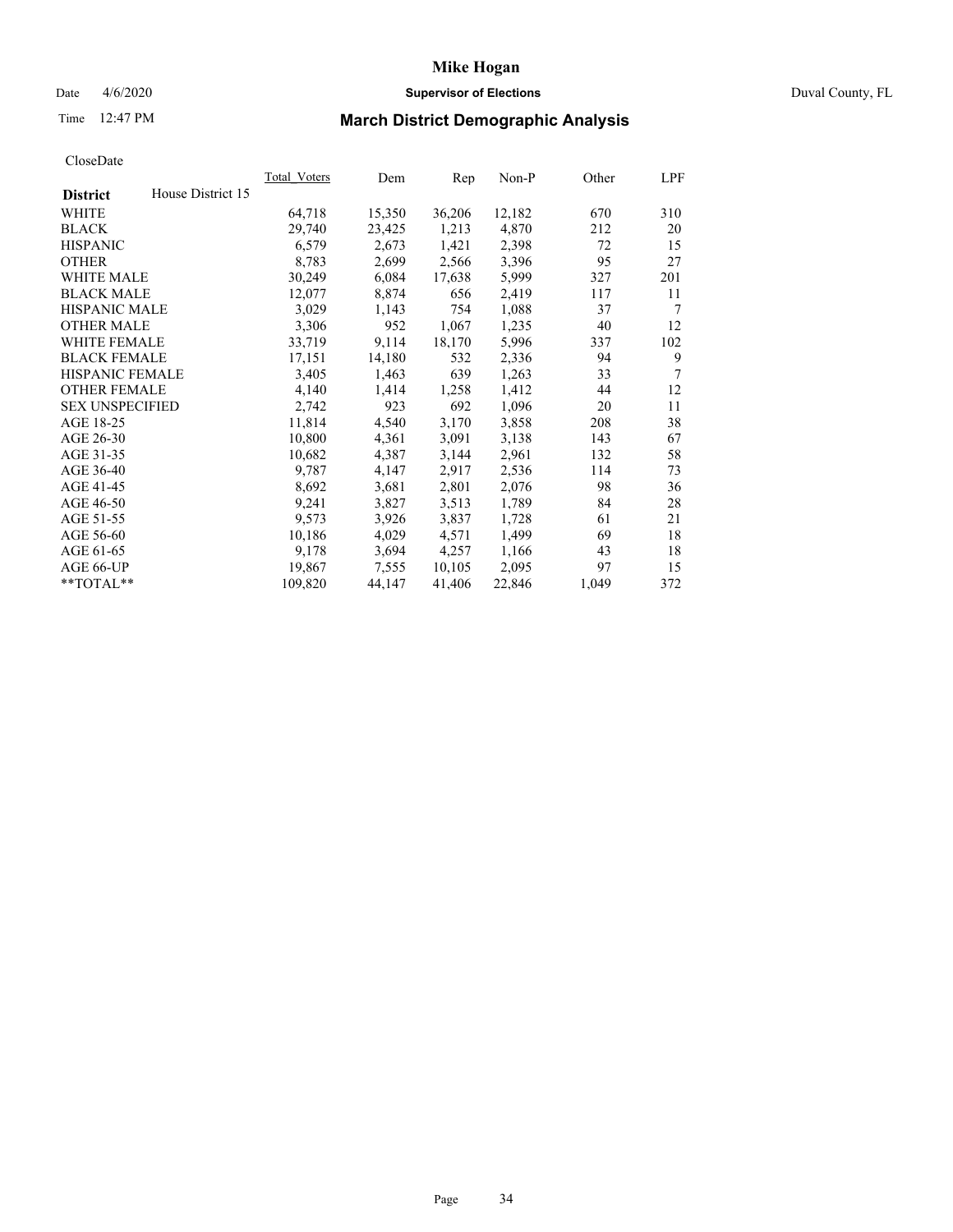# Date 4/6/2020 **Supervisor of Elections** Duval County, FL

# Time 12:47 PM **March District Demographic Analysis**

|                        |                   | Total Voters | Dem    | Rep    | Non-P  | Other | LPF |
|------------------------|-------------------|--------------|--------|--------|--------|-------|-----|
| <b>District</b>        | House District 16 |              |        |        |        |       |     |
| WHITE                  |                   | 92,663       | 22,243 | 51,000 | 18,106 | 879   | 435 |
| <b>BLACK</b>           |                   | 15,062       | 11,316 | 683    | 2,900  | 149   | 14  |
| <b>HISPANIC</b>        |                   | 8,151        | 3,070  | 2,173  | 2,815  | 72    | 21  |
| <b>OTHER</b>           |                   | 12,044       | 3,791  | 3,355  | 4,750  | 118   | 30  |
| WHITE MALE             |                   | 42,909       | 8,683  | 24,485 | 9,056  | 399   | 286 |
| <b>BLACK MALE</b>      |                   | 6,263        | 4,298  | 382    | 1,504  | 77    | 2   |
| <b>HISPANIC MALE</b>   |                   | 3,652        | 1,269  | 1,054  | 1,279  | 34    | 16  |
| <b>OTHER MALE</b>      |                   | 4,924        | 1,423  | 1,482  | 1,958  | 42    | 19  |
| WHITE FEMALE           |                   | 48,910       | 13,360 | 26,124 | 8,809  | 475   | 142 |
| <b>BLACK FEMALE</b>    |                   | 8,606        | 6,872  | 296    | 1,356  | 70    | 12  |
| HISPANIC FEMALE        |                   | 4,340        | 1,742  | 1,090  | 1,465  | 38    | 5   |
| <b>OTHER FEMALE</b>    |                   | 5,659        | 2,036  | 1,578  | 1,973  | 63    | 9   |
| <b>SEX UNSPECIFIED</b> |                   | 2,657        | 737    | 720    | 1,171  | 20    | 9   |
| AGE 18-25              |                   | 13,572       | 4,367  | 4,777  | 4,130  | 241   | 57  |
| AGE 26-30              |                   | 12,297       | 4,161  | 4,261  | 3,586  | 203   | 86  |
| AGE 31-35              |                   | 11,896       | 3,900  | 4,269  | 3,511  | 118   | 98  |
| AGE 36-40              |                   | 10,635       | 3,443  | 3,870  | 3,130  | 113   | 79  |
| AGE 41-45              |                   | 9,451        | 3,026  | 3,663  | 2,609  | 98    | 55  |
| AGE 46-50              |                   | 10,437       | 3,114  | 4,691  | 2,493  | 103   | 36  |
| AGE 51-55              |                   | 10,428       | 2,991  | 5,151  | 2,192  | 67    | 27  |
| AGE 56-60              |                   | 11,272       | 3,264  | 5,905  | 2,014  | 76    | 13  |
| AGE 61-65              |                   | 10,600       | 3,396  | 5,570  | 1,551  | 61    | 22  |
| AGE 66-UP              |                   | 27,332       | 8,758  | 15,054 | 3,355  | 138   | 27  |
| **TOTAL**              |                   | 127,920      | 40,420 | 57,211 | 28,571 | 1,218 | 500 |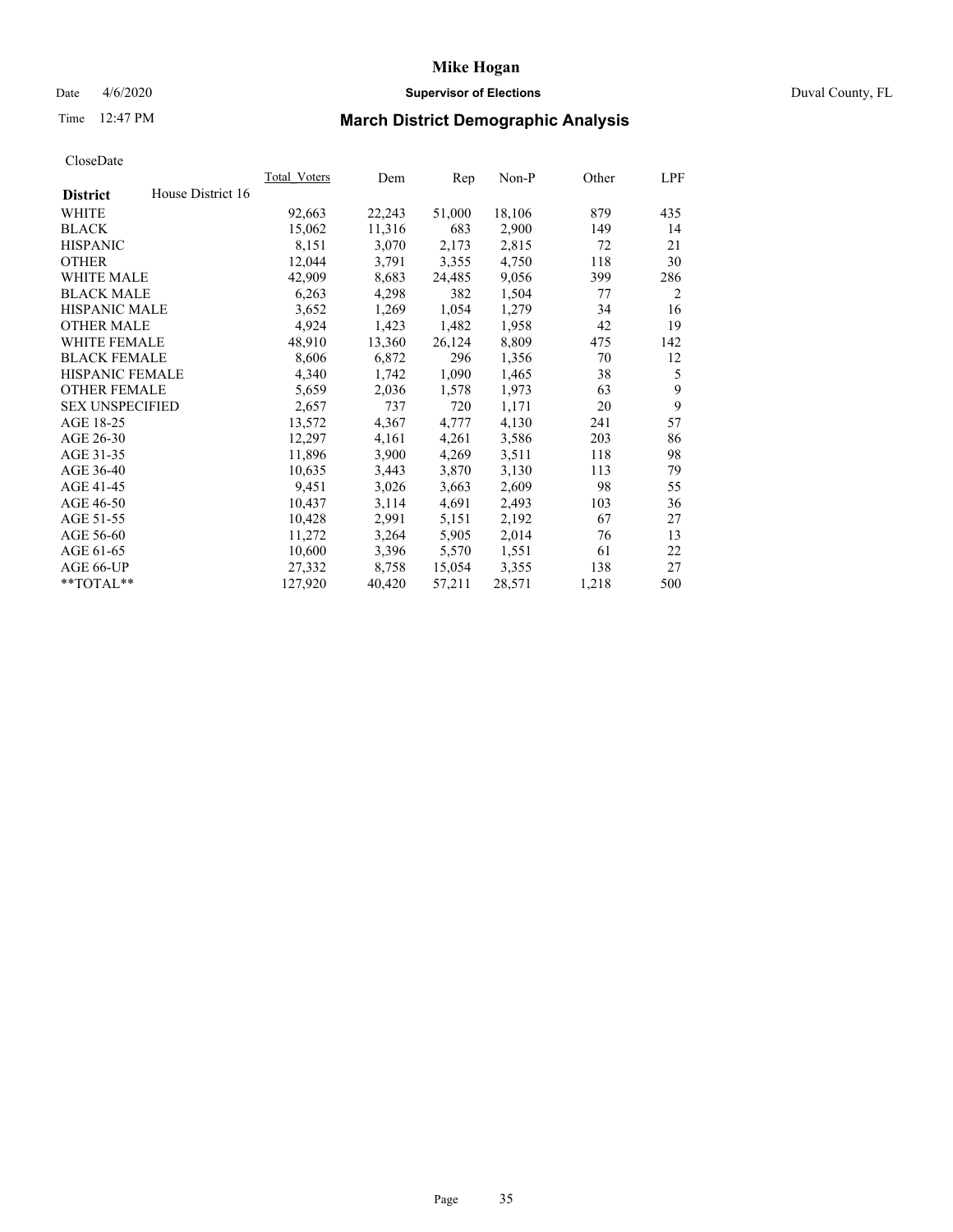## Date 4/6/2020 **Supervisor of Elections** Duval County, FL

# Time 12:47 PM **March District Demographic Analysis**

|                                        | Total Voters | Dem    | Rep    | Non-P  | Other | LPF            |
|----------------------------------------|--------------|--------|--------|--------|-------|----------------|
| School Board Dist 1<br><b>District</b> |              |        |        |        |       |                |
| <b>WHITE</b>                           | 53,960       | 11,679 | 30,845 | 10,741 | 480   | 215            |
| <b>BLACK</b>                           | 23,163       | 18,101 | 965    | 3,925  | 155   | 17             |
| <b>HISPANIC</b>                        | 5,826        | 2,305  | 1,434  | 2,038  | 42    | 7              |
| <b>OTHER</b>                           | 7,906        | 2,409  | 2,245  | 3,168  | 58    | 26             |
| WHITE MALE                             | 25,493       | 4,618  | 15,120 | 5,384  | 235   | 136            |
| <b>BLACK MALE</b>                      | 9,592        | 6,958  | 525    | 2,010  | 86    | 13             |
| <b>HISPANIC MALE</b>                   | 2,613        | 929    | 718    | 940    | 22    | $\overline{4}$ |
| <b>OTHER MALE</b>                      | 3,029        | 860    | 970    | 1,164  | 20    | 15             |
| <b>WHITE FEMALE</b>                    | 27,859       | 6,934  | 15,415 | 5,191  | 242   | 77             |
| <b>BLACK FEMALE</b>                    | 13,138       | 10,838 | 425    | 1,803  | 68    | 4              |
| <b>HISPANIC FEMALE</b>                 | 3,061        | 1,319  | 680    | 1,039  | 20    | 3              |
| <b>OTHER FEMALE</b>                    | 3,585        | 1,248  | 1,027  | 1,267  | 35    | $\,8\,$        |
| <b>SEX UNSPECIFIED</b>                 | 2,483        | 789    | 609    | 1,073  | 7     | 5              |
| AGE 18-25                              | 10,488       | 3,987  | 2,894  | 3,419  | 152   | 36             |
| AGE 26-30                              | 8,570        | 3,366  | 2,428  | 2,634  | 100   | 42             |
| AGE 31-35                              | 8,724        | 3,375  | 2,661  | 2,561  | 89    | 38             |
| AGE 36-40                              | 8,188        | 3,157  | 2,592  | 2,317  | 75    | 47             |
| AGE 41-45                              | 7,167        | 2,794  | 2,469  | 1,815  | 57    | 32             |
| AGE 46-50                              | 7,696        | 3,029  | 2,994  | 1,595  | 55    | 23             |
| AGE 51-55                              | 7,949        | 2,983  | 3,465  | 1,432  | 53    | 16             |
| AGE 56-60                              | 8,353        | 3,002  | 3,987  | 1,287  | 63    | 14             |
| AGE 61-65                              | 7,423        | 2,794  | 3,543  | 1,044  | 38    | $\overline{4}$ |
| AGE 66-UP                              | 16,297       | 6,007  | 8,456  | 1,768  | 53    | 13             |
| $*$ $TOTAL**$                          | 90,855       | 34,494 | 35,489 | 19,872 | 735   | 265            |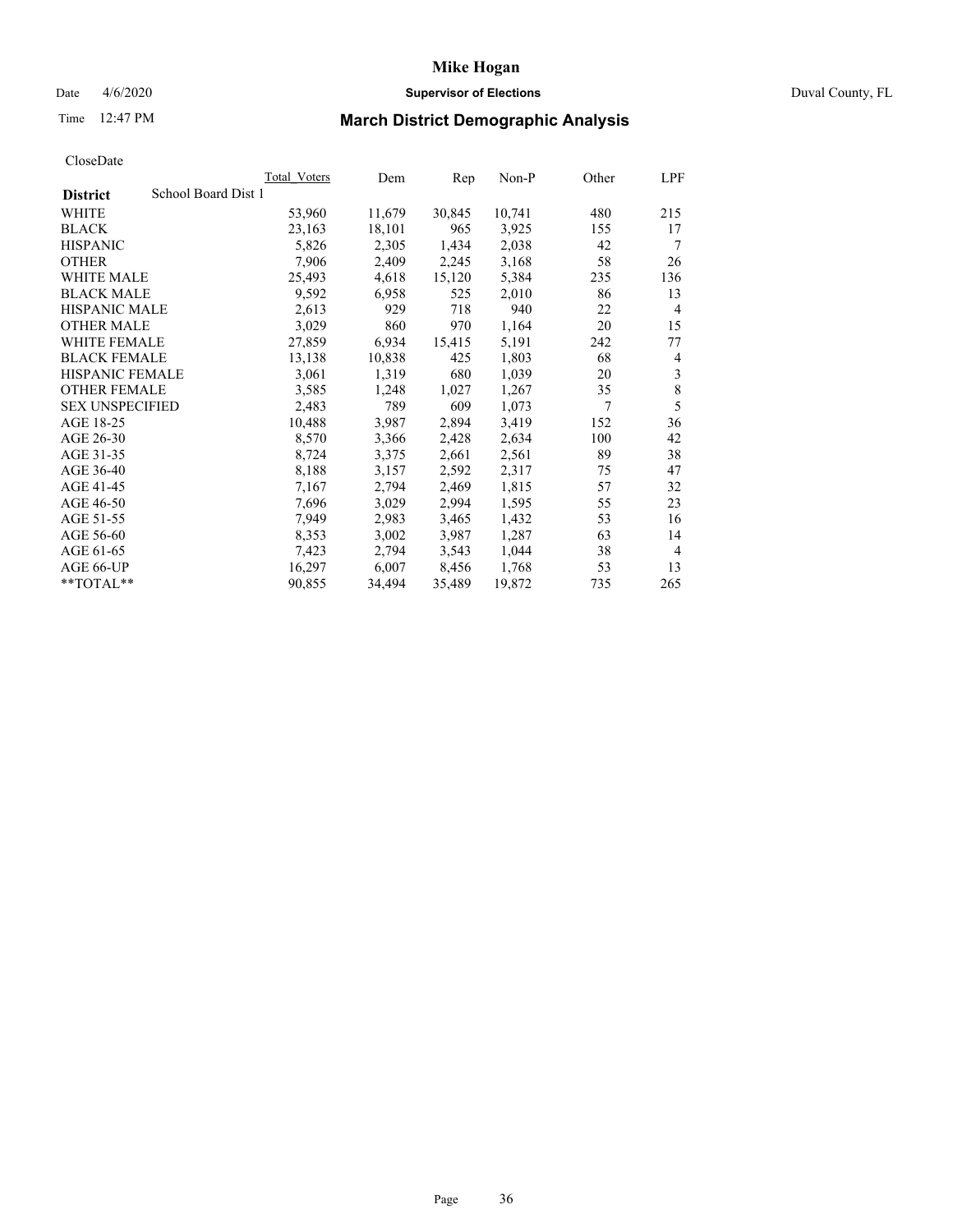## Date 4/6/2020 **Supervisor of Elections** Duval County, FL

# Time 12:47 PM **March District Demographic Analysis**

|                                        | Total Voters | Dem    | Rep    | Non-P  | Other | LPF |
|----------------------------------------|--------------|--------|--------|--------|-------|-----|
| School Board Dist 2<br><b>District</b> |              |        |        |        |       |     |
| <b>WHITE</b>                           | 75,801       | 17,655 | 40,350 | 16,694 | 717   | 385 |
| <b>BLACK</b>                           | 7,167        | 5,308  | 397    | 1,392  | 57    | 13  |
| <b>HISPANIC</b>                        | 4,580        | 1,642  | 1,353  | 1,532  | 45    | 8   |
| <b>OTHER</b>                           | 8,731        | 2,403  | 2,823  | 3,410  | 67    | 28  |
| WHITE MALE                             | 36,029       | 6,733  | 20,178 | 8,503  | 349   | 266 |
| <b>BLACK MALE</b>                      | 3,276        | 2,227  | 237    | 770    | 33    | 9   |
| <b>HISPANIC MALE</b>                   | 2,024        | 612    | 652    | 728    | 28    | 4   |
| <b>OTHER MALE</b>                      | 3,424        | 882    | 1,169  | 1,332  | 27    | 14  |
| <b>WHITE FEMALE</b>                    | 38,971       | 10,742 | 19,798 | 7,952  | 365   | 114 |
| <b>BLACK FEMALE</b>                    | 3,781        | 3,005  | 153    | 596    | 24    | 3   |
| <b>HISPANIC FEMALE</b>                 | 2,450        | 992    | 677    | 762    | 15    | 4   |
| <b>OTHER FEMALE</b>                    | 4,091        | 1,262  | 1,369  | 1,419  | 32    | 9   |
| <b>SEX UNSPECIFIED</b>                 | 2,230        | 553    | 690    | 963    | 13    | 11  |
| AGE 18-25                              | 9,598        | 2,747  | 3,468  | 3,162  | 168   | 53  |
| AGE 26-30                              | 9,066        | 2,559  | 3,525  | 2,791  | 123   | 68  |
| AGE 31-35                              | 8,921        | 2,543  | 3,364  | 2,826  | 108   | 80  |
| AGE 36-40                              | 8,782        | 2,409  | 3,509  | 2,715  | 81    | 68  |
| AGE 41-45                              | 7,355        | 2,030  | 3,110  | 2,102  | 64    | 49  |
| AGE 46-50                              | 8,014        | 2,088  | 3,846  | 1,962  | 73    | 45  |
| AGE 51-55                              | 8,054        | 2,023  | 4,295  | 1,656  | 56    | 24  |
| AGE 56-60                              | 8,885        | 2,279  | 4,871  | 1,654  | 61    | 20  |
| AGE 61-65                              | 8,168        | 2,417  | 4,286  | 1,399  | 53    | 13  |
| AGE 66-UP                              | 19,436       | 5,913  | 10,649 | 2,761  | 99    | 14  |
| $*$ $TOTAL**$                          | 96,279       | 27,008 | 44,923 | 23,028 | 886   | 434 |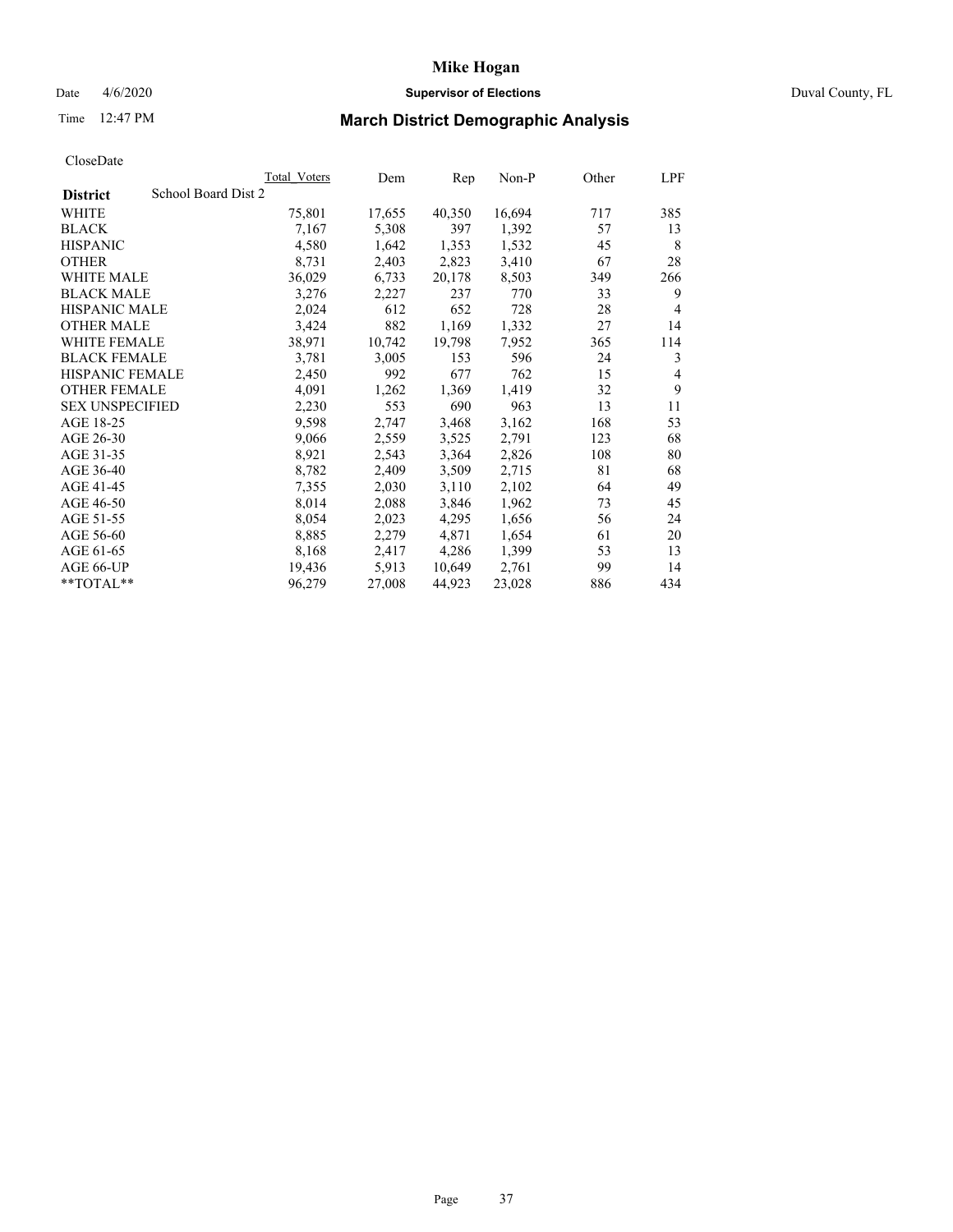## Date 4/6/2020 **Supervisor of Elections** Duval County, FL

# Time 12:47 PM **March District Demographic Analysis**

|                                        | Total Voters | Dem    | Rep    | Non-P  | Other | LPF |
|----------------------------------------|--------------|--------|--------|--------|-------|-----|
| School Board Dist 3<br><b>District</b> |              |        |        |        |       |     |
| <b>WHITE</b>                           | 54,469       | 14,784 | 27,658 | 11,235 | 500   | 292 |
| <b>BLACK</b>                           | 14,155       | 10,936 | 597    | 2,508  | 98    | 16  |
| <b>HISPANIC</b>                        | 6,290        | 2,598  | 1,378  | 2,254  | 46    | 14  |
| <b>OTHER</b>                           | 8,300        | 2,652  | 2,064  | 3,500  | 63    | 21  |
| WHITE MALE                             | 25,299       | 5,898  | 13,367 | 5,591  | 250   | 193 |
| <b>BLACK MALE</b>                      | 5,795        | 4,145  | 308    | 1,280  | 50    | 12  |
| <b>HISPANIC MALE</b>                   | 2,779        | 1,069  | 701    | 981    | 20    | 8   |
| <b>OTHER MALE</b>                      | 3,285        | 978    | 920    | 1,348  | 27    | 12  |
| <b>WHITE FEMALE</b>                    | 28,507       | 8,715  | 14,012 | 5,439  | 247   | 94  |
| <b>BLACK FEMALE</b>                    | 8,143        | 6,636  | 280    | 1,176  | 47    | 4   |
| <b>HISPANIC FEMALE</b>                 | 3,343        | 1,471  | 637    | 1,203  | 26    | 6   |
| <b>OTHER FEMALE</b>                    | 3,687        | 1,357  | 930    | 1,364  | 29    | 7   |
| <b>SEX UNSPECIFIED</b>                 | 2,375        | 701    | 542    | 1,114  | 11    | 7   |
| AGE 18-25                              | 8,854        | 3,323  | 2,395  | 2,956  | 149   | 31  |
| AGE 26-30                              | 8,804        | 3,229  | 2,546  | 2,840  | 118   | 71  |
| AGE 31-35                              | 8,234        | 3,157  | 2,453  | 2,490  | 81    | 53  |
| AGE 36-40                              | 7,022        | 2,635  | 2,163  | 2,094  | 82    | 48  |
| AGE 41-45                              | 5,934        | 2,180  | 1,919  | 1,735  | 59    | 41  |
| AGE 46-50                              | 6,447        | 2,336  | 2,469  | 1,560  | 47    | 35  |
| AGE 51-55                              | 6,684        | 2,334  | 2,897  | 1,404  | 33    | 16  |
| AGE 56-60                              | 7.491        | 2,684  | 3,356  | 1,378  | 51    | 22  |
| AGE 61-65                              | 7,071        | 2,674  | 3,287  | 1,065  | 36    | 9   |
| AGE 66-UP                              | 16,672       | 6,417  | 8,212  | 1,975  | 51    | 17  |
| $*$ $TOTAL**$                          | 83,214       | 30,970 | 31,697 | 19,497 | 707   | 343 |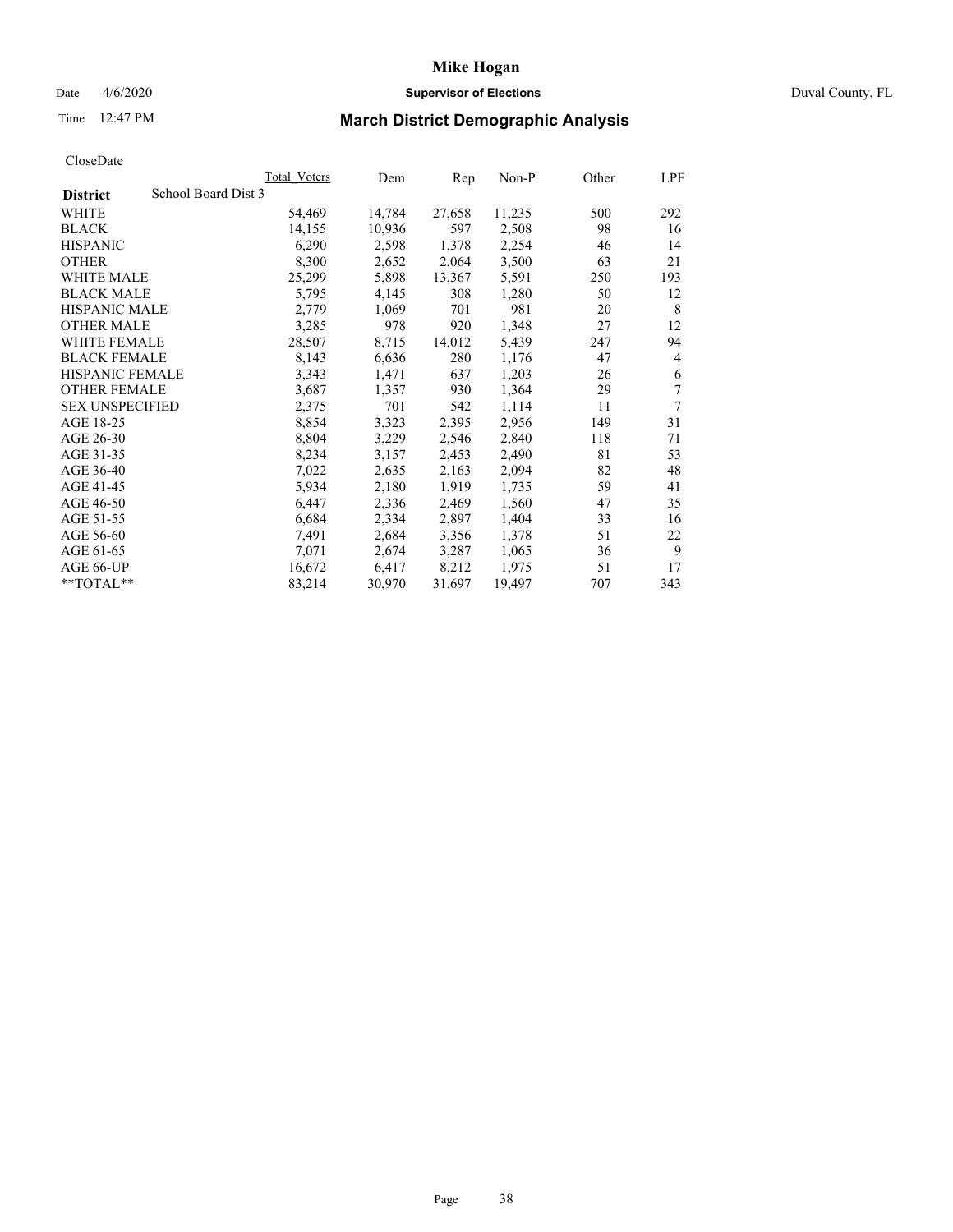## Date 4/6/2020 **Supervisor of Elections** Duval County, FL

# Time 12:47 PM **March District Demographic Analysis**

|                                        | Total Voters | Dem    | Rep    | Non-P  | Other | LPF            |
|----------------------------------------|--------------|--------|--------|--------|-------|----------------|
| School Board Dist 4<br><b>District</b> |              |        |        |        |       |                |
| WHITE                                  | 23,716       | 5,944  | 12,384 | 5,009  | 253   | 126            |
| <b>BLACK</b>                           | 53,978       | 46,152 | 1,483  | 6,132  | 186   | 25             |
| <b>HISPANIC</b>                        | 2,180        | 962    | 416    | 772    | 20    | 10             |
| <b>OTHER</b>                           | 5,258        | 2,342  | 663    | 2,209  | 25    | 19             |
| WHITE MALE                             | 11,431       | 2,470  | 6,265  | 2,485  | 121   | 90             |
| <b>BLACK MALE</b>                      | 21,756       | 17,726 | 795    | 3,113  | 105   | 17             |
| <b>HISPANIC MALE</b>                   | 1,002        | 405    | 224    | 359    | 6     | 8              |
| <b>OTHER MALE</b>                      | 1,820        | 793    | 273    | 737    | 7     | 10             |
| <b>WHITE FEMALE</b>                    | 11,982       | 3,399  | 5,985  | 2,431  | 131   | 36             |
| <b>BLACK FEMALE</b>                    | 31,345       | 27,769 | 667    | 2,823  | 79    | 7              |
| <b>HISPANIC FEMALE</b>                 | 1,129        | 540    | 184    | 389    | 14    | $\overline{2}$ |
| <b>OTHER FEMALE</b>                    | 2,185        | 1,163  | 303    | 702    | 9     | $\,$ 8 $\,$    |
| <b>SEX UNSPECIFIED</b>                 | 2,481        | 1,135  | 250    | 1,082  | 12    | $\overline{c}$ |
| AGE 18-25                              | 10,301       | 5,855  | 1,219  | 3,109  | 93    | 25             |
| AGE 26-30                              | 8,083        | 4,900  | 1,117  | 1,982  | 50    | 34             |
| AGE 31-35                              | 7,853        | 4,843  | 1,154  | 1,757  | 61    | 38             |
| AGE 36-40                              | 7,434        | 4,784  | 1,113  | 1,463  | 53    | 21             |
| AGE 41-45                              | 6,708        | 4,395  | 1,057  | 1,205  | 36    | 15             |
| AGE 46-50                              | 7,285        | 4,635  | 1,436  | 1,166  | 38    | 10             |
| AGE 51-55                              | 7,248        | 4,773  | 1,499  | 914    | 48    | 14             |
| AGE 56-60                              | 7,835        | 5,205  | 1,674  | 904    | 44    | 8              |
| AGE 61-65                              | 7,343        | 5,148  | 1,473  | 690    | 24    | 8              |
| AGE 66-UP                              | 15,040       | 10,860 | 3,204  | 932    | 37    | 7              |
| **TOTAL**                              | 85,132       | 55,400 | 14,946 | 14,122 | 484   | 180            |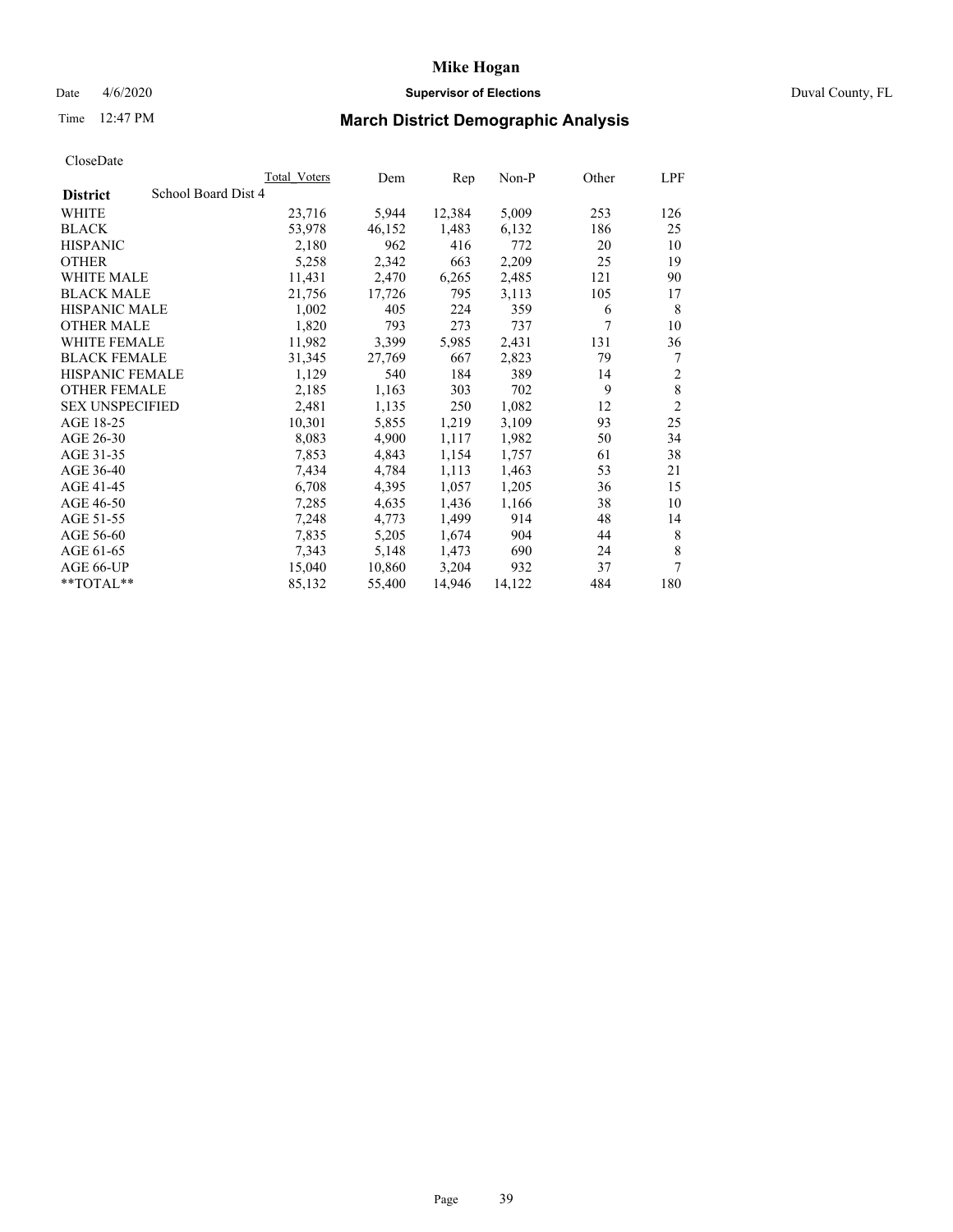## Date 4/6/2020 **Supervisor of Elections** Duval County, FL

# Time 12:47 PM **March District Demographic Analysis**

|                                        | Total Voters | Dem    | Rep    | Non-P  | Other | LPF |
|----------------------------------------|--------------|--------|--------|--------|-------|-----|
| School Board Dist 5<br><b>District</b> |              |        |        |        |       |     |
| WHITE                                  | 23,619       | 6,431  | 11,432 | 5,338  | 294   | 124 |
| <b>BLACK</b>                           | 47,839       | 40,144 | 1,405  | 6,062  | 201   | 27  |
| <b>HISPANIC</b>                        | 3,568        | 1,532  | 604    | 1,385  | 36    | 11  |
| <b>OTHER</b>                           | 6,229        | 2,385  | 1,167  | 2,609  | 54    | 14  |
| WHITE MALE                             | 10,861       | 2,544  | 5,580  | 2,511  | 143   | 83  |
| <b>BLACK MALE</b>                      | 18,629       | 14,853 | 706    | 2,953  | 102   | 15  |
| <b>HISPANIC MALE</b>                   | 1,596        | 606    | 327    | 635    | 21    | 7   |
| <b>OTHER MALE</b>                      | 2,231        | 816    | 474    | 920    | 15    | 6   |
| <b>WHITE FEMALE</b>                    | 12,458       | 3,801  | 5,739  | 2,731  | 147   | 40  |
| <b>BLACK FEMALE</b>                    | 28,413       | 24,691 | 669    | 2,945  | 96    | 12  |
| HISPANIC FEMALE                        | 1,874        | 883    | 265    | 710    | 12    | 4   |
| <b>OTHER FEMALE</b>                    | 2,815        | 1,203  | 581    | 991    | 34    | 6   |
| <b>SEX UNSPECIFIED</b>                 | 2,378        | 1,095  | 267    | 998    | 15    | 3   |
| AGE 18-25                              | 9,856        | 5,378  | 1,082  | 3,238  | 134   | 24  |
| AGE 26-30                              | 8,477        | 4,955  | 1,125  | 2,274  | 83    | 40  |
| AGE 31-35                              | 7,815        | 4,771  | 978    | 1,951  | 86    | 29  |
| AGE 36-40                              | 6,968        | 4,305  | 992    | 1,598  | 51    | 22  |
| AGE 41-45                              | 6,187        | 3,868  | 988    | 1,262  | 54    | 15  |
| AGE 46-50                              | 6,528        | 4,079  | 1,196  | 1,197  | 40    | 16  |
| AGE 51-55                              | 6,464        | 4,086  | 1,284  | 1,053  | 33    | 8   |
| AGE 56-60                              | 7,207        | 4,584  | 1,632  | 943    | 43    | 5   |
| AGE 61-65                              | 6,584        | 4,203  | 1,578  | 771    | 27    | 5   |
| AGE 66-UP                              | 15,169       | 10,263 | 3,753  | 1,107  | 34    | 12  |
| $*$ $TOTAL**$                          | 81,255       | 50,492 | 14,608 | 15,394 | 585   | 176 |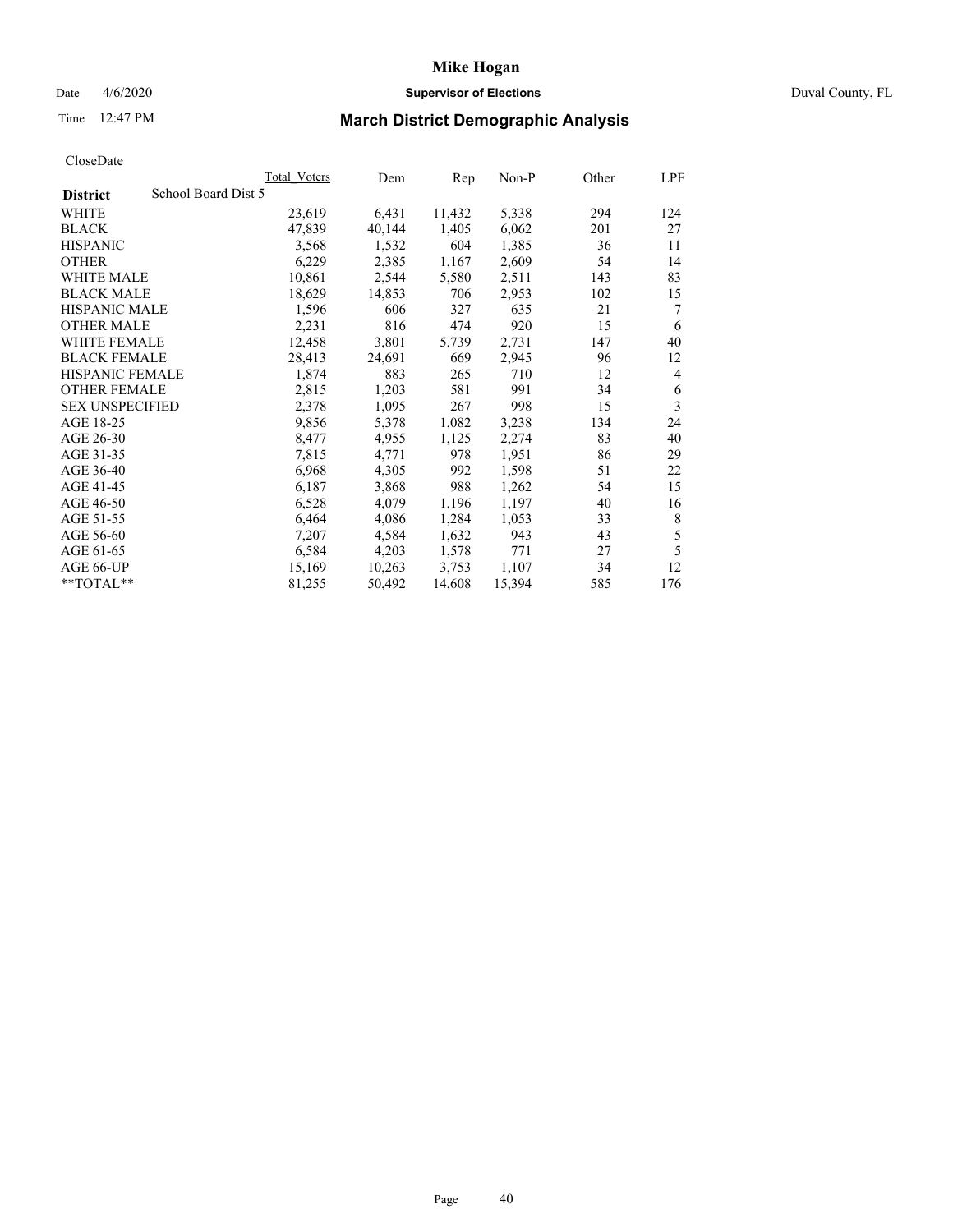# **Mike Hogan** Date 4/6/2020 **Supervisor of Elections** Duval County, FL

# Time 12:47 PM **March District Demographic Analysis**

|                                        | Total Voters | Dem    | Rep    | Non-P  | Other | LPF            |
|----------------------------------------|--------------|--------|--------|--------|-------|----------------|
| School Board Dist 6<br><b>District</b> |              |        |        |        |       |                |
| <b>WHITE</b>                           | 58,633       | 14,615 | 32,311 | 10,819 | 600   | 288            |
| <b>BLACK</b>                           | 20,312       | 15,942 | 885    | 3,340  | 134   | 11             |
| <b>HISPANIC</b>                        | 5,008        | 2,065  | 1,149  | 1,728  | 55    | 11             |
| <b>OTHER</b>                           | 6,834        | 2,093  | 2,028  | 2,614  | 75    | 24             |
| WHITE MALE                             | 27,386       | 5,847  | 15,716 | 5,354  | 290   | 179            |
| <b>BLACK MALE</b>                      | 8,395        | 6,164  | 479    | 1,670  | 75    | 7              |
| <b>HISPANIC MALE</b>                   | 2,321        | 890    | 605    | 797    | 25    | $\overline{4}$ |
| <b>OTHER MALE</b>                      | 2,608        | 752    | 852    | 952    | 38    | 14             |
| <b>WHITE FEMALE</b>                    | 30,587       | 8,630  | 16,238 | 5,311  | 306   | 102            |
| <b>BLACK FEMALE</b>                    | 11,559       | 9.531  | 386    | 1,579  | 59    | 4              |
| <b>HISPANIC FEMALE</b>                 | 2,576        | 1,121  | 521    | 898    | 30    | 6              |
| <b>OTHER FEMALE</b>                    | 3,146        | 1,073  | 973    | 1,065  | 28    | 7              |
| <b>SEX UNSPECIFIED</b>                 | 2,207        | 707    | 603    | 873    | 13    | 11             |
| AGE 18-25                              | 9,379        | 3,394  | 2,751  | 3,039  | 165   | 30             |
| AGE 26-30                              | 8,830        | 3,393  | 2,767  | 2,495  | 120   | 55             |
| AGE 31-35                              | 9,050        | 3,548  | 2,902  | 2,426  | 113   | 61             |
| AGE 36-40                              | 8,156        | 3,284  | 2,596  | 2,112  | 99    | 65             |
| AGE 41-45                              | 7,141        | 2,826  | 2,491  | 1,716  | 73    | 35             |
| AGE 46-50                              | 7,536        | 2,899  | 3,090  | 1,449  | 73    | 25             |
| AGE 51-55                              | 7,895        | 3,054  | 3,389  | 1,384  | 50    | 18             |
| AGE 56-60                              | 8,429        | 3,186  | 3,969  | 1,207  | 50    | 17             |
| AGE 61-65                              | 7,593        | 2,917  | 3,678  | 945    | 37    | 16             |
| AGE 66-UP                              | 16,778       | 6,214  | 8,740  | 1,728  | 84    | 12             |
| **TOTAL**                              | 90,787       | 34,715 | 36,373 | 18,501 | 864   | 334            |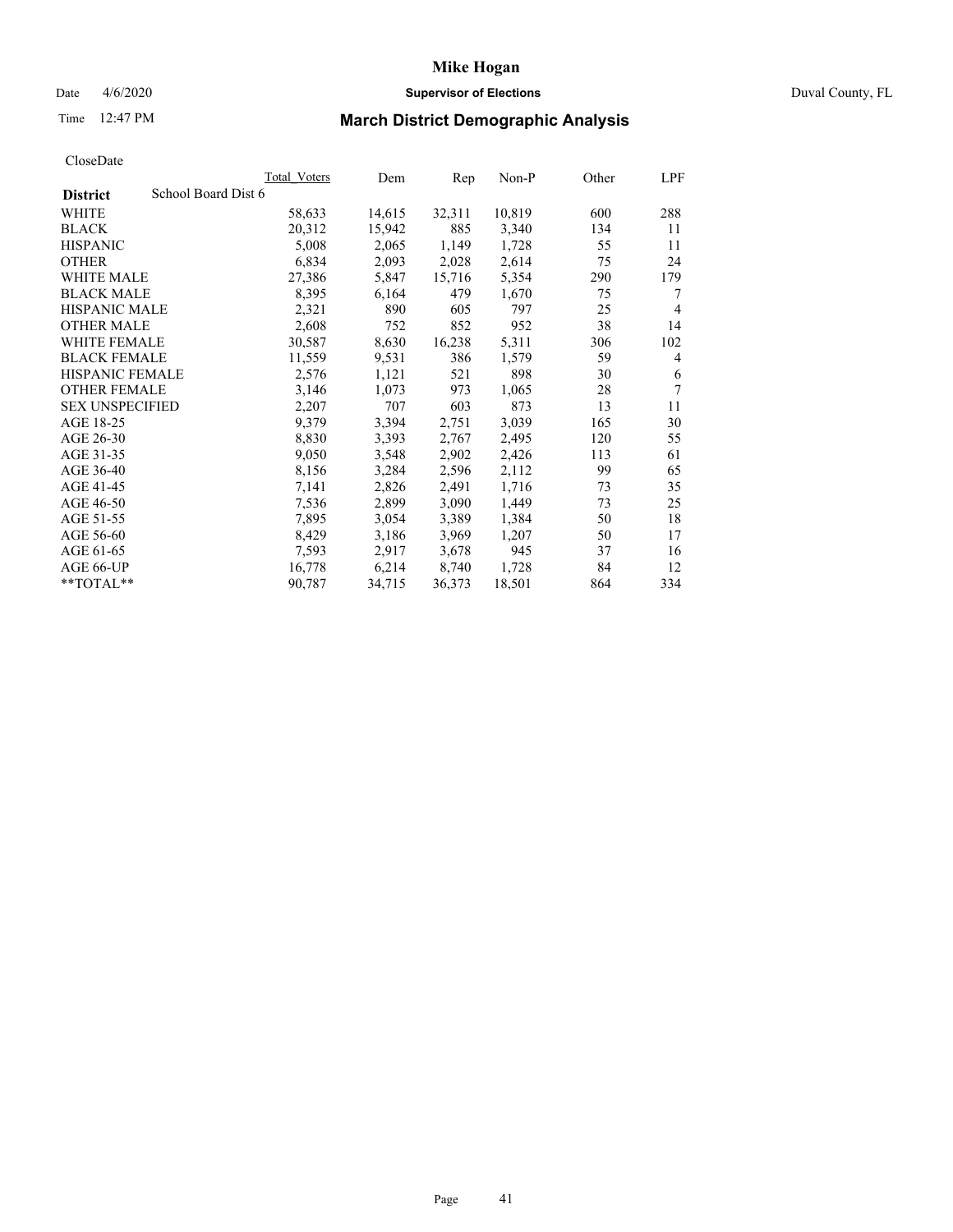## Date 4/6/2020 **Supervisor of Elections** Duval County, FL

# Time 12:47 PM **March District Demographic Analysis**

|                                        | Total Voters | Dem    | Rep    | Non-P  | Other | LPF |
|----------------------------------------|--------------|--------|--------|--------|-------|-----|
| School Board Dist 7<br><b>District</b> |              |        |        |        |       |     |
| <b>WHITE</b>                           | 76,546       | 17,644 | 42,271 | 15,465 | 798   | 368 |
| <b>BLACK</b>                           | 11,603       | 8,588  | 552    | 2,318  | 133   | 12  |
| <b>HISPANIC</b>                        | 6,779        | 2,519  | 1,848  | 2,328  | 65    | 19  |
| <b>OTHER</b>                           | 10,760       | 3,360  | 2,965  | 4,302  | 103   | 30  |
| WHITE MALE                             | 35,465       | 6,801  | 20,381 | 7,690  | 352   | 241 |
| <b>BLACK MALE</b>                      | 4,858        | 3,261  | 312    | 1,212  | 72    | 1   |
| <b>HISPANIC MALE</b>                   | 3,016        | 1,019  | 885    | 1,068  | 31    | 13  |
| <b>OTHER MALE</b>                      | 4,389        | 1,256  | 1,278  | 1,798  | 37    | 20  |
| <b>WHITE FEMALE</b>                    | 40,308       | 10,667 | 21,534 | 7,546  | 438   | 123 |
| <b>BLACK FEMALE</b>                    | 6,580        | 5,204  | 231    | 1,074  | 60    | 11  |
| HISPANIC FEMALE                        | 3,624        | 1,443  | 939    | 1,203  | 34    | 5   |
| <b>OTHER FEMALE</b>                    | 5,067        | 1,805  | 1,419  | 1,780  | 55    | 8   |
| <b>SEX UNSPECIFIED</b>                 | 2,381        | 655    | 657    | 1,042  | 20    | 7   |
| AGE 18-25                              | 12,460       | 4,027  | 4,343  | 3,808  | 228   | 54  |
| AGE 26-30                              | 10,603       | 3,495  | 3,731  | 3,123  | 188   | 66  |
| AGE 31-35                              | 9,869        | 3,074  | 3,625  | 2,969  | 111   | 90  |
| AGE 36-40                              | 8,780        | 2,760  | 3,237  | 2,612  | 98    | 73  |
| AGE 41-45                              | 7,895        | 2,452  | 3,113  | 2,203  | 82    | 45  |
| AGE 46-50                              | 8,706        | 2,467  | 3,988  | 2,120  | 99    | 32  |
| AGE 51-55                              | 8,577        | 2,342  | 4,316  | 1,842  | 58    | 19  |
| AGE 56-60                              | 9,155        | 2,495  | 4,886  | 1,706  | 60    | 8   |
| AGE 61-65                              | 8,345        | 2,517  | 4,478  | 1,276  | 53    | 21  |
| AGE 66-UP                              | 21,298       | 6,482  | 11,919 | 2,754  | 122   | 21  |
| **TOTAL**                              | 105,688      | 32,111 | 47,636 | 24,413 | 1,099 | 429 |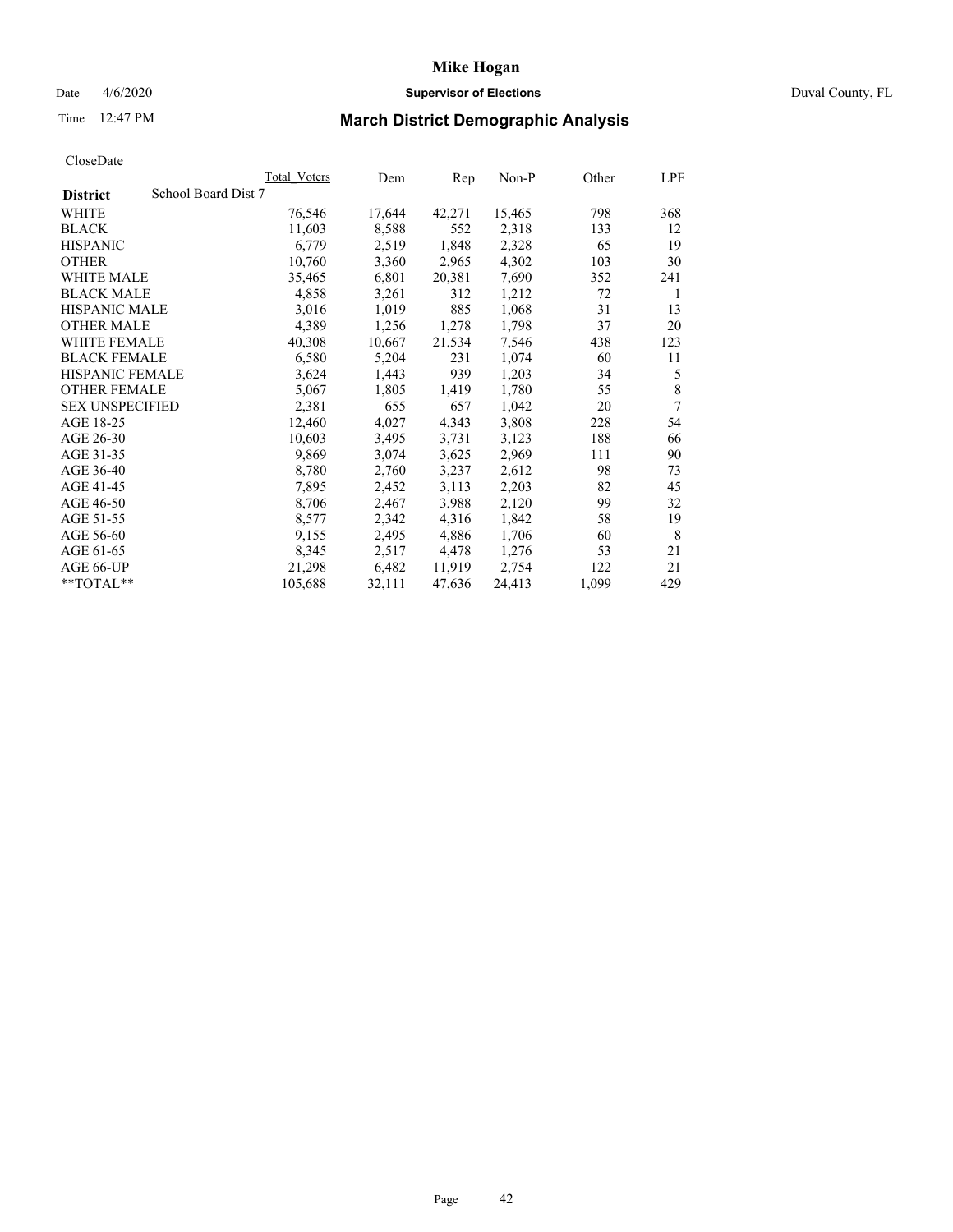## Date 4/6/2020 **Supervisor of Elections** Duval County, FL

# Time 12:47 PM **March District Demographic Analysis**

|                                          | Total Voters | Dem    | Rep     | Non-P  | Other | LPF   |
|------------------------------------------|--------------|--------|---------|--------|-------|-------|
| Florida Senate Dist 4<br><b>District</b> |              |        |         |        |       |       |
| <b>WHITE</b>                             | 226,557      | 50,959 | 126,101 | 46,264 | 2,156 | 1,077 |
| <b>BLACK</b>                             | 39,794       | 30,280 | 1,872   | 7,274  | 334   | 34    |
| <b>HISPANIC</b>                          | 17,875       | 6,653  | 4,914   | 6,112  | 158   | 38    |
| <b>OTHER</b>                             | 28,797       | 8,439  | 8,654   | 11,376 | 239   | 89    |
| WHITE MALE                               | 106,786      | 19,800 | 61,954  | 23,288 | 1,035 | 709   |
| <b>BLACK MALE</b>                        | 17,226       | 12,077 | 1,080   | 3,868  | 183   | 18    |
| <b>HISPANIC MALE</b>                     | 8,044        | 2,669  | 2,422   | 2,843  | 84    | 26    |
| <b>OTHER MALE</b>                        | 11,489       | 3,141  | 3,687   | 4,517  | 94    | 50    |
| <b>WHITE FEMALE</b>                      | 117,388      | 30,662 | 62,976  | 22,286 | 1,110 | 354   |
| <b>BLACK FEMALE</b>                      | 22,005       | 17,815 | 767     | 3,260  | 148   | 15    |
| <b>HISPANIC FEMALE</b>                   | 9,427        | 3,837  | 2,399   | 3,108  | 72    | 11    |
| <b>OTHER FEMALE</b>                      | 13,375       | 4,451  | 4,104   | 4,670  | 122   | 28    |
| <b>SEX UNSPECIFIED</b>                   | 7,280        | 1,879  | 2,152   | 3,183  | 39    | 27    |
| AGE 18-25                                | 34,016       | 10,670 | 11,839  | 10,765 | 591   | 151   |
| AGE 26-30                                | 29,436       | 9,168  | 10,758  | 8,879  | 425   | 206   |
| AGE 31-35                                | 28,973       | 8,960  | 10,742  | 8,729  | 314   | 228   |
| AGE 36-40                                | 27,383       | 8,489  | 10,292  | 8,125  | 280   | 197   |
| AGE 41-45                                | 24,073       | 7,597  | 9,601   | 6,519  | 216   | 140   |
| AGE 46-50                                | 26,507       | 7,977  | 12,117  | 6,058  | 246   | 109   |
| AGE 51-55                                | 26,705       | 7.714  | 13,466  | 5,289  | 170   | 66    |
| AGE 56-60                                | 28,522       | 8,109  | 15,184  | 4,996  | 187   | 46    |
| AGE 61-65                                | 25,916       | 8,101  | 13,654  | 3,964  | 157   | 40    |
| AGE 66-UP                                | 61,492       | 19,546 | 33,888  | 7,702  | 301   | 55    |
| $*$ $TOTAL**$                            | 313,023      | 96,331 | 141,541 | 71,026 | 2,887 | 1,238 |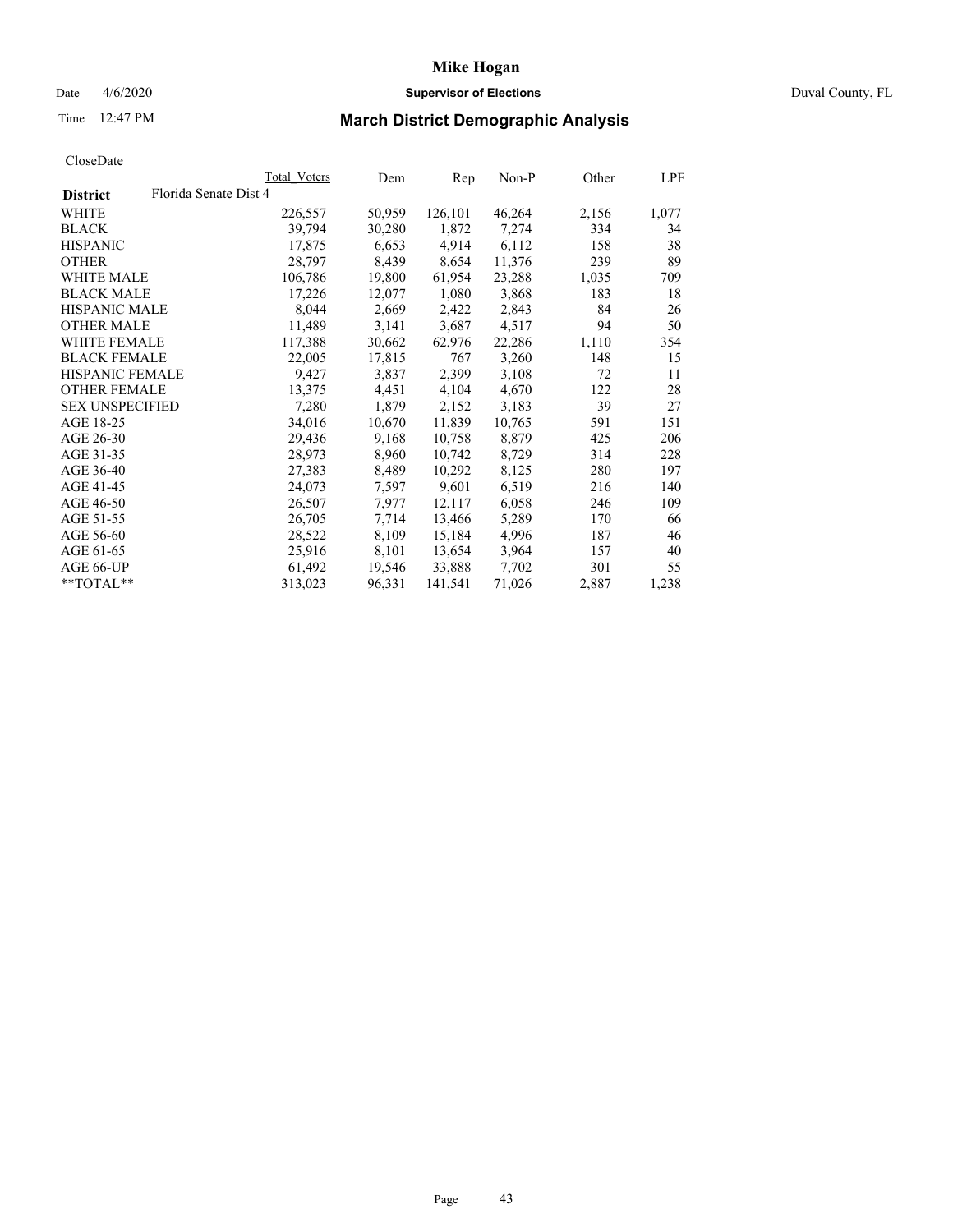## Date 4/6/2020 **Supervisor of Elections** Duval County, FL

# Time 12:47 PM **March District Demographic Analysis**

|                        |                       | Total Voters | Dem     | Rep    | Non-P  | Other | LPF |
|------------------------|-----------------------|--------------|---------|--------|--------|-------|-----|
| <b>District</b>        | Florida Senate Dist 6 |              |         |        |        |       |     |
| WHITE                  |                       | 140,187      | 37,793  | 71,150 | 29,037 | 1,486 | 721 |
| <b>BLACK</b>           |                       | 138,423      | 114,891 | 4,412  | 18,403 | 630   | 87  |
| <b>HISPANIC</b>        |                       | 16,356       | 6,970   | 3,268  | 5,925  | 151   | 42  |
| <b>OTHER</b>           |                       | 25,221       | 9,205   | 5,301  | 10,436 | 206   | 73  |
| WHITE MALE             |                       | 65,178       | 15,111  | 34,653 | 14,230 | 705   | 479 |
| <b>BLACK MALE</b>      |                       | 55,075       | 43,257  | 2,282  | 9,140  | 340   | 56  |
| <b>HISPANIC MALE</b>   |                       | 7,307        | 2,861   | 1,690  | 2,665  | 69    | 22  |
| <b>OTHER MALE</b>      |                       | 9,297        | 3,196   | 2,249  | 3,734  | 77    | 41  |
| <b>WHITE FEMALE</b>    |                       | 73,284       | 22,226  | 35,745 | 14,315 | 766   | 232 |
| <b>BLACK FEMALE</b>    |                       | 80,954       | 69,859  | 2,044  | 8,736  | 285   | 30  |
| HISPANIC FEMALE        |                       | 8,630        | 3,932   | 1,504  | 3,096  | 79    | 19  |
| <b>OTHER FEMALE</b>    |                       | 11,201       | 4,660   | 2,498  | 3.918  | 100   | 25  |
| <b>SEX UNSPECIFIED</b> |                       | 9,255        | 3,756   | 1,466  | 3,962  | 52    | 19  |
| AGE 18-25              |                       | 36,920       | 18,041  | 6,313  | 11,966 | 498   | 102 |
| AGE 26-30              |                       | 32,997       | 16,729  | 6,481  | 9,260  | 357   | 170 |
| AGE 31-35              |                       | 31,493       | 16,351  | 6,395  | 8,251  | 335   | 161 |
| AGE 36-40              |                       | 27,947       | 14,845  | 5,910  | 6,786  | 259   | 147 |
| AGE 41-45              |                       | 24,314       | 12,948  | 5,546  | 5,519  | 209   | 92  |
| AGE 46-50              |                       | 25,705       | 13,556  | 6,902  | 4,991  | 179   | 77  |
| AGE 51-55              |                       | 26,166       | 13,881  | 7,679  | 4,396  | 161   | 49  |
| AGE 56-60              |                       | 28,833       | 15,326  | 9,191  | 4,083  | 185   | 48  |
| AGE 61-65              |                       | 26,611       | 14,569  | 8,669  | 3,226  | 111   | 36  |
| AGE 66-UP              |                       | 59,198       | 32,610  | 21,045 | 5,323  | 179   | 41  |
| $*$ TOTAL $*$          |                       | 320,187      | 168,859 | 84,131 | 63,801 | 2,473 | 923 |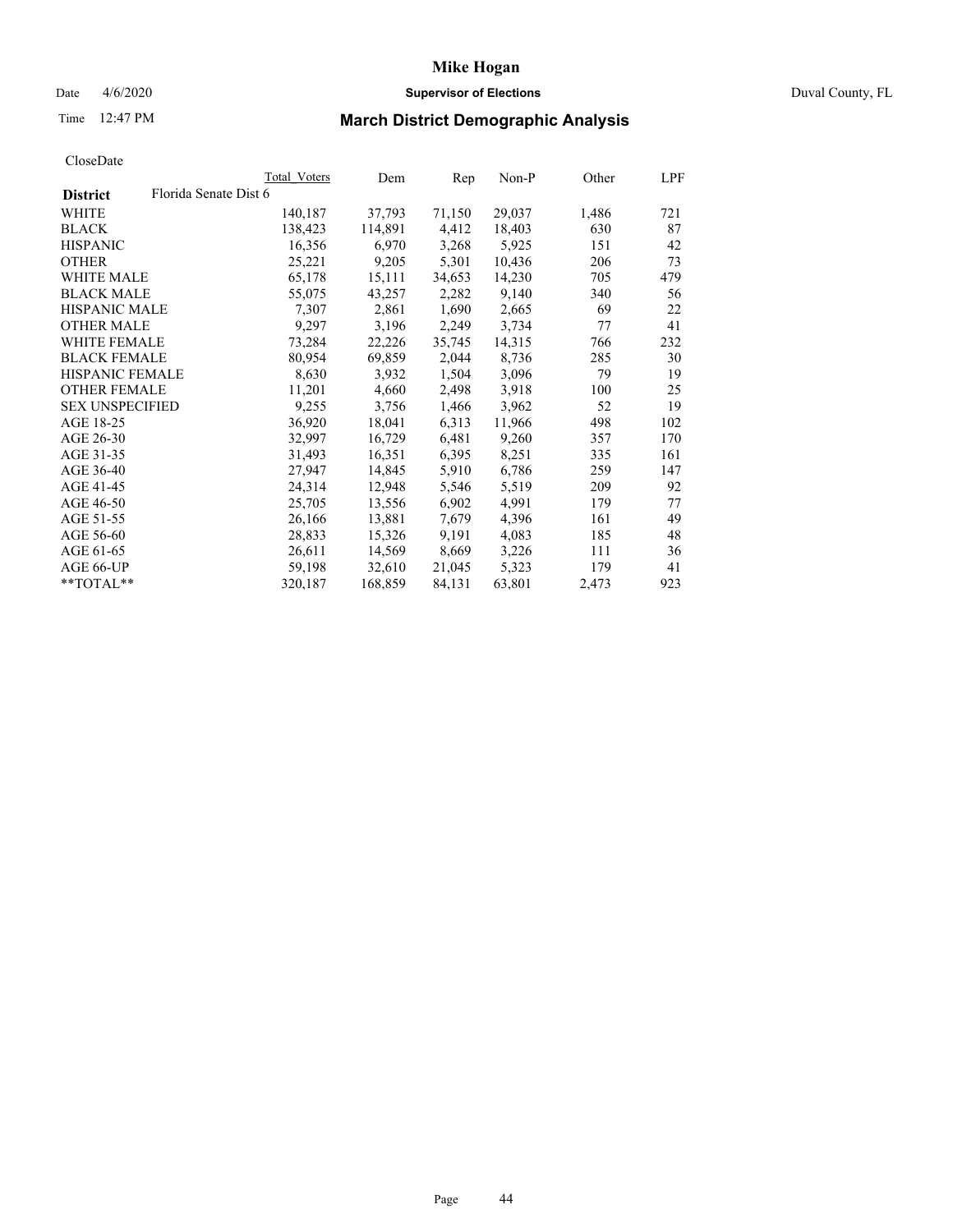## Date 4/6/2020 **Supervisor of Elections** Duval County, FL

# Time 12:47 PM **March District Demographic Analysis**

|                        |                       | <b>Total Voters</b> | Dem | <b>Rep</b> | Non-P    | Other | LPF |
|------------------------|-----------------------|---------------------|-----|------------|----------|-------|-----|
| <b>District</b>        | Florida Senate Dist 9 |                     |     |            |          |       |     |
| WHITE                  |                       | 0                   | 0   | $\Omega$   | $\theta$ | 0     | 0   |
| <b>BLACK</b>           |                       |                     |     | 0          | 0        |       |     |
| <b>HISPANIC</b>        |                       |                     |     | 0          | 0        |       |     |
| <b>OTHER</b>           |                       |                     |     |            |          |       |     |
| <b>WHITE MALE</b>      |                       |                     |     |            |          |       |     |
| <b>BLACK MALE</b>      |                       |                     |     |            |          |       |     |
| <b>HISPANIC MALE</b>   |                       |                     |     |            |          |       |     |
| <b>OTHER MALE</b>      |                       |                     |     |            |          |       |     |
| <b>WHITE FEMALE</b>    |                       |                     |     |            |          |       |     |
| <b>BLACK FEMALE</b>    |                       |                     |     |            |          |       |     |
| <b>HISPANIC FEMALE</b> |                       |                     |     |            |          |       |     |
| <b>OTHER FEMALE</b>    |                       |                     |     |            |          |       |     |
| <b>SEX UNSPECIFIED</b> |                       |                     |     |            |          |       |     |
| AGE 18-25              |                       |                     |     |            |          |       |     |
| AGE 26-30              |                       |                     |     |            |          |       |     |
| AGE 31-35              |                       |                     |     |            |          |       |     |
| AGE 36-40              |                       |                     |     |            |          |       |     |
| AGE 41-45              |                       |                     |     |            |          |       |     |
| AGE 46-50              |                       |                     |     |            |          |       |     |
| AGE 51-55              |                       |                     |     |            |          |       |     |
| AGE 56-60              |                       |                     |     |            |          |       |     |
| AGE 61-65              |                       |                     |     |            |          |       |     |
| AGE 66-UP              |                       |                     |     |            |          |       |     |
| $**TOTAL**$            |                       |                     |     | 0          | 0        | 0     | 0   |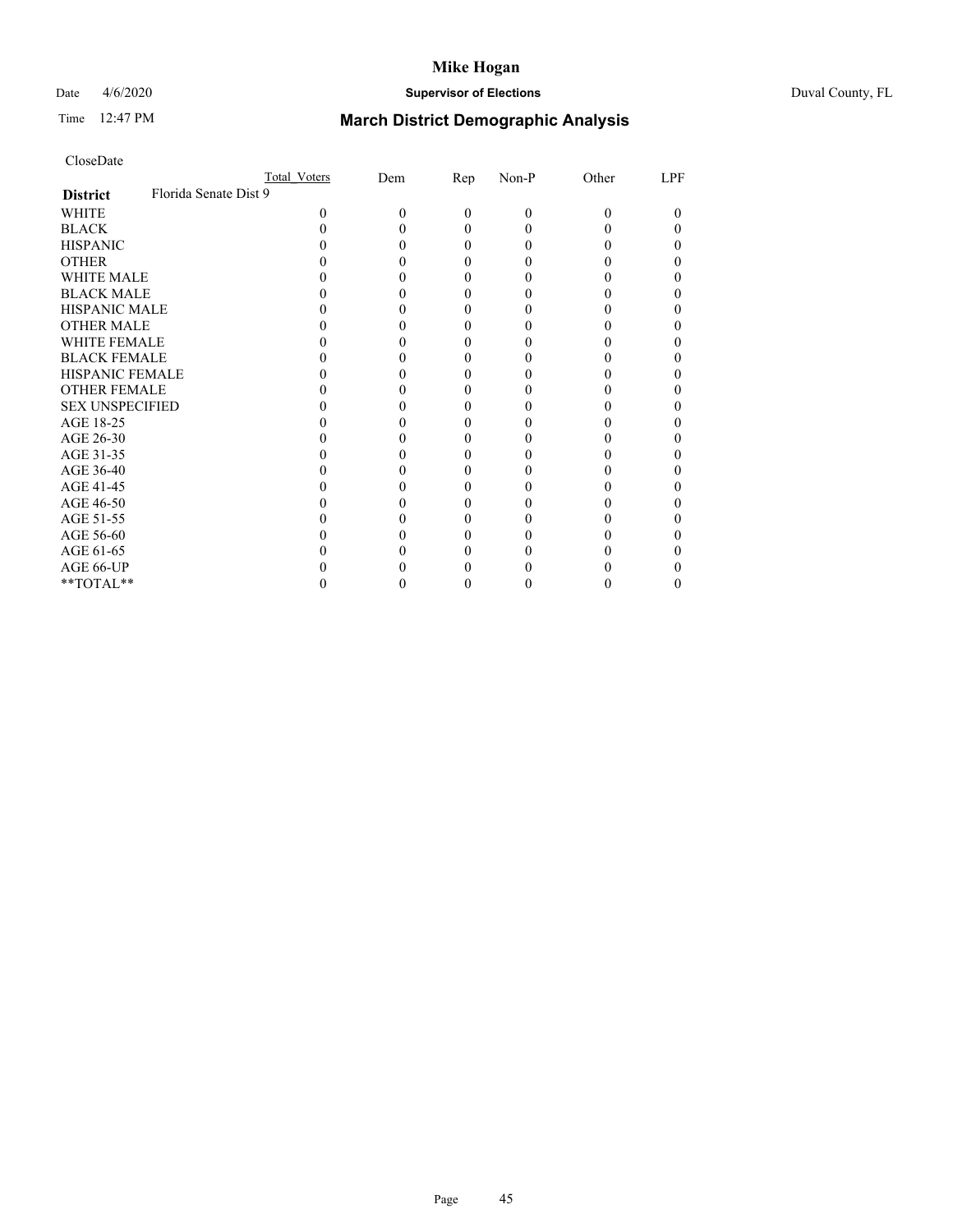# Date 4/6/2020 **Supervisor of Elections** Duval County, FL

# Time 12:47 PM **March District Demographic Analysis**

|                        |                               | Total Voters | Dem   | Rep   | Non-P | Other          | LPF            |
|------------------------|-------------------------------|--------------|-------|-------|-------|----------------|----------------|
| <b>District</b>        | Jacksonville Beach District 1 |              |       |       |       |                |                |
| WHITE                  |                               | 5,183        | 1,305 | 2,568 | 1,222 | 61             | 27             |
| <b>BLACK</b>           |                               | 349          | 268   | 18    | 60    | 2              | 1              |
| <b>HISPANIC</b>        |                               | 192          | 64    | 67    | 58    | $\overline{c}$ |                |
| <b>OTHER</b>           |                               | 328          | 85    | 107   | 132   | 3              | 1              |
| WHITE MALE             |                               | 2,520        | 536   | 1,286 | 645   | 32             | 21             |
| <b>BLACK MALE</b>      |                               | 139          | 96    | 8     | 33    |                | 1              |
| <b>HISPANIC MALE</b>   |                               | 87           | 20    | 39    | 27    | 0              | 1              |
| <b>OTHER MALE</b>      |                               | 114          | 28    | 41    | 42    | $\overline{c}$ | 1              |
| WHITE FEMALE           |                               | 2,627        | 763   | 1,261 | 569   | 29             | 5              |
| <b>BLACK FEMALE</b>    |                               | 203          | 165   | 10    | 27    |                | $\mathbf{0}$   |
| <b>HISPANIC FEMALE</b> |                               | 100          | 41    | 26    | 31    | $\overline{c}$ | $\mathbf{0}$   |
| <b>OTHER FEMALE</b>    |                               | 152          | 47    | 53    | 51    |                | $\mathbf{0}$   |
| <b>SEX UNSPECIFIED</b> |                               | 110          | 26    | 36    | 47    | 0              | 1              |
| AGE 18-25              |                               | 565          | 164   | 206   | 178   | 12             | 5              |
| AGE 26-30              |                               | 808          | 214   | 346   | 231   | 13             | 4              |
| AGE 31-35              |                               | 641          | 173   | 246   | 211   | 6              | 5              |
| AGE 36-40              |                               | 564          | 142   | 232   | 179   | 6              | 5              |
| AGE 41-45              |                               | 406          | 103   | 165   | 129   |                | $\overline{c}$ |
| AGE 46-50              |                               | 432          | 110   | 213   | 104   | 3              | $\overline{c}$ |
| AGE 51-55              |                               | 442          | 111   | 232   | 92    | 4              | 3              |
| AGE 56-60              |                               | 506          | 140   | 261   | 97    | 7              |                |
| AGE 61-65              |                               | 457          | 155   | 230   | 68    | 3              | 1              |
| AGE 66-UP              |                               | 1,231        | 410   | 629   | 183   | 7              | $\overline{c}$ |
| **TOTAL**              |                               | 6,052        | 1,722 | 2,760 | 1,472 | 68             | 30             |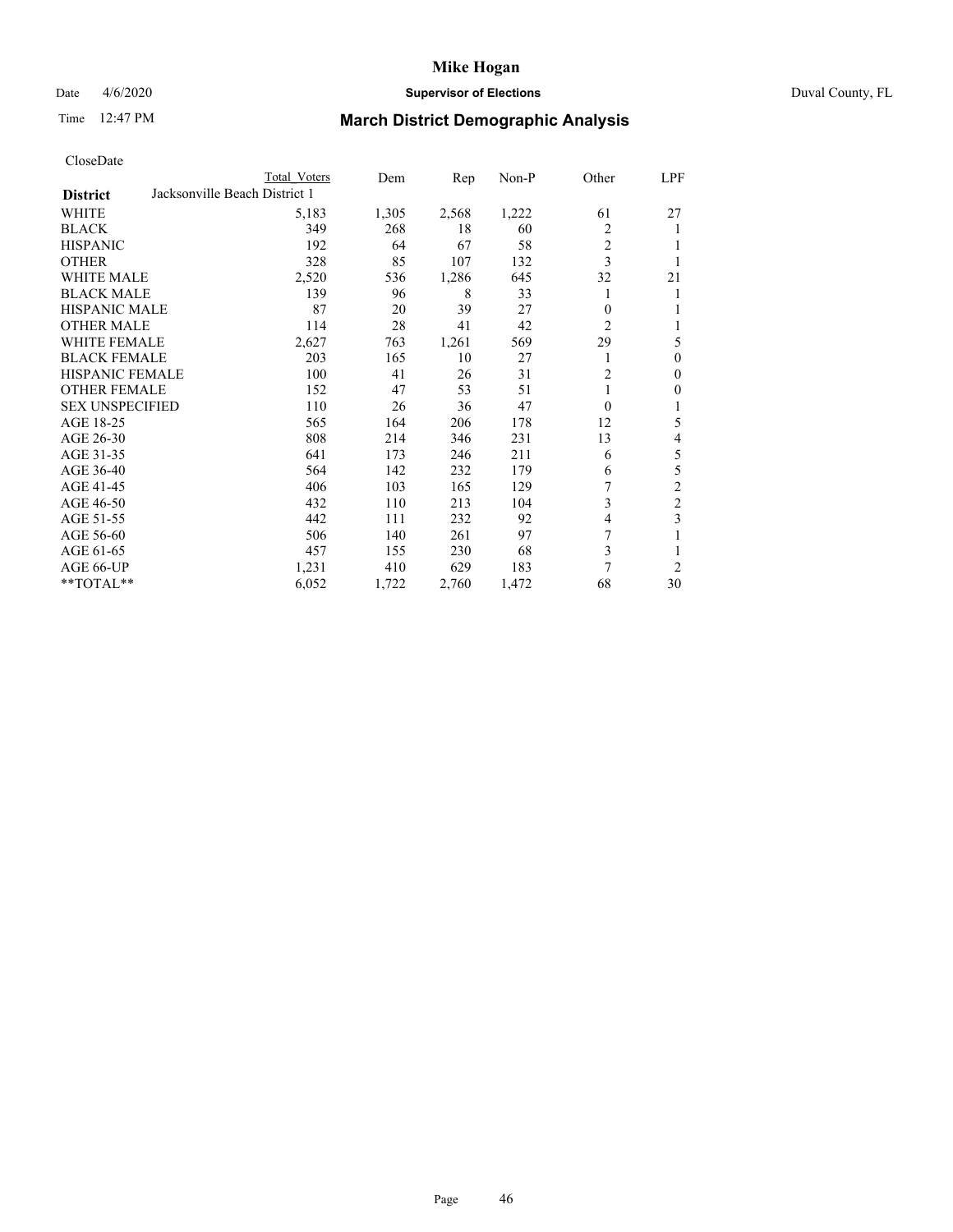## Date 4/6/2020 **Supervisor of Elections** Duval County, FL

# Time 12:47 PM **March District Demographic Analysis**

|                                                  | Total Voters | Dem   | Rep   | Non-P | Other          | LPF            |
|--------------------------------------------------|--------------|-------|-------|-------|----------------|----------------|
| Jacksonville Beach District 2<br><b>District</b> |              |       |       |       |                |                |
| WHITE                                            | 6,345        | 1,521 | 3,452 | 1,270 | 66             | 36             |
| <b>BLACK</b>                                     | 100          | 72    | 10    | 17    | $\theta$       | 1              |
| <b>HISPANIC</b>                                  | 143          | 54    | 46    | 42    | 1              | $\theta$       |
| <b>OTHER</b>                                     | 340          | 105   | 122   | 109   | $\overline{c}$ | 2              |
| <b>WHITE MALE</b>                                | 2,984        | 581   | 1,707 | 648   | 28             | 20             |
| <b>BLACK MALE</b>                                | 60           | 41    | 6     | 13    | $\overline{0}$ | $\mathbf{0}$   |
| HISPANIC MALE                                    | 53           | 16    | 20    | 17    | 0              | $\theta$       |
| <b>OTHER MALE</b>                                | 129          | 37    | 54    | 36    | $\theta$       | $\overline{2}$ |
| <b>WHITE FEMALE</b>                              | 3,301        | 926   | 1,716 | 606   | 37             | 16             |
| <b>BLACK FEMALE</b>                              | 39           | 30    | 4     | 4     | $\theta$       | 1              |
| <b>HISPANIC FEMALE</b>                           | 88           | 38    | 25    | 24    | 1              | $\theta$       |
| <b>OTHER FEMALE</b>                              | 163          | 58    | 57    | 46    | $\overline{c}$ | $\mathbf{0}$   |
| <b>SEX UNSPECIFIED</b>                           | 111          | 25    | 41    | 44    | 1              | $\mathbf{0}$   |
| AGE 18-25                                        | 565          | 120   | 260   | 170   | 11             | 4              |
| AGE 26-30                                        | 551          | 129   | 258   | 148   | 7              | 9              |
| AGE 31-35                                        | 604          | 120   | 277   | 191   | 8              | 8              |
| AGE 36-40                                        | 564          | 154   | 244   | 160   | 3              | 3              |
| AGE 41-45                                        | 489          | 122   | 234   | 123   | 5              | 5              |
| AGE 46-50                                        | 587          | 120   | 325   | 131   | 7              | 4              |
| AGE 51-55                                        | 609          | 110   | 390   | 103   | 3              | 3              |
| AGE 56-60                                        | 677          | 170   | 392   | 104   | 8              | 3              |
| AGE 61-65                                        | 692          | 202   | 400   | 85    | 5              | $\theta$       |
| AGE 66-UP                                        | 1,590        | 505   | 850   | 223   | 12             | $\theta$       |
| **TOTAL**                                        | 6,928        | 1,752 | 3,630 | 1,438 | 69             | 39             |